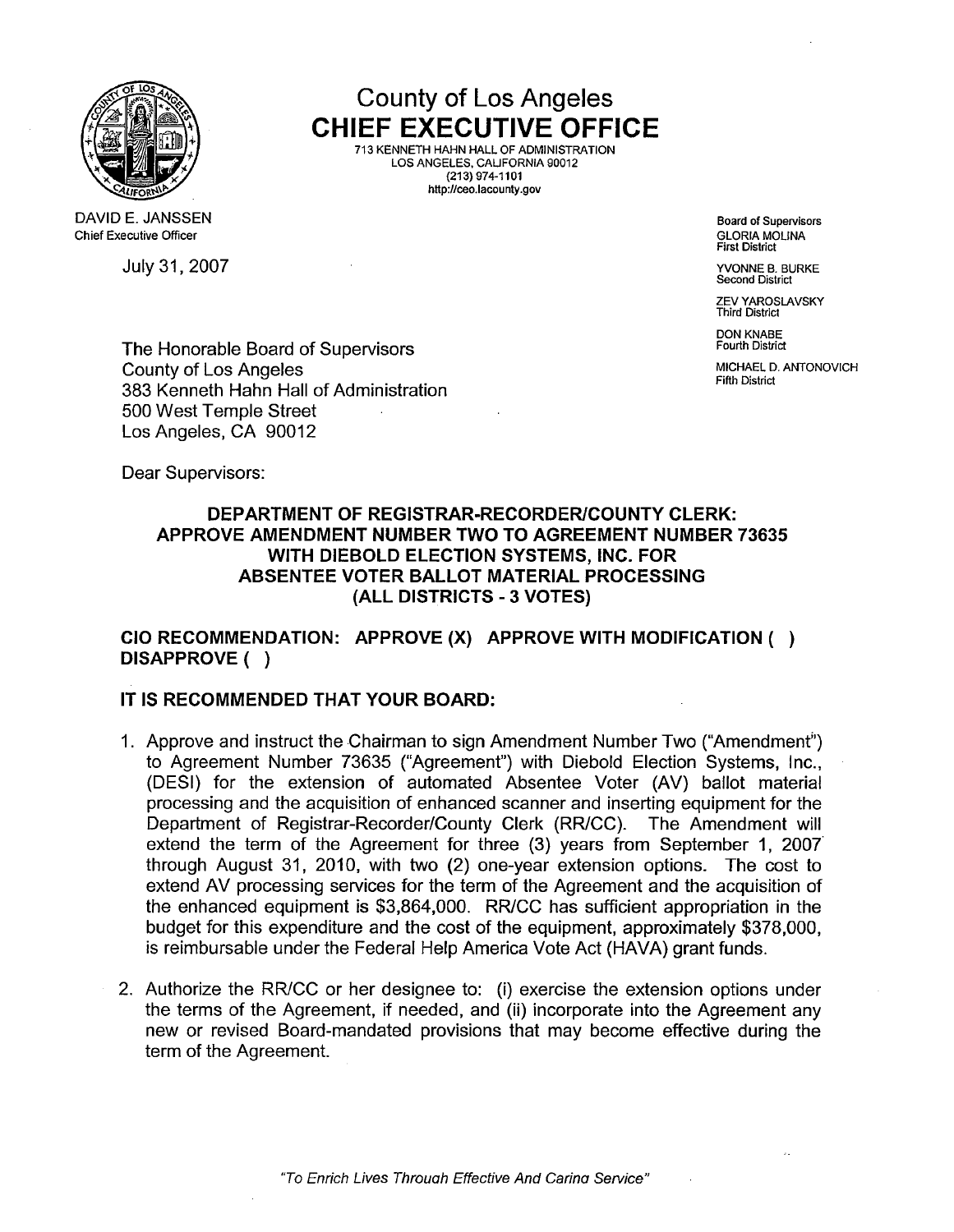The Honorable Board of Supervisors July 31,2007 Page 2

- 3. Authorize the RRICC or her designee to amend the Agreement to increase the contract sum up to an additional twenty (20%) percent of the amended contract sum (\$772,800), if needed, to accommodate an expected future increase in the volume of AV ballots processed during the term of the Agreement, provided that sufficient funding is available in the Department's budget. If the authority to increase the contract sum is fully exercised, the maximum contract sum for this Amendment wil not exceed \$4,636,800 over the term of the Agreement.
- 4. Authorize the RRICC or her designee to amend the scope of work under this Agreement, to provide for software or hardware enhancements or other changes that may be required to meet the AV ballot material processing needs of the County so long as: (i) the Contract Sum under the Amendment does not exceed the maximum Contract Sum of \$4,636,800; and (ii) the form of the Amendment is approved by County Counsel prior to the execution thereof.

### PURPOSE/JUSTIFICATION OF RECOMMENDED ACTION

The purpose of the recommended action is to extend the term of the Agreement for a three (3) year term with two (2) one-year extension options to ensure the continuation of automated AV ballot processing. On September 4, 2001, your Board adopted a competitively bid three-year contract with two one-year renewal options with Global Election Systems, Inc., to provide services to automate the processing of AV ballots. In 2003, Global Election Systems, Inc., became a wholly owned subsidiary of Diebold, Inc., and operates as Diebold Election Systems, Inc.,(DESI).

With each election year, the trend in the number of voters choosing to vote using the AV mail process has soared. For the most recent Statewide election, of the 3.8 million registered voters in the County, the number utilizing AV mail reached 800,000 and is expected to exceed 1,000,000 for elections in the 2008 cycle. The RR/CC's automation of the AV mail process began in 2001 when this contract was initiated. This was at a time when AV volumes were half of the current numbers. Renewal of the current services contract will provide a seamless continuation of the successful use of equipment, software and services which enable automated processing of the huge and ever-growing volume of AV ballots which must be processed within very short legally allowable timeframes.

The features this services contract entail include automated printing of voter specific data, including a barcode, on each customized AV ballot envelope followed by automatic inserting of the AV ballots/voter information materials into the 800,000+ customized envelopes. Subsequently, on the back end, the automated equipment enables speedy processing of the returned AV ballots by capturing the AV identification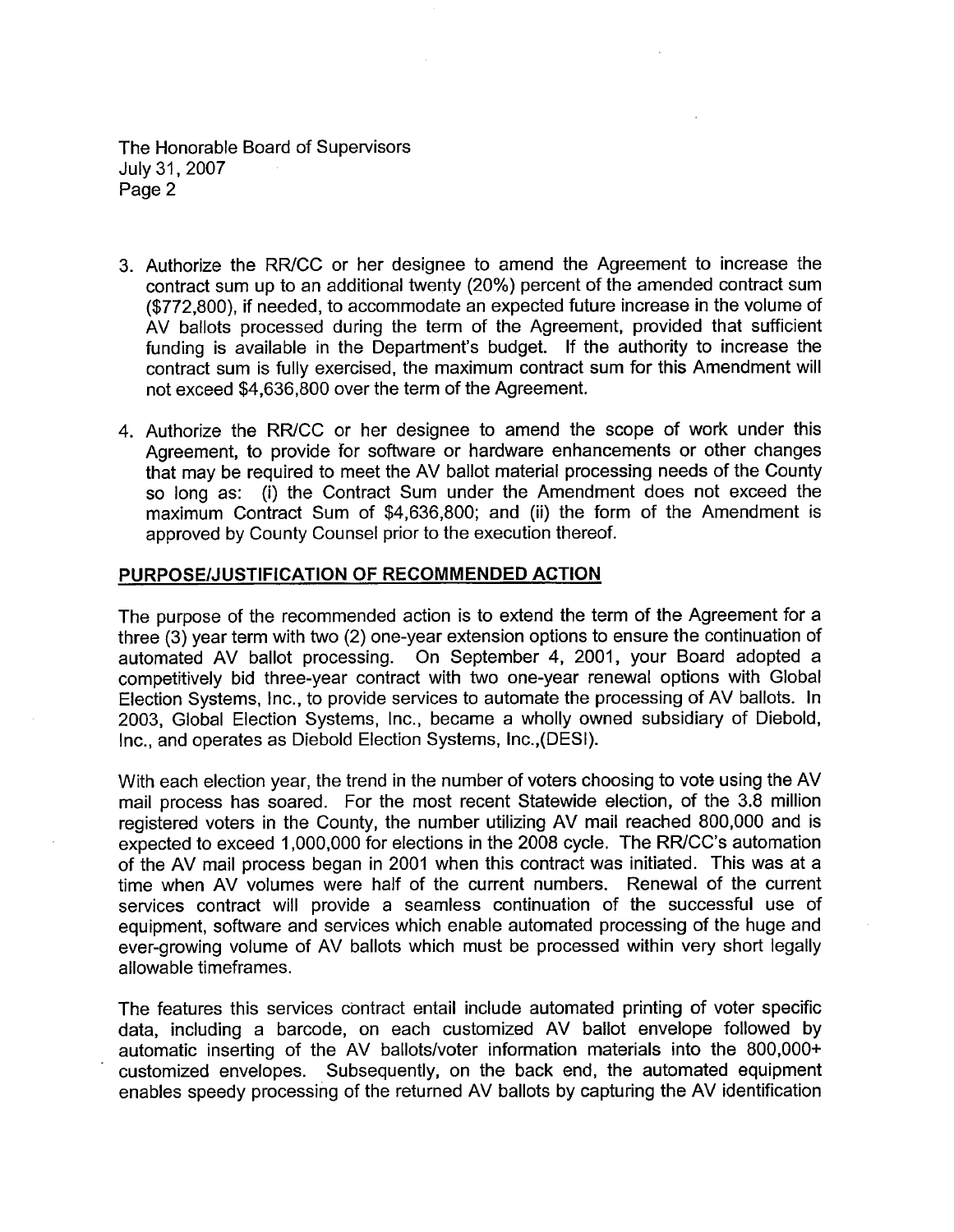The Honorable Board of Supervisors July 31,2007 Page 3

(AV ID) numbers and voters' signatures on the outside of the AV envelopes and matching that data with the AV ID and signature images on the voter registration file. Use of this automatic signature recognition (ASR) software enabled a 35 percent increase in the rate of processing time to verify AV ballots with a commensurate 30 percent decrease in staff time for the November 2006 Gubernatorial General Election. Signature verification of each AV ballot against the voter signature on the voter registration file is a legal requirement in California. The use of this ASR software has permitted a much higher percentage of AV ballots to be signature verified, removed from their envelopes and ready to count on election night thereby leaving a smaller percentage of AV ballots remaining to be counted in the days following each election.

The current competitively bid contract will expire on August 31, 2007. In late 2006, the RR/CC was in the process of re-soliciting these services with an anticipated release of a Request for Proposal (RFP) when complications arose due to enactment of Assembly Bil (AB) 2770 with a January 1, 2007 effective date. AB 2770 requires that for any Statewide election or special election to fil a vacancy in a congressional or legislative office, votes cast by absentee ballots must be sorted, counted and reported by election precinct. The County's practice has been to sort, count and report AV ballots by ballot combination which is much simpler as there are 300-400 ballot combinations for a countywide election compared with 5,000+ precincts. Therefore, implementation of this new State law in a jurisdiction, the size of Los Angles County, requires the acquisition of new, sophisticated sorting equipment and integration of that equipment into the existing AV equipment and processes.

At the time of enactment of AB 2770, the RR/CC was in full election mode preparing to conduct the November 2006 General Election. The RR/CC, concerned with the conduct the November 2006 General Election. technological and operational impact this bill would have on the entire AV automation process, postponed the planned release of an RFP pending an analysis of the impact of AB 2770. When key RR/CC operations and technical managers assessed the technological and operational impact of AB 2770, it was determined that AV system integration issues were the vital factor in sustaining successful AV operations in an election environment now impacted by the daunting new requirements of AB 2770 coupled with the unprecedented requirement to conduct three statewide elections in 2008. The timelines are so tight that AV ballot processing must begin in early December 2007 for the first-ever February 5, 2008 Presidential Primary Election in California.

Therefore, the RR/CC determined that maintaining a stable elections environment required amending the current Agreement with the Diebold Election Systems, Inc., in order to ensure consistency of successful AV balloting operations. The recommended Amendment also provides for the acquisition of system specific ASR scanning and AV ballot inserter equipment to ensure faster processing time as well as enhanced quality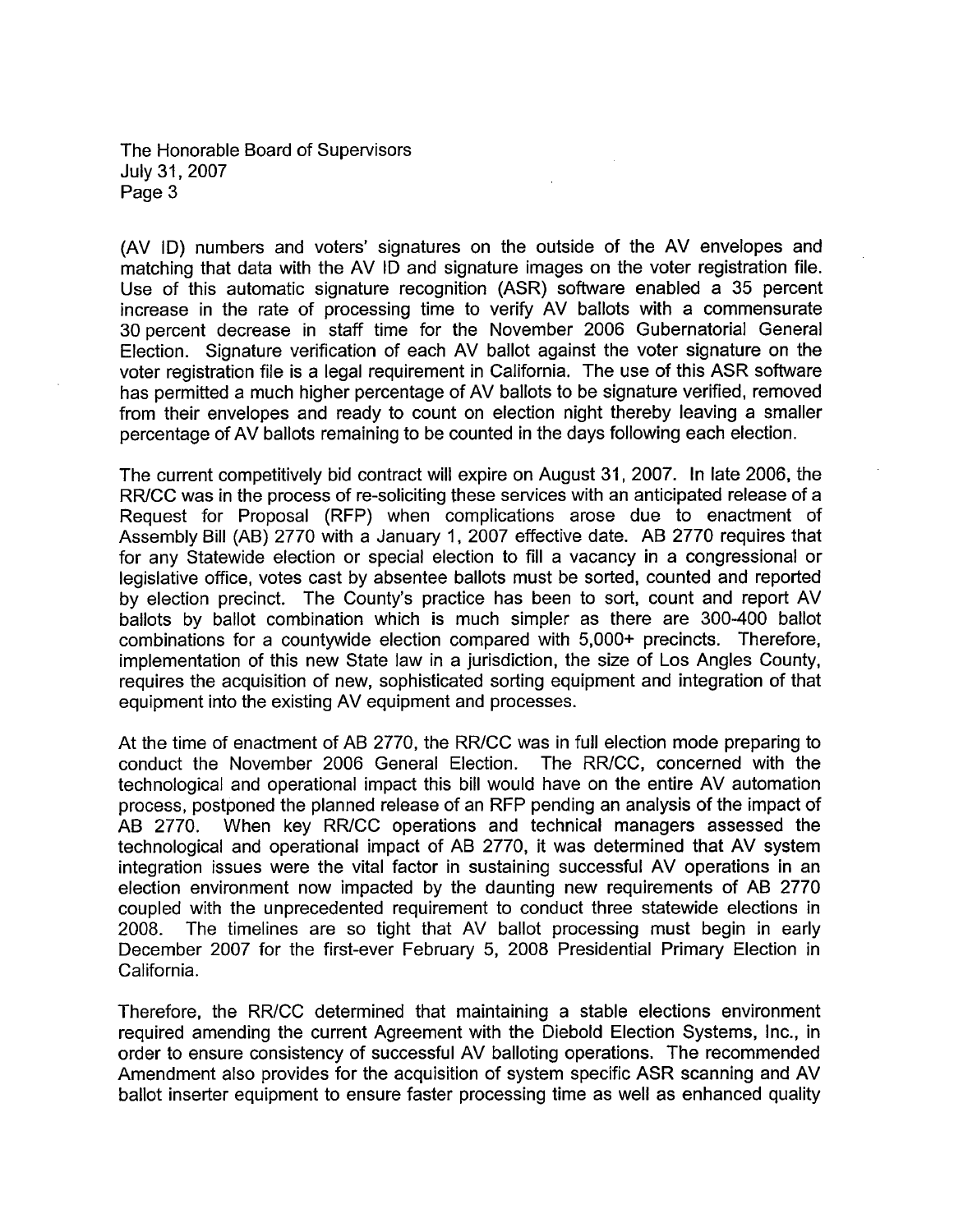The Honorable Board of Supervisors July 31,2007 Page 4

control features to meet increasing volumes of AV ballots -- including optical technology programmed to detect errors in assembly of AV ballot packet contents prior to mailing. Under the original competitively bid Agreement, equipment was provided at no cost to the County by Diebold Election Systems, Inc., as part of their initial system development and beta testing. This contract extension affords the County the opportunity to purchase system specific equipment using Federal Help America Vote Act (HAVA) grant funding in lieu of additional increased service charges on a per piece basis for continued use of vendor-owned equipment. Absent the acquisition of the equipment, these increased service charges would be applicable for every election conducted during the term of this extended contract. Incurring these increased service charges would exceed the costs of acquisition and would not meet eligibilty requirements for reimbursement through Federal HAVA grant funding.

Implementation of Strateqic Plan Goals:

The recommended action supports the County's Strategic Plan as follows:

Goal No.3: Organizational Effectiveness: Ensure that service delivery systems are efficient, effective and goal-oriented. The services provided under the Amendment will ensure the optimal performance of the County's AV ballot processing services which is critical to conducting successful Federal, State, and local elections within the tight, legally-mandated timeframes.

Goal No.4: Fiscal Responsibilty: Strengthen the County's fiscal capacity. Use of existing Federal HAVA funding to acquire the inserting equipment and scanner component of this contract wil allow the County to enhance these operations without incurring County costs.

### FISCAL IMPACT/FINANCING

The cost of the recommended Amendment is \$3,864,000. The Department has sufficient appropriation in the budget for this expenditure. The Amendment will extend AV processing services at a cost of \$3,864,000 and provides for: (1) the purchase of enhanced scanner and inserting equipment at the approximate cost of \$378,000, which is fully reimbursable under the Federal HAVA grant funding; and (2) allows the RR/CC to execute Amendments increasing the maximum contract sum up to 20 percent of the amended contract sum, to accommodate expected future increases in the volume of AV ballots processed during the term of the Agreement, provided there is sufficient funding in the Department's budget. If the option to increase the contract sum is exercised, the maximum contract sum for this Agreement will not exceed \$4,636,800.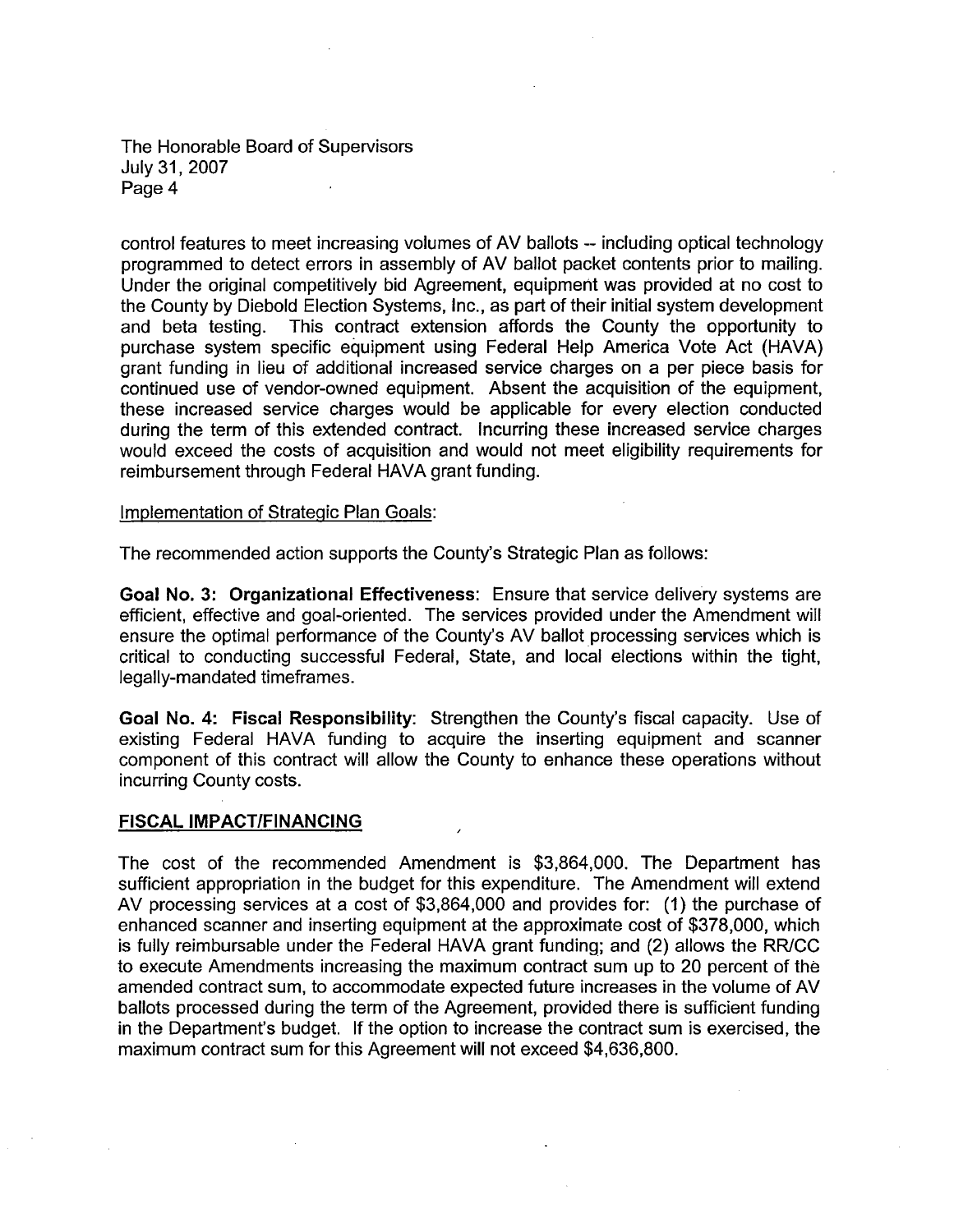The Honorable Board of Supervisors July 31 , 2007 Page 5

## FACTS AND PROVISIONS/LEGAL REQUIREMENTS

The. RR/CC is responsible for conducting Federal, State and local elections in accordance with the California Elections Code. The recommended Amendment extends the term of the Agreement for three (3) years with two (2) one-year extension options. Approval of the Amendment will ensure the continuation of mission critical services and provide the necessary resources for processing the high volume of AV ballots and enable the County to meet functional, business and legal requirements mandated by Federal and State laws.

The Amendment updates and incorporates required Board provisions. DESI is in compliance with all Board, Chief Executive Office, and County Counsel requirements. The County's Chief Information Office concurs with the RR/CC's recommendations. The CEO and CIO have reviewed and approved the Board letter. County Counsel has reviewed this Board letter and approved the attached Amendment as to form.

### CONTRACT PROCESS

The original Agreement was competitively bid. This is an extension of that Agreement. There was no contracting process associated with the Amendment.

### IMPACT ON CURRENT SERVICES/PROJECTS

Approval of the recommended Amendment will allow for the continuation and enhancement of automated AV ballot processing.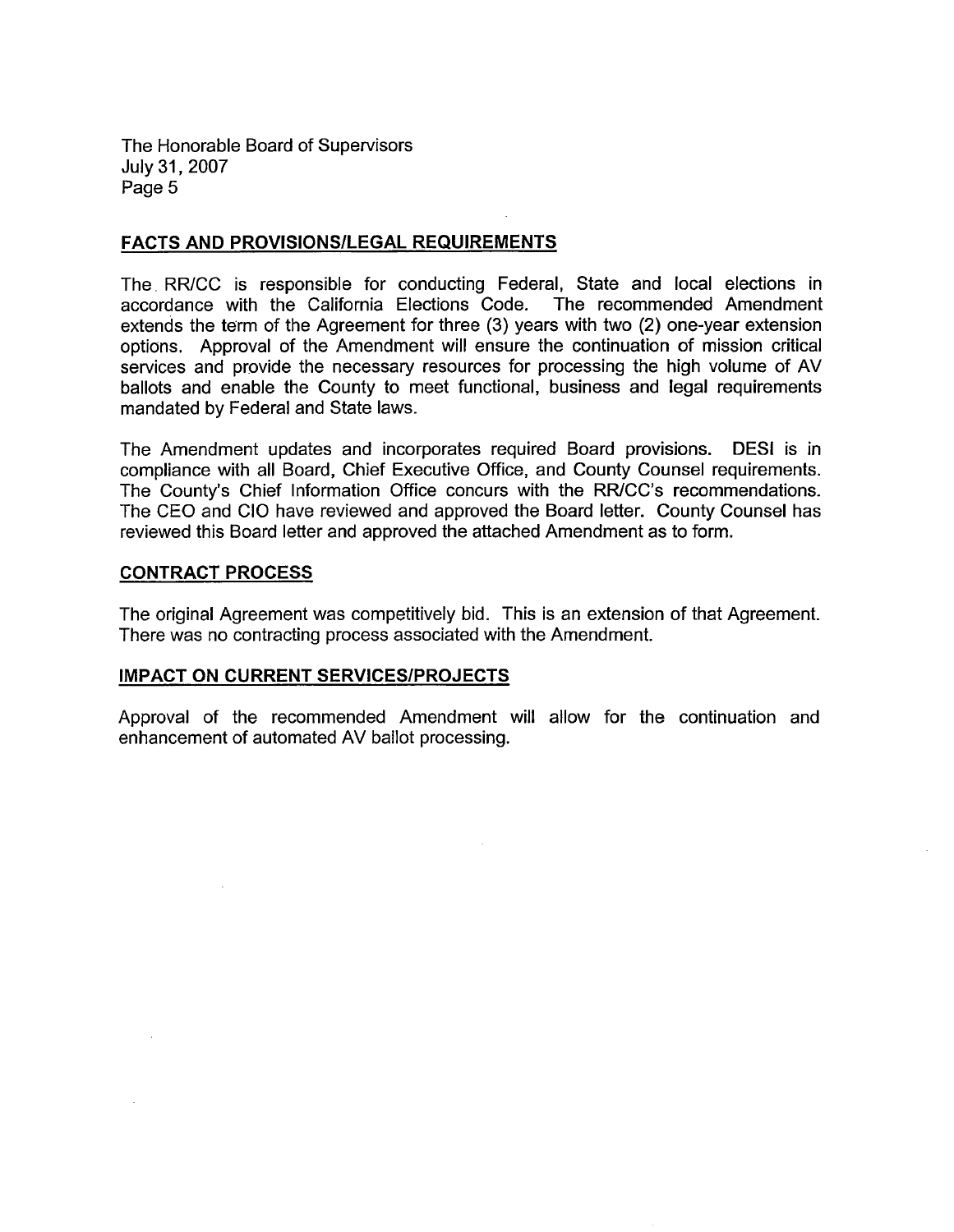The Honorable Board of Supervisors<br>July 31, 2007 Page 6

### **CONCLUSION**

Upon Board approval, the Executive Officer/Clerk of the Board is requested to return one original stamped copy of the approved Board letter and its attachments to:

> County of Los Angeles Registrar-Recorder/County Clerk 12400 Imperial Hwy, Room 7201 Norwalk, CA 90650

> Attn: Ngozi Ume, Manager Fjnance & Management Division

Respectfully submitted,

DAVÍD E. JANSSEN

**Chief Executive Officer** 

DEJ:LN:CBM NU:ljp

Attachments (2)

c: County Counsel Chief Information Officer Registrar-Recorder/County Clerk

diebold.bl

Reviewed by:

ten Jullin 2012 GAM

Chief Information Officer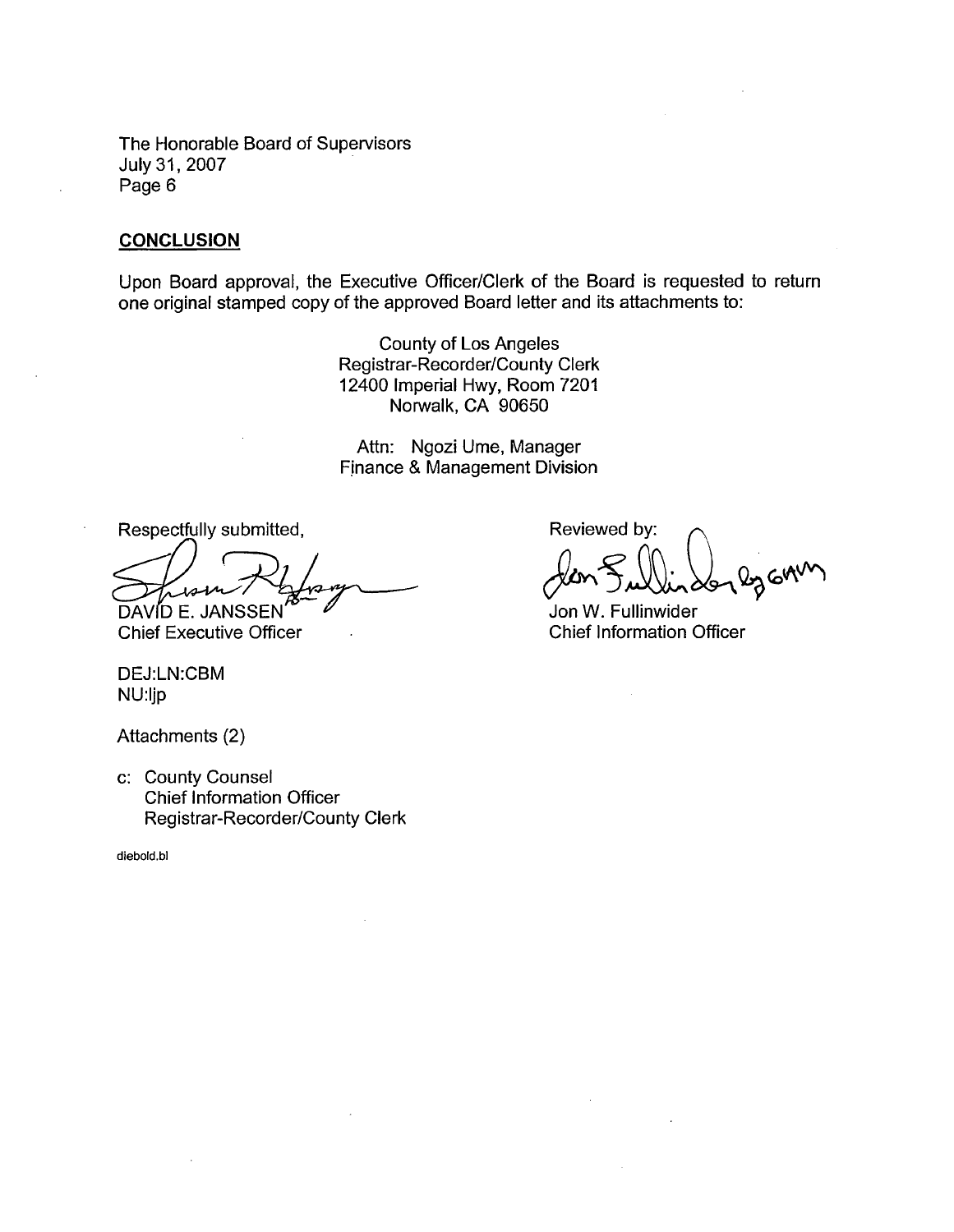| <b>CIO ANALYSIS</b><br><b>AUTHORIZATION TO SIGN AMENDMENT NUMBER TWO TO AGREEMENT NUMBER</b><br>73635 WITH DIEBOLD ELECTION SYSTEMS, INC. FOR ABSENTEE VOTER BALLOT<br><b>MATERIAL PROCESSING AND THE ACQUISITION OF ENHANCED SCANNER AND</b><br>INSERTING EQUIPMENT FOR THE DEPARTMENT OF THE REGISTRAR-<br><b>RECORDER/COUNTY CLERK.</b><br>(ALL DISTRICTS 3 VOTES) |  |  |  |  |
|-----------------------------------------------------------------------------------------------------------------------------------------------------------------------------------------------------------------------------------------------------------------------------------------------------------------------------------------------------------------------|--|--|--|--|
| <b>CIO RECOMMENDATION:</b><br><b>APPROVE</b><br><b>APPROVE WITH MODIFICATION</b><br><b>DISAPPROVE</b>                                                                                                                                                                                                                                                                 |  |  |  |  |
| <b>Contract Type:</b><br><b>New Contract</b><br><b>Contract Amendment</b><br><b>Contract Extension</b><br><b>Sole Source Contract</b><br><b>Hardware Acquisition</b><br><b>Other</b>                                                                                                                                                                                  |  |  |  |  |
| <b>New/Revised Contract Term:</b><br><b>Base Term: 3 Yrs</b><br># of Option Yrs 2                                                                                                                                                                                                                                                                                     |  |  |  |  |
| <b>Contract Components:</b><br><b>Software</b><br><b>Hardware</b><br>Telecommunications<br><b>Professional Services</b>                                                                                                                                                                                                                                               |  |  |  |  |
| <b>Project Executive Sponsor: Conny B. McCormack</b>                                                                                                                                                                                                                                                                                                                  |  |  |  |  |
|                                                                                                                                                                                                                                                                                                                                                                       |  |  |  |  |

٦

# **Budget Information :**

| Y-T-D Contract Expenditures $\frac{1}{3}$ |             |
|-------------------------------------------|-------------|
| <b>Requested Contract Amount</b>          | \$4.636.800 |
| <b>Aggregate Contract Amount</b>          |             |

# **Project Background:**

| <b>Yes</b> | No | <b>Question</b>                                                                                                                           |
|------------|----|-------------------------------------------------------------------------------------------------------------------------------------------|
|            |    | Is this project legislatively mandated?                                                                                                   |
|            |    | Is this project subvented? If yes, what percentage is offset? Approximately<br>\$378,000 will be subvented by Federal HAVA grant funds.   |
|            |    | Is this project/application applicable to (shared use or interfaced) other<br>departments? If yes, name the other department(s) involved? |

# Strategic Alignment:

| <b>Yes</b> | <b>No</b> | <b>Question</b>                                                                                       |
|------------|-----------|-------------------------------------------------------------------------------------------------------|
|            |           | Is this project in alignment with the County of Los Angeles Strategic Plan?                           |
|            |           | Is this project consistent with the currently approved Department Business<br><b>Automation Plan?</b> |
|            |           |                                                                                                       |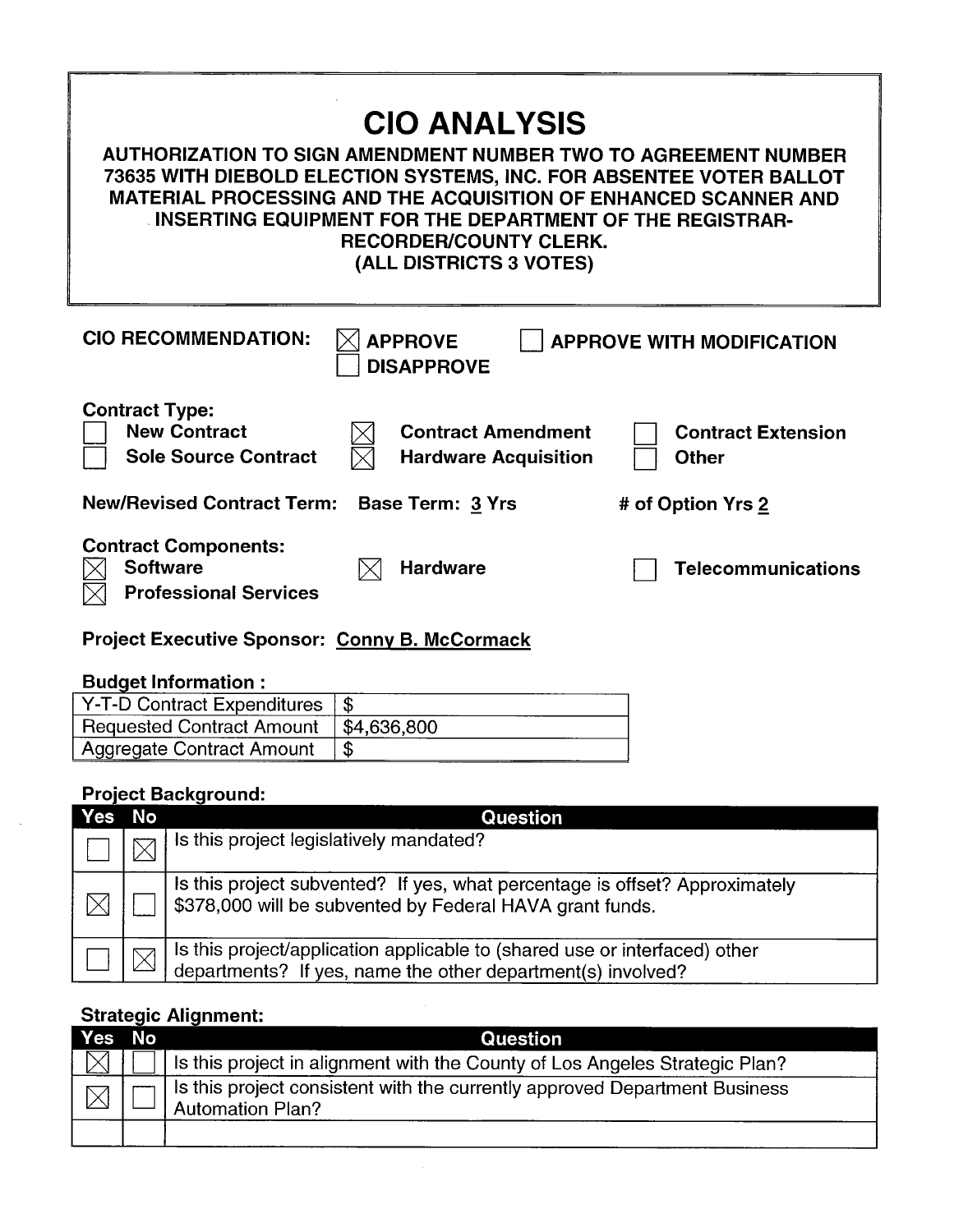|  | Does the project's technology solution comply with County of Los Angeles IT<br>Directions document?                                    |
|--|----------------------------------------------------------------------------------------------------------------------------------------|
|  | Does the project technology solution comply with preferred County of Los Angeles<br>IT standards?                                      |
|  | This contract and/or project and its milestone deliverables must be entered into the<br>Information Technology Tracking System (ITTS). |

## Project/Contract Description:

This recommendation is for the authorization to sign Amendment Number Two to Agreement Number 73635 with Diebold Election Systems, Inc. for the extension of automated Absentee Voter (AV) ballot material processing, and the acquisition of enhanced scanner and inserting equipment. The Amendment will extend the term of the Agreement for three (3) years from September 1, 2007 through August 31, 2010, with two (2) one-year options. The cost to extend AV processing services for the term of the Agreement and the acquisition of the enhanced equipment is \$3,864,000. If Board authorization is given authorizing the Registrar-Recorder or her designee to amend the Agreement to increase the Contract Sum up to an additional 20% of the amended Contract Sum, the maximum Contract Sum for this Amendment will not exceed \$4,636,800 over the term of the Agreement. RR/CC has sufficient appropriation in the budget for this expenditure and the cost of the equipment, approximately \$378,000, is reimbursable under the HAVA grant funds.

## Background:

On September 4, 2001, your Board adopted a competitively bid three-year contract with two one-year renewal options with Global Election Systems, Inc. to provide services to automate the processing of AV ballots. In 2003, Global Election Systems, Inc. became a wholly owned subsidiary of Diebold, Inc. The RR/CC's automation of AV mail process began in 2001 when this contract was initiated. The current competitively bid contract will expire on August 31, 2007.

## **Project Justification/Benefits:**

Renewal of the current services contract will provide a seamless continuation of the successful use of equipment, software and services which enable automated processing of the large number of AV ballots which must be processed within very short legally allowable timeframes. The features this services contract entails include the automatic printing of voter specific data, including a barcode on each customized AV ballot envelope, followed by automatic inserting of the AV ballots/voter information materials into the 800,000+ customized envelopes.

On the backend, the automated equipment enables speedy processing of the returned A V ballots by capturing the AV identification numbers and the voters' signatures on the outside of the AV envelopes and matching that data with signature images on the voter registration file. Use of this automatic signature recognition software enabled a 35% increase in the rate of processing to verify AV ballots with a commensurate 30% decrease in staff time for the November, 2006 Gubernatorial General Election. Signature verification of each AV ballot against the voter signature on the voter registration fie is a legal requirement in California.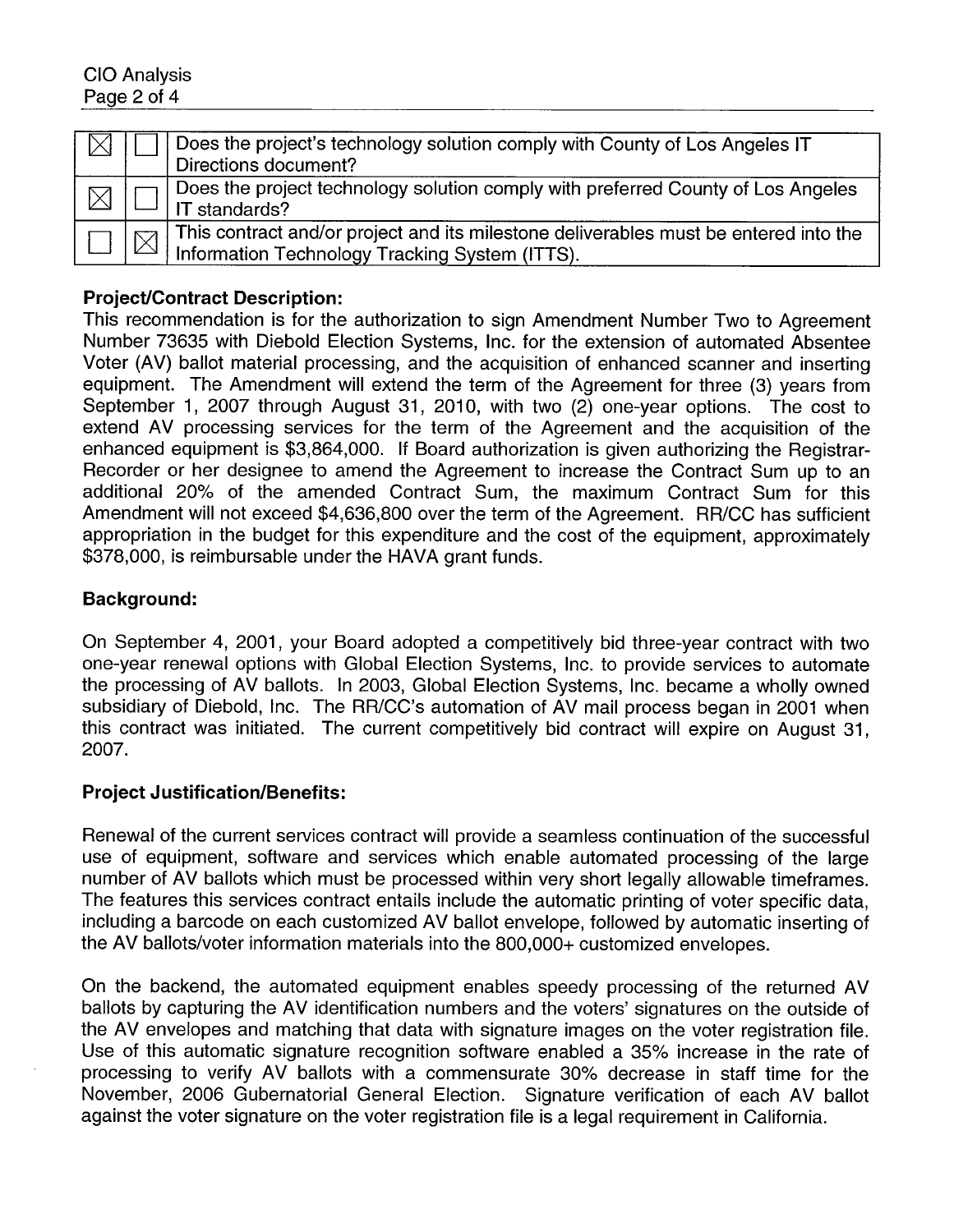## Project Metrics:

The project metric will be the seamless continuation of the successful use of the equipment.

# Impact On Service Delivery Or Department Operations, If Proposal Is Not Approved:

If the proposal is not approved, the RR/CC's ability to automatically process AV ballots would be negatively impacted.

## Alternatives Considered:

None

Project Risks:

None

## Risk Mitigation Measures:

None

## Financial Analysis:

The base Contract Sum of the Agreement is \$3,864,000. The cost breakdown is as follows:

| <b>Extension of Term</b> | \$3,486,000 |
|--------------------------|-------------|
| Equipment                | \$378,000   |
|                          |             |

The Department has sufficient appropriation in the budget for this expenditure and the cost of the equipment, approximately \$378,000, is reimbursable under the HAVA grant funds. The recommendation allows the RR/CC to execute Amendments increasing the Contract Sum up to 20% of the original Contract Sum. If the option to increase the Contract Sum is exercised, the maximum Contract sum for this Agreement will not exceed \$4,636,800.

## CIO Concerns:

None

## CIO Recommendations:

Based on our review of the Board Letter and discussions with the Department, we recommend your Board's approval of the recommended actions.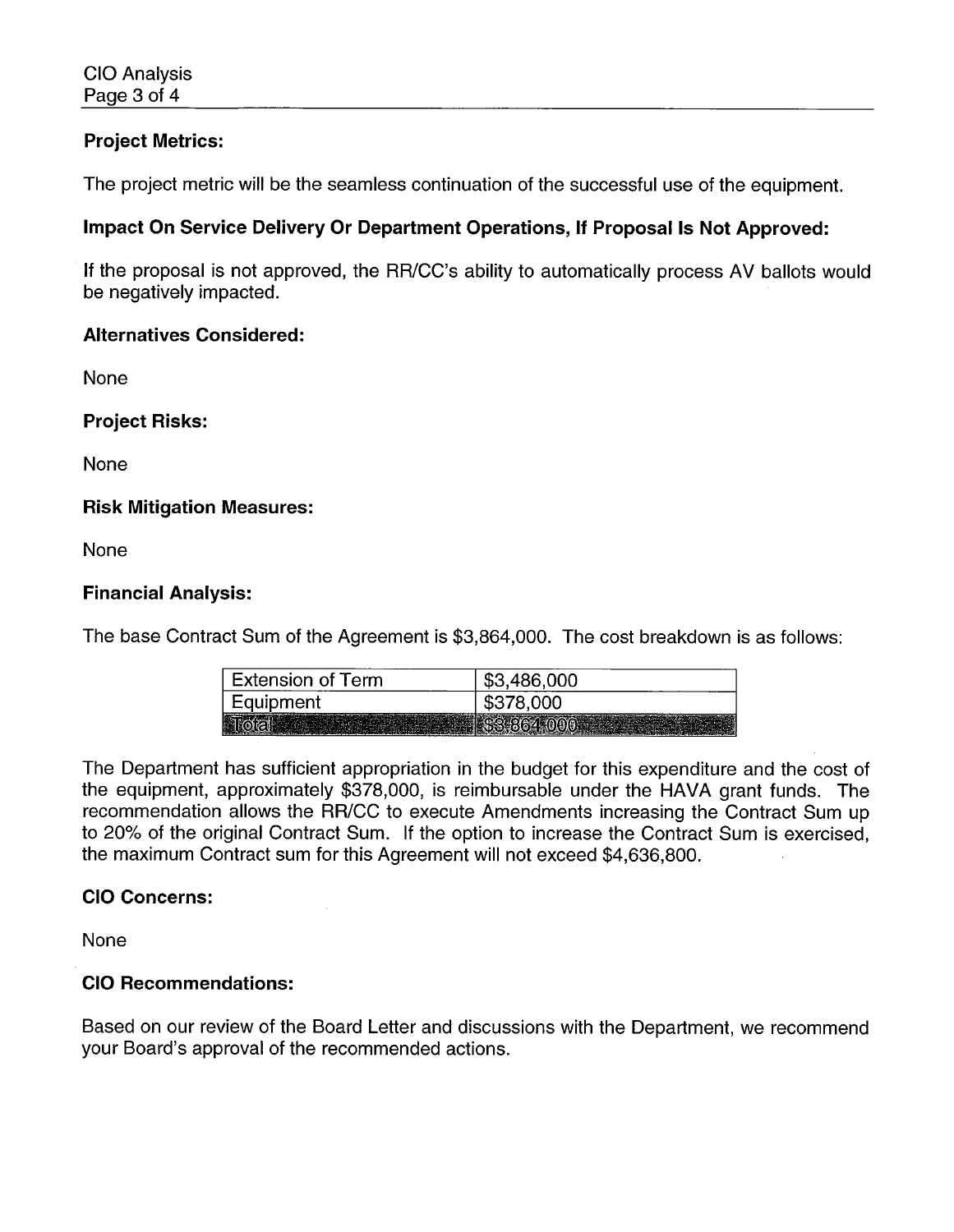$\mathcal{A}^{\pm}$ 

 $\bar{\mathcal{L}}$ 

# CIO APPROVAL

| Date Received: July 17, 2007 |               |
|------------------------------|---------------|
| Prepared by:                 | Henry Balta   |
| Date:                        | July 18, 2007 |
| Approved:                    |               |
| Date:                        |               |

## P:\FORMS\CIO ANALYSIS TEMPLATE\_2007.doc

 $\sim$   $\sim$ 

 $\label{eq:2} \begin{split} \mathcal{L}_{\text{max}}(\mathbf{r}) = \mathcal{L}_{\text{max}}(\mathbf{r}) \mathcal{L}_{\text{max}}(\mathbf{r}) \mathcal{L}_{\text{max}}(\mathbf{r}) \mathcal{L}_{\text{max}}(\mathbf{r}) \mathcal{L}_{\text{max}}(\mathbf{r}) \mathcal{L}_{\text{max}}(\mathbf{r}) \mathcal{L}_{\text{max}}(\mathbf{r}) \mathcal{L}_{\text{max}}(\mathbf{r}) \mathcal{L}_{\text{max}}(\mathbf{r}) \mathcal{L}_{\text{max}}(\mathbf{r}) \mathcal{L}_{\text{max}}(\mathbf{r}) \mathcal$ 

 $\sim$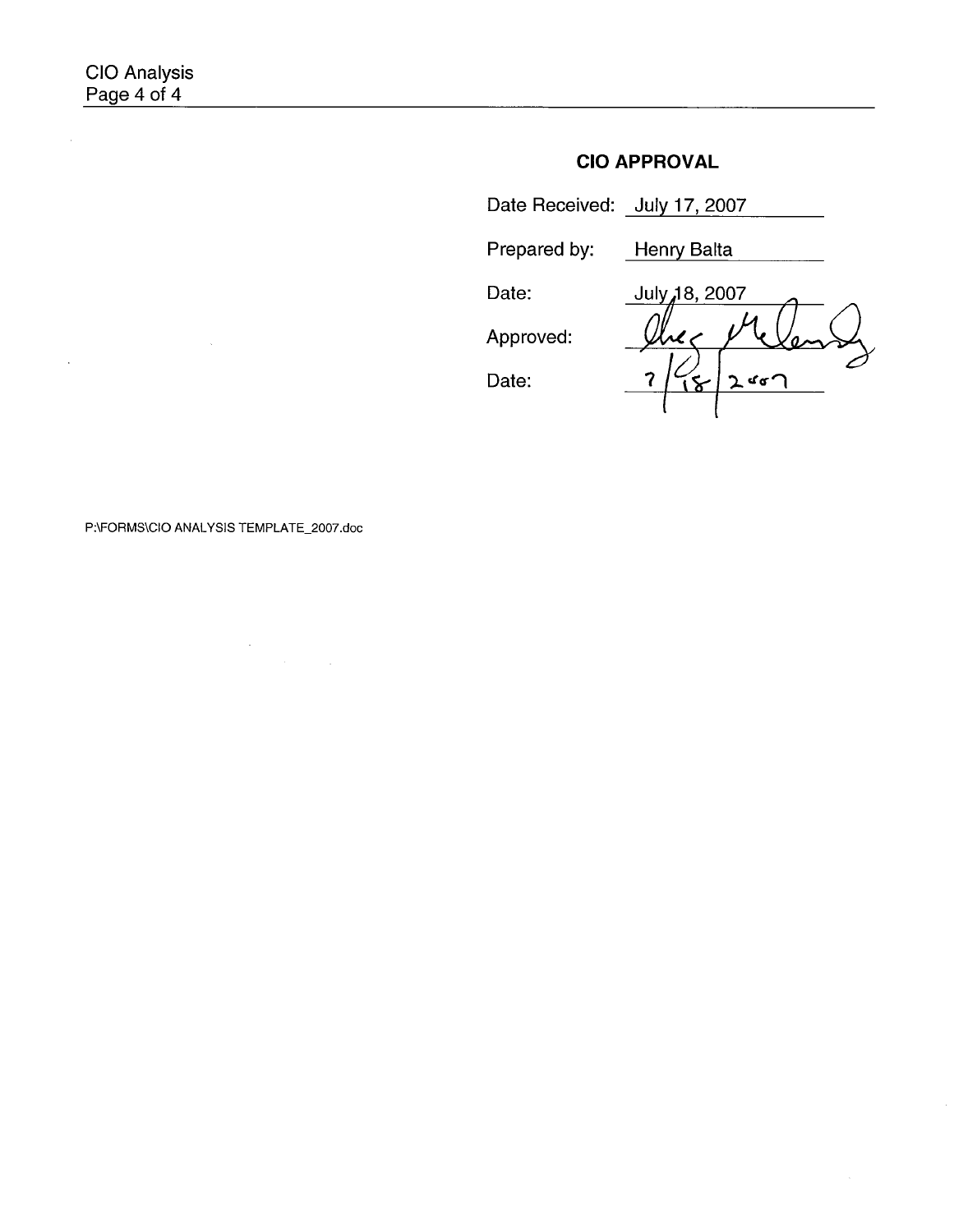## **AMENDMENT NUMBER TWO TO AGREEMENT 73635 WITH DIEBOLD ELECTION SYSTEMS, INC. FOR ABSENTEE VOTER BALLOT MATERIAL PROCESSING**

This Amendment Number Two ("Amendment Number Two") to Agreement Number 73635 ("Agreement") is entered into this \_\_\_\_\_\_\_day of \_\_\_\_\_\_\_\_\_, 2007 by and between County of Los Angeles, a political subdivision of the State of California ("County") and Diebold Election Systems Inc., a Delaware corporation ("Contractor"). County and Contractor are sometimes hereinafter referred to collectively as the "Parties" and each individually as a "Party."

 WHEREAS, the Agreement was originally entered into by and between County and Global Election Systems, Inc. ("Global") and approved by the County's Board of Supervisors on September 4, 2001;

WHEREAS, under that certain Change Notice Number One to the Agreement dated January 22, 2002, the Agreement was amended to reflect, among other things, a change in the identity of Global's Project Manager;

WHEREAS, under that certain Change Notice Number Two to the Agreement dated November January 29, 2002, the Agreement was further amended to, among other things, approve subcontracting of the inserting process of the Absentee Voter Ballot Material processing;

WHEREAS, under that certain Change Notice Number Three to the Agreement dated August 8, 2003, the Agreement was further amended to reflect, among other things,(i) the acquisition of Global by Diebold Elections Systems, Inc. and (ii) a further change in the identity of Contractor's Project Manager;

WHEREAS, under that certain Change Notice Number Four to the Agreement dated February 18, 2004, the Agreement was further amended to reflect, among other things, a further change in the identity of Contractor's Project Manager;

WHEREAS, under that certain letter from County to Contractor dated August 18, 2004, County exercised its option to extend the term of the Agreement for a six-month period from September 5, 2004 through March 4, 2005;

WHEREAS, under that certain Change Notice Number Six [sic] to the Agreement dated January 19, 2005, County exercised its option to further extend the term of the Agreement for an additional ninety (90) day period from March 5, 2005 through June 2, 2005;

WHEREAS, under that certain Amendment Number One to the Agreement dated June 2, 2005, the Agreement was further amended to, among other things, (i) replace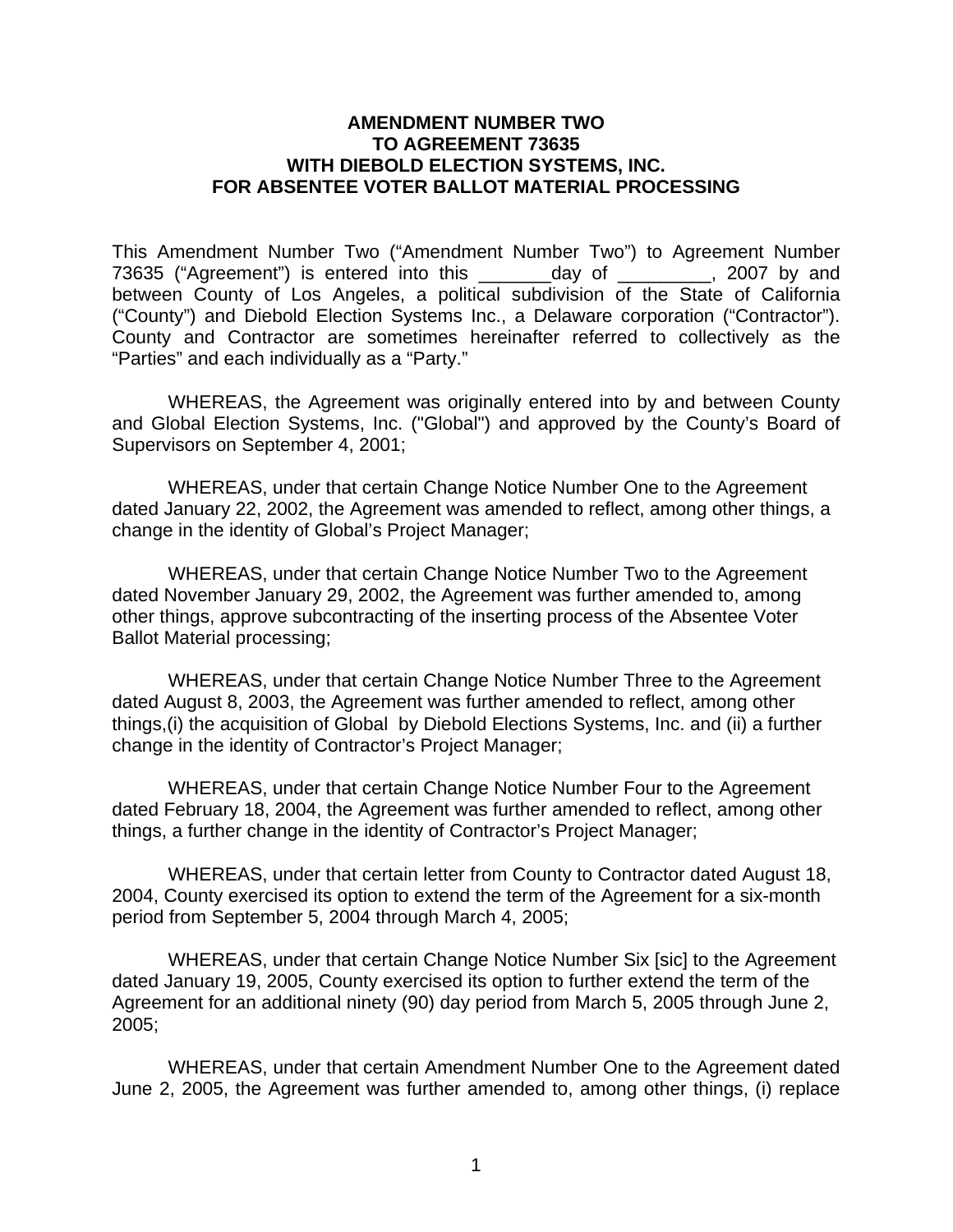Exhibit A (Statement of Work) with a new Exhibit A1 (Statement of Work) (Amended June 2, 2005) and; (ii) further extend the term of the Agreement for one-year period from June 3, 2005 through June 2, 2006;

WHEREAS, under that certain Change Notice Number Seven [sic] to the Agreement dated April 7, 2006, the Agreement was further amended to, among other things, (i) replace Exhibit A1 (Statement of Work) (Amended June 2, 2005) with a new Exhibit A1 (Statement of Work) (Amended April 7, 2006), and; (ii) replace Exhibit B (Pricing Schedule) with a new Exhibit B (Pricing Schedule) (Revised October 19, 2005);

WHEREAS, under that certain Change Notice Number Eight [sic] to the Agreement dated May 1, 2006, County exercised its option to further extend the term of the Agreement for an additional one-year period from June 3, 2006 through June 2, 2007;

WHEREAS, under that certain Change Notice Number Nine [sic] to the Agreement dated March 12, 2007, County exercised its option to further extend the term of the Agreement for an additional 90-day period from June 3, 2007 through August 31, 2007;

WHEREAS, County and Contractor wish to further amend the Agreement to, among other things, (i) extend the term of the Agreement for an additional three-year period commencing September 1, 2007 through August 31, 2010, (ii) provide County with options to further extend the term of the Agreement for two (2) one-year periods and six (6) month-to-month periods; (iii) increase the Contract Sum by Three million, Eight Hundred Sixty-four Thousand Dollars (\$3,864,000.00); (iv) replace the current Exhibit A1 (Statement of Work) (Amended April 7, 2006) with a new Exhibit A1 (Statement of Work) (Amended September 1, 2007); and (v) replace the current Exhibit B (Pricing Schedule (Revised June 1, 2006)) with a new Exhibit B (Pricing Schedule) (Revised September 1); and

 WHEREAS, this Amendment Number Two is made pursuant to Paragraph 4.0 (Change Notices and Amendments) of the Agreement.

 NOW THEREFORE, in consideration of the foregoing and for other good and valuable consideration, the receipt and sufficiency of which is hereby acknowledged, the Agreement, as previously amended, is hereby further amended as follows: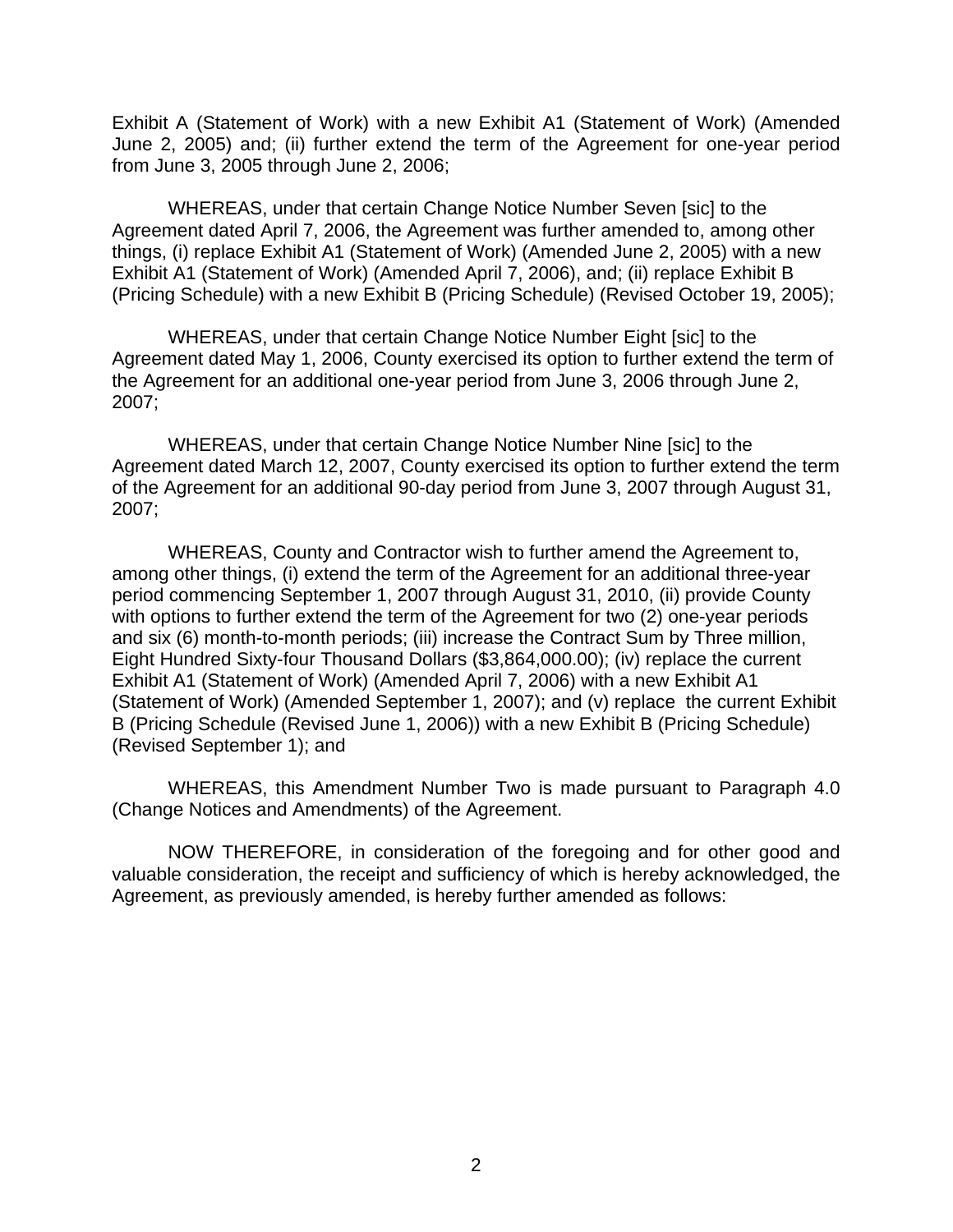- 1. Paragraph 4.0 (Change Notices and Amendments) of the Agreement is hereby deleted in its entirety and shall be replaced by a new Paragraph 4.0 (Change Notices and Amendments) to read as follows:
	- "4.0 CHANGE NOTICES AND AMENDMENTS
	- 4.1 The County reserves the right to initiate Change Notices that do not materially affect the scope, Term, Contract Sum or payments under this Agreement. All such changes shall be accomplished with an executed Change Notice signed by the County's Project Director and Contractor's Project Director.
	- 4.2 Except as otherwise provided herein, for any change which materially affects the scope of work, Term, Contract Sum, payments, or any Term or condition included under this Agreement, an Amendment to this Agreement shall be prepared and executed by the Contractor and by County's Board of Supervisors.
	- 4.3 The County's Board of Supervisors or Chief Administrative Officer or designee may require the addition and/or change of certain terms and conditions in the Agreement during the Term of this Agreement. The County reserves the right to add and/or change such provisions as required by the County's Board of Supervisors or Chief Administrative Officer. To implement such changes, an Amendment to the Agreement shall be prepared and executed by the Contractor and by the Registrar, or her designee. Should any such addition and/or change materially affect this Agreement as per Paragraph 4.1 above, the County's Board of Supervisors or Chief Administrative Officer shall comply with Paragraph 4.2 above, and such change shall not be in effect until Contractor agrees in writing with any such addition and/or change.
	- 4.4 The Registrar may, with Contractor's written agreement, authorize extensions of time as defined in Paragraph 6 (Term). The Contractor agrees that such extensions of time shall not change any other term or condition of this Agreement during the period of such extensions. To implement an extension of time, written notice of the Registrar's exercise of such extension shall be prepared and executed by the Registrar, or her designee, and delivered to Contractor as set forth in Paragraph 28 (Notices) of the Agreement.
	- 4.5 The Registrar may, with Contractor's written agreement, amend the scope of work under this Agreement, to provide for software or hardware enhancements or other changes that may be required to meet the AV ballot material processing needs of the County.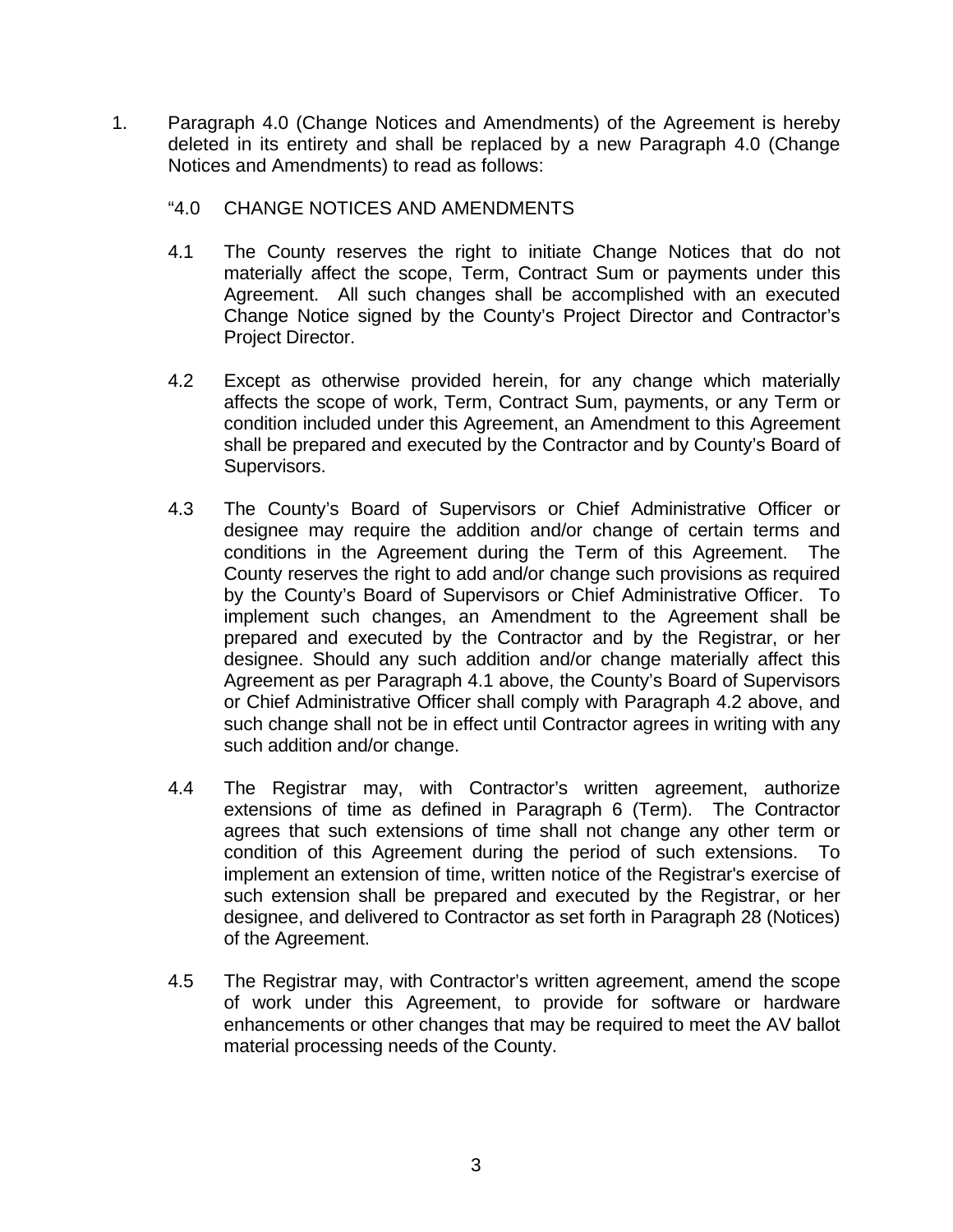- 4.6 The Registrar may, under Board delegated authority, amend the Agreement to increase the contract sum up to an additional twenty (20%) percent of the amended contract sum if needed to accommodate an expected future increase in the volume of AV ballots.
- 2. Paragraph 6.0 (Term) of the Agreement is hereby deleted in its entirety and shall be replaced by a new Paragraph 6.0 (Term) to read as follows:
	- "6.0 TERM
	- 6.1 The "Term" of this Agreement shall commence upon approval by County's Board of Supervisors, and will run through August 31, 2010, unless sooner terminated or extended, in whole or in part, as provided in this Agreement.
	- 6.2 County authorizes the Registrar-Recorder/County Clerk, or her designee, to exercise, at his or her sole discretion, upon notice to Contractor, the option to extend this Agreement up to two (2) additional one-year periods ("Extension Year").
	- 6.3 As used herein and except where expressly stated to the contrary, the "Term" shall mean the initial Term, and if extended, each Extension Year, as the case may be.
	- 6.4 County further authorizes Registrar-Recorder/County Clerk, or her designee, at his or her discretion, to authorize additional month-to-month extensions of the Term for a period not to exceed six (6) months, at the end of the initial Term or each Extension Year, if exercised. Contractor agrees that such extension(s) shall be at the same rate(s), terms and conditions as the initial Term.
	- 6.5 County shall notify Contractor of any determination to extend this Agreement not less than thirty (30) Days before any extension period is to begin.
	- 6.6 Contractor shall notify Registrar Recorder/County Clerk when this Agreement is within six (6) months from the expiration of the Term as provided for hereinabove. Upon occurrence of this event, the Contractor shall send written notification to Registrar Recorder/County Clerk at the address herein provided in Paragraph 28 (Notices) of this Agreement."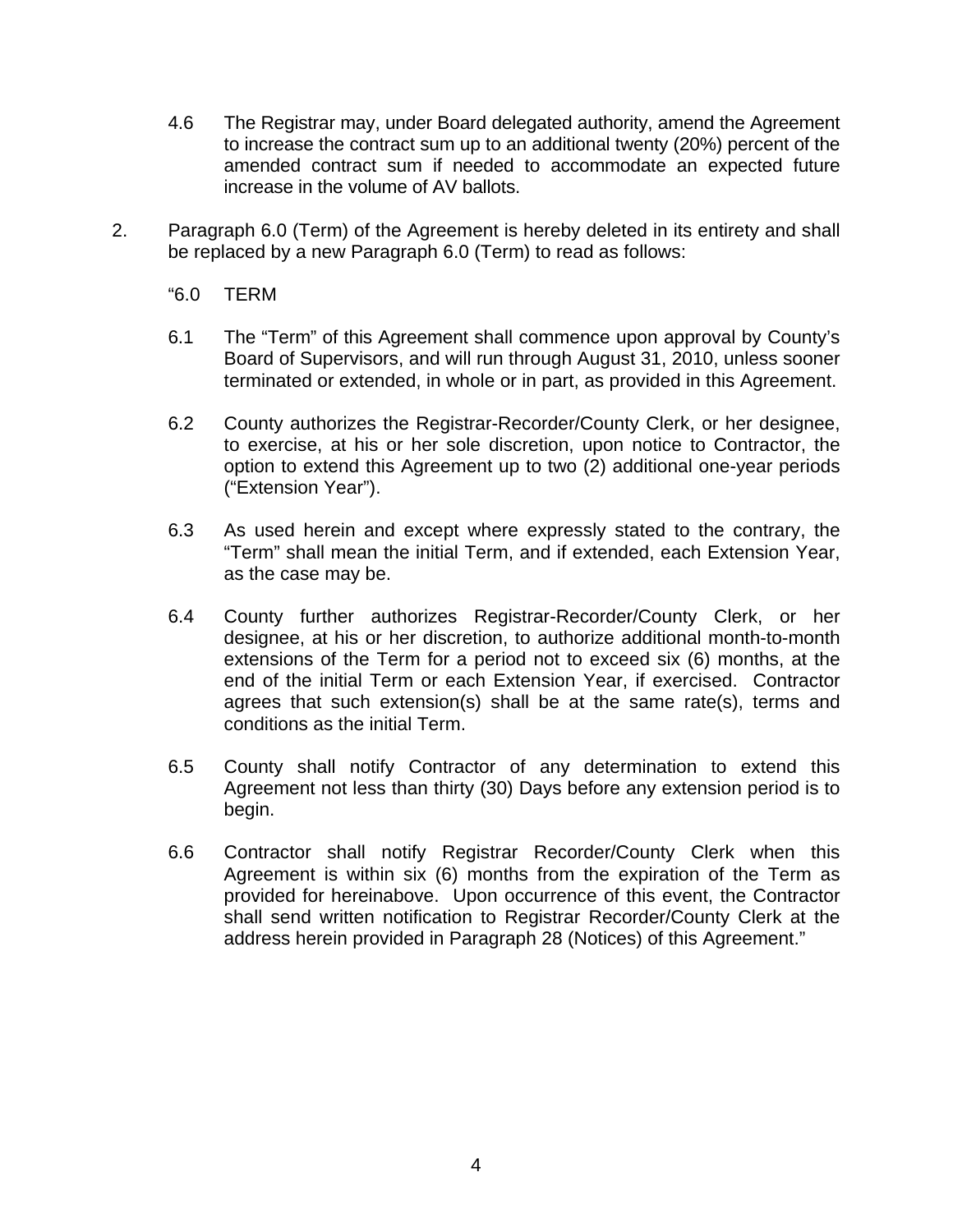3. Paragraph 12.0 (Indemnification and Insurance) of the Agreement is hereby deleted in its entirety and shall be replaced by a new Paragraph 12.0 (Indemnification and Insurance) to read as follows:

## "12.0 INDEMNIFICATION AND INSURANCE

12.1 Indemnification

The Contractor shall indemnify, defend and hold harmless the County, its Special Districts, elected and appointed officers, employees, and agents from and against any and all liability, including but not limited to demands, claims, actions, fees, costs, and expenses (including attorney and expert witness fees), arising from or connected with the Contractor's acts and/or omissions arising from and/or relating to this Agreement.

## 12.2 General Insurance Requirements

Without limiting the Contractor's indemnification of the County and during the term of this Agreement, the Contractor shall provide and maintain, and shall require all of its subcontractors to maintain, the following programs of insurance specified in this Agreement. Such insurance shall be primary to and not contributing with any other insurance or self-insurance programs maintained by the County. Such coverage shall be provided and maintained at the Contractor's own expense.

 12.2.1 Evidence of Insurance: Certificate(s) or other evidence of coverage satisfactory to the County shall be delivered to:

> Henrietta Willis-Kendall, Contract Analyst Los Angeles County Registrar Recorder/County Clerk 12400 Imperial Hwy., Room 5203 Norwalk, CA 90650

 prior to commencing services under this Agreement. Such certificates or other evidence shall:

- a) Specifically identify this Agreement;
- b) Clearly evidence all coverages required in this Agreement;
- c) Contain the express condition that the County is to be given written notice by mail at least thirty (30) days in advance of cancellation for all policies evidenced on the certificate of insurance;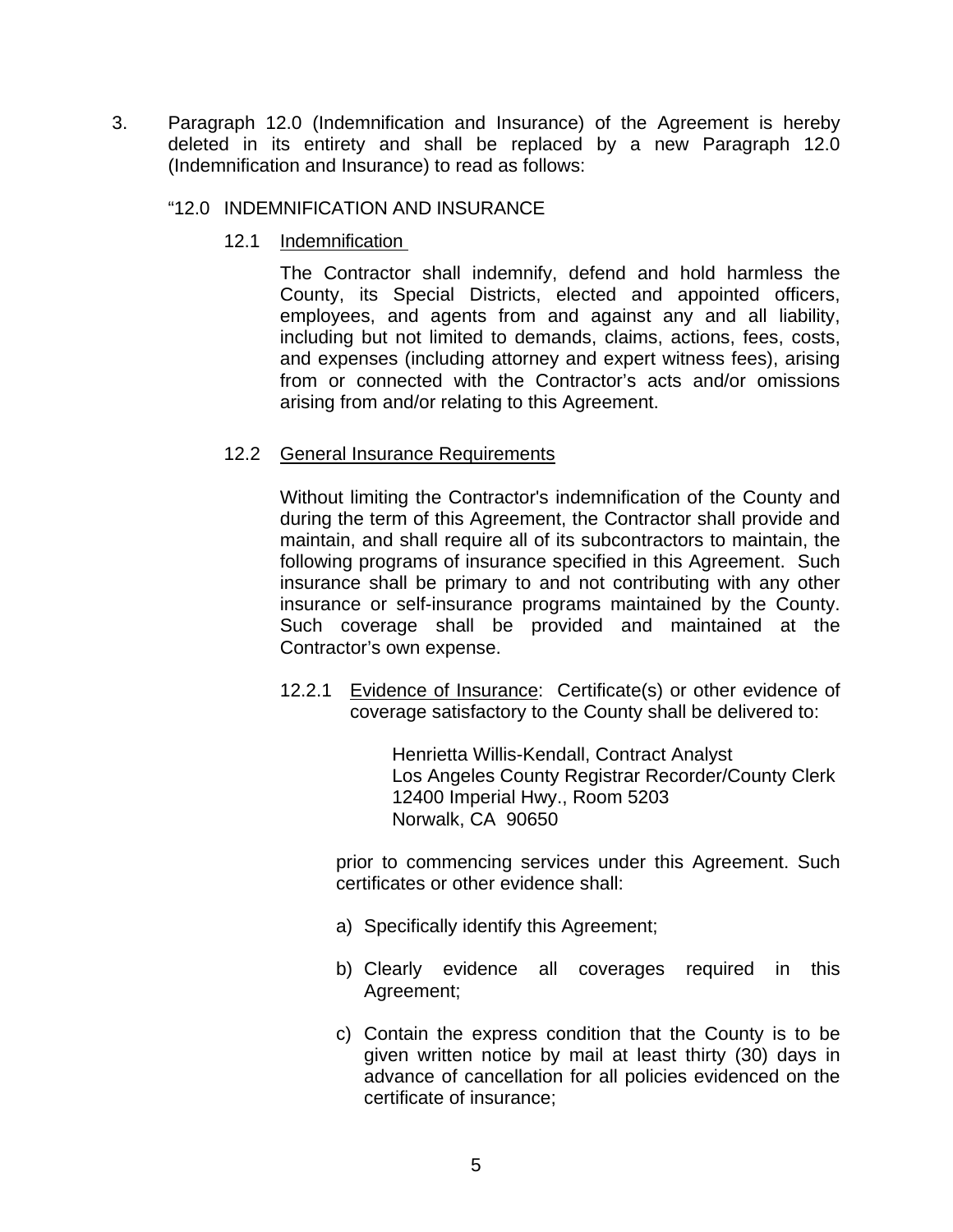- d) Include copies of the additional insured endorsement to the commercial general liability policy, adding the County of Los Angeles, its Special Districts, its officials, officers and employees as insureds for all activities arising from this Agreement; and
- e) Identify any deductibles or self-insured retentions for the County's approval. The County retains the right to require the Contractor to reduce or eliminate such deductibles or self-insured retentions as they apply to the County, or, require the Contractor to provide a bond guaranteeing payment of all such retained losses and related costs, including, but not limited to, expenses or fees, or both, related to investigations, claims administrations, and legal defense. Such bond shall be executed by a corporate surety licensed to transact business in the State of California.
- 12.2.2 Insurer Financial Ratings: Insurance is to be provided by an insurance company acceptable to the County with an A.M. Best rating of not less than A:VII unless otherwise approved by the County.
- 12.2.3 Failure to Maintain Coverage: Failure by the Contractor to maintain the required insurance, or to provide evidence of insurance coverage acceptable to the County, shall constitute a material breach of the Agreement upon which the County may immediately terminate or suspend this Agreement. The County, at its sole option, may obtain damages from the Contractor resulting from said breach. Alternatively, the County may purchase such required insurance coverage, and without further notice to the Contractor, the County may deduct from sums due to the Contractor any premium costs advanced by the County for such insurance.
- 12.2.4 Notification of Incidents, Claims or Suits: Contractor shall report to the County:
	- a) Any accident or incident relating to services performed under this Agreement which involves injury or property damage which may result in the filing of a claim or lawsuit against the Contractor and/or the County. Such report shall be made in writing within 24 hours of occurrence.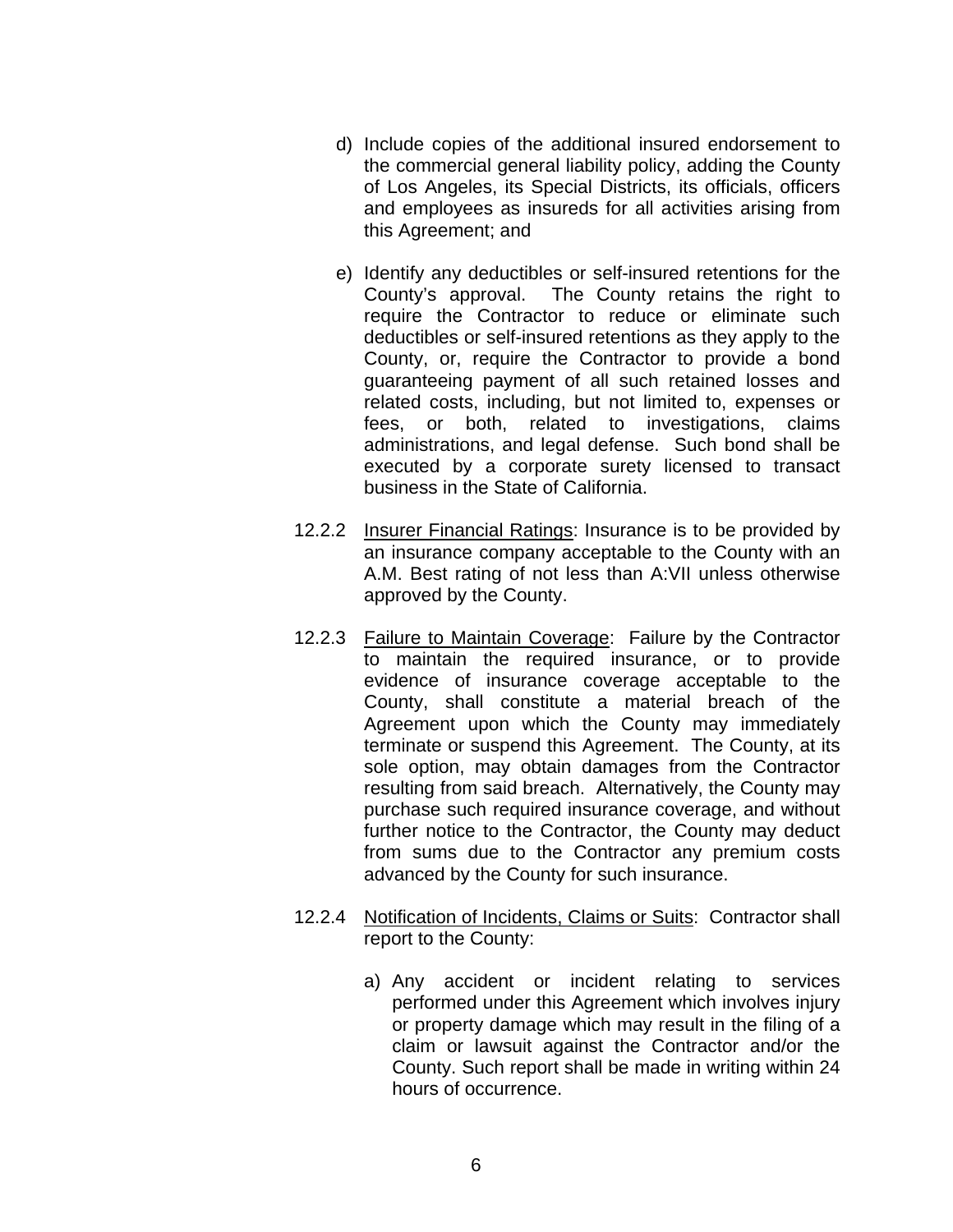- b) Any third party claim or lawsuit filed against the Contractor arising from or related to services performed by the Contractor under this Agreement.
- c) Any injury to a Contractor employee that occurs on County property. This report shall be submitted on a County "Non-employee Injury Report" to the County's Project Manager.
- d) Any loss, disappearance, destruction, misuse, or theft of any kind whatsoever of County property, monies or securities entrusted to the Contractor under the terms of this Agreement.
- 12.2.5 Compensation for County Costs: In the event that the Contractor fails to comply with any of the indemnification or insurance requirements of this Agreement, and such failure to comply results in any costs to the County, the Contractor shall pay full compensation for all costs incurred by the County.
- 12.2.6 Insurance Coverage Requirements for subcontractors: The Contractor shall ensure any and all subcontractors performing services under this Agreement meet the insurance requirements of this Agreement by either:
	- a) The Contractor providing evidence of insurance covering the activities of subcontractors, or
	- b) The Contractor providing evidence submitted by subcontractors evidencing that subcontractors maintain the required insurance coverage. The County retains the right to obtain copies of evidence of subcontractor insurance coverage at any time.

## 12.3 Insurance Coverage Requirements

 12.3.1 General Liability insurance written on ISO policy form CG 00 01 or its equivalent with limits of not less than the following:

> General Aggregate:  $\sim$  \$2 million Products/Completed Operations Aggregate: \$1 million Personal and Advertising Injury: \$1 million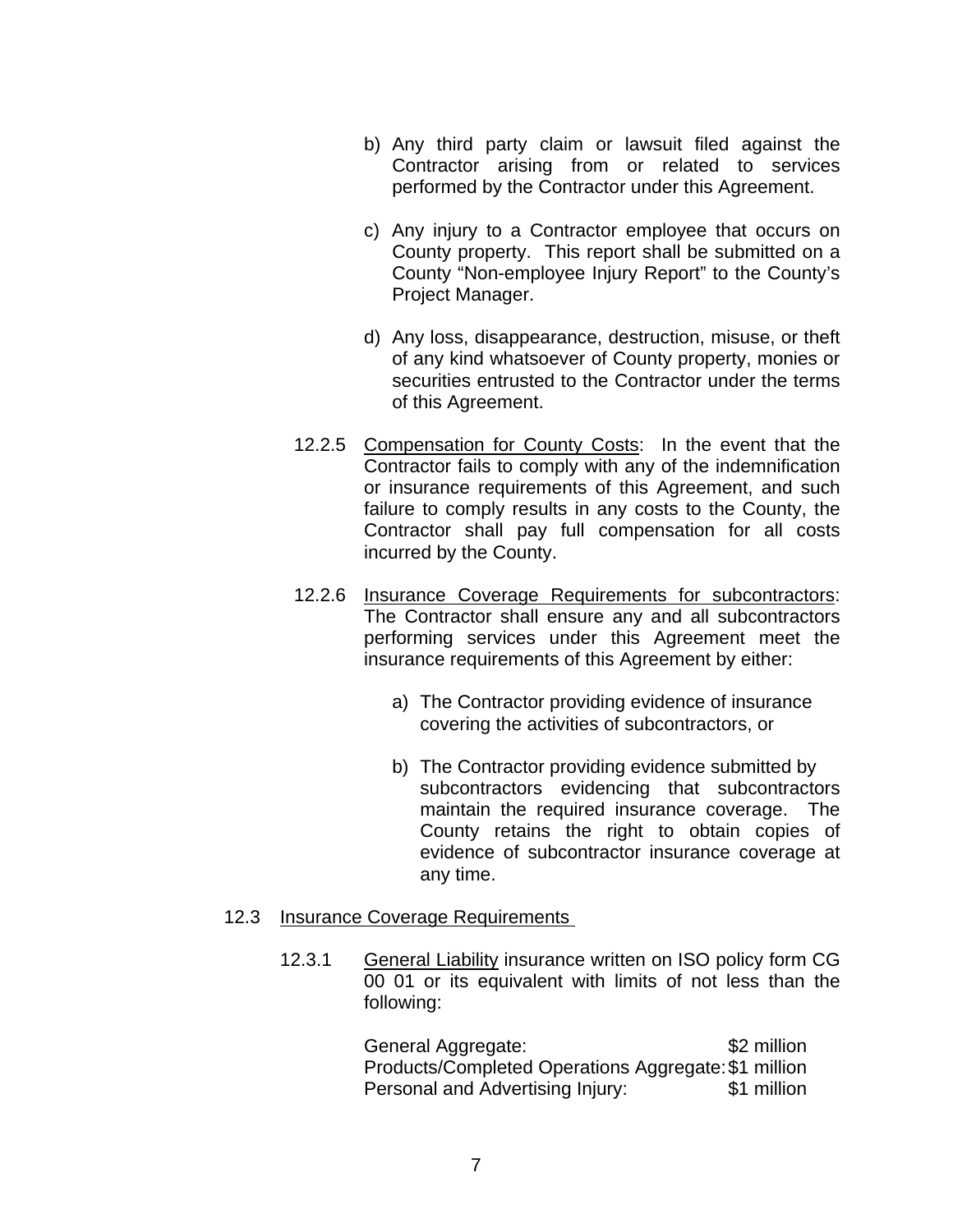Each Occurrence:  $\blacksquare$  \$1 million

- 12.3.2 Automobile Liability written on ISO policy form CA 00 01 or its equivalent with a limit of liability of not less than \$1 million for each accident. Such insurance shall include coverage for all "owned", "hired" and "non-owned" vehicles, or coverage for "any auto".
- 12.3.3 Workers' Compensation and Employers' Liability insurance providing workers' compensation benefits, as required by the Labor Code of the State of California or by any other state, and for which the Contractor is responsible. If the Contractor's employees will be engaged in maritime employment, coverage shall provide workers' compensation benefits as required by the U.S. Longshore and Harbor Workers' Compensation Act, Jones Act or any other federal law for which the Contractor is responsible.

 In all cases, the above insurance also shall include Employers' Liability coverage with limits of not less than the following:

| Each Accident:           | \$1 million |
|--------------------------|-------------|
| Disease - policy limit:  | \$1 million |
| Disease - each employee: | \$1 million |

- 12.3.4 Professional Liability: Insurance covering liability arising from any error, omission, negligent or wrongful act of the Contractor, its officers or employees with limits of not less than \$1 million per occurrence and \$3 million aggregate. The coverage also shall provide an extended two year reporting period commencing upon termination or cancellation of this Agreement.
- 12.3.5 Crime Coverage: Insurance with limits in amounts not less than indicated below covering against loss of money, securities, or other property referred to in this Agreement, and naming the County as loss payee.

| <b>Employee Dishonesty:</b>           | \$500,000  |
|---------------------------------------|------------|
| Forgery or Alteration:                | \$500,000  |
| Theft, Disappearance and Destruction: | \$500,000  |
| <b>Computer Fraud:</b>                | \$500,000  |
| Burglary and Robbery:                 | \$500,000" |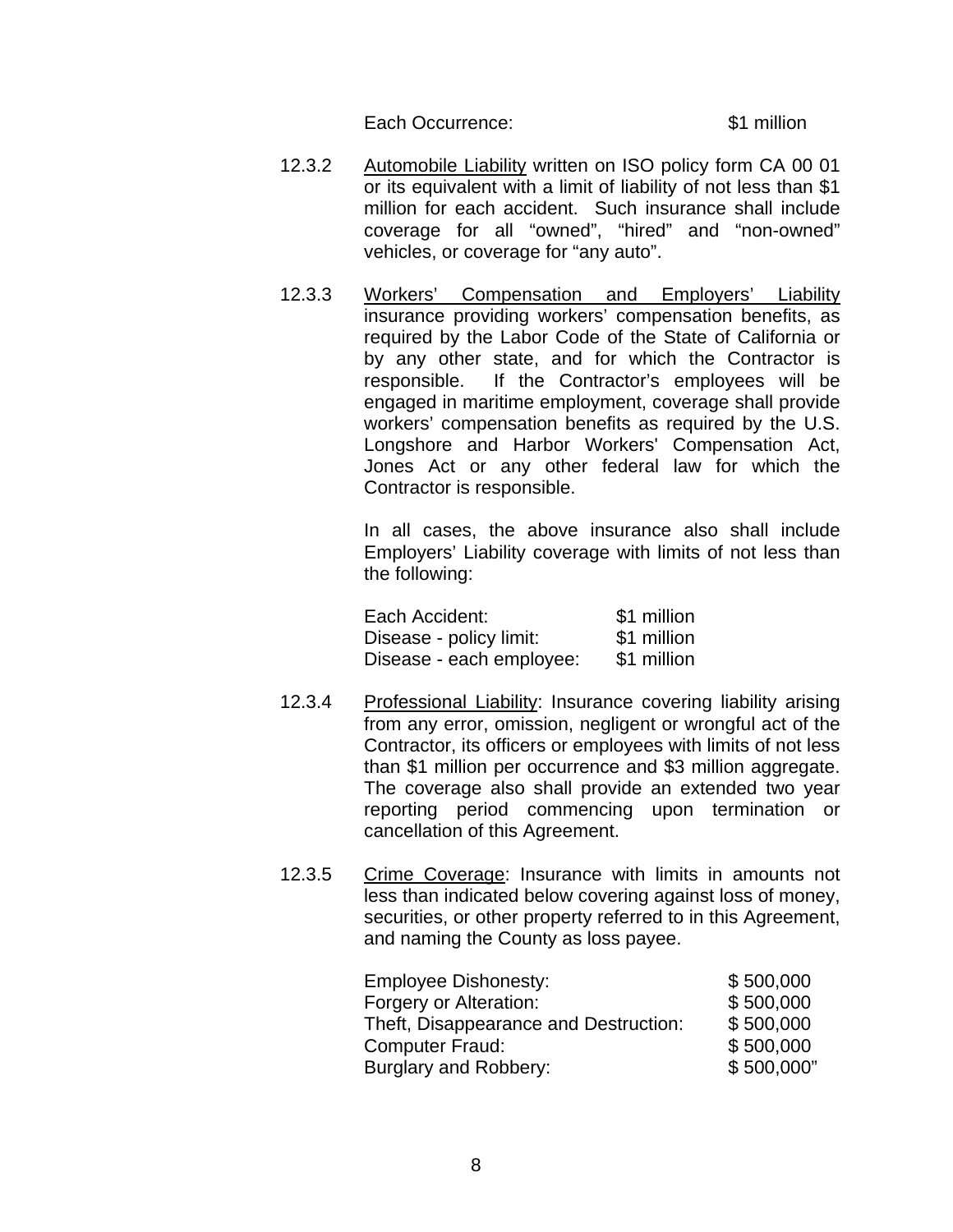- 4. Paragraph 21.0 (Prohibition Against Assignment and Delegation) of the Agreement is hereby deleted in its entirety and shall be replaced by a new Paragraph 21.0 (Prohibition Against Assignment and Delegation) to read as follows:
	- "21.0 PROHIBITION AGAINST ASSIGNMENT AND DELEGATION
		- 21.1 Contractor shall not assign its rights or delegate its duties under the Agreement, or both, whether in whole or in part, without the prior written consent of County, in its discretion, and any attempted assignment or delegation without such consent shall be null and void. For purposes of this Paragraph, County consent shall require a written amendment to the Agreement, which is formally approved and executed by the Parties. Any payments by County to any approved delegate or assignee on any claim under the Agreement shall be deductible, at County's sole discretion, against the claims which Contractor may have against County.
		- 21.2 Shareholders, partners, members, or other equity holders of Contractor may transfer, sell, exchange, assign, or divest themselves of any interest they may have therein. However, in the event any such sale, transfer, exchange, assignment, or divestment is effected in such a way as to give majority control of Contractor to any person(s), corporation, partnership, or legal entity other than the majority controlling interest therein at the time of execution of the Agreement, such disposition is an assignment requiring the prior written consent of County in accordance with applicable provisions of this Agreement.
		- 21.3 If any assumption, assignment, delegation, or takeover of any of the Contractor's duties, responsibilities, obligations, or performance of same by any entity other than the Contractor, whether through assignment, subcontract, delegation, merger, buyout, or any other mechanism, with or without consideration for any reason whatsoever without County's express prior written approval, shall be a material breach of the Agreement which may result in the termination of the Agreement. In the event of such termination, County shall be entitled to pursue the same remedies against Contractor as it could pursue in the event of default by Contractor."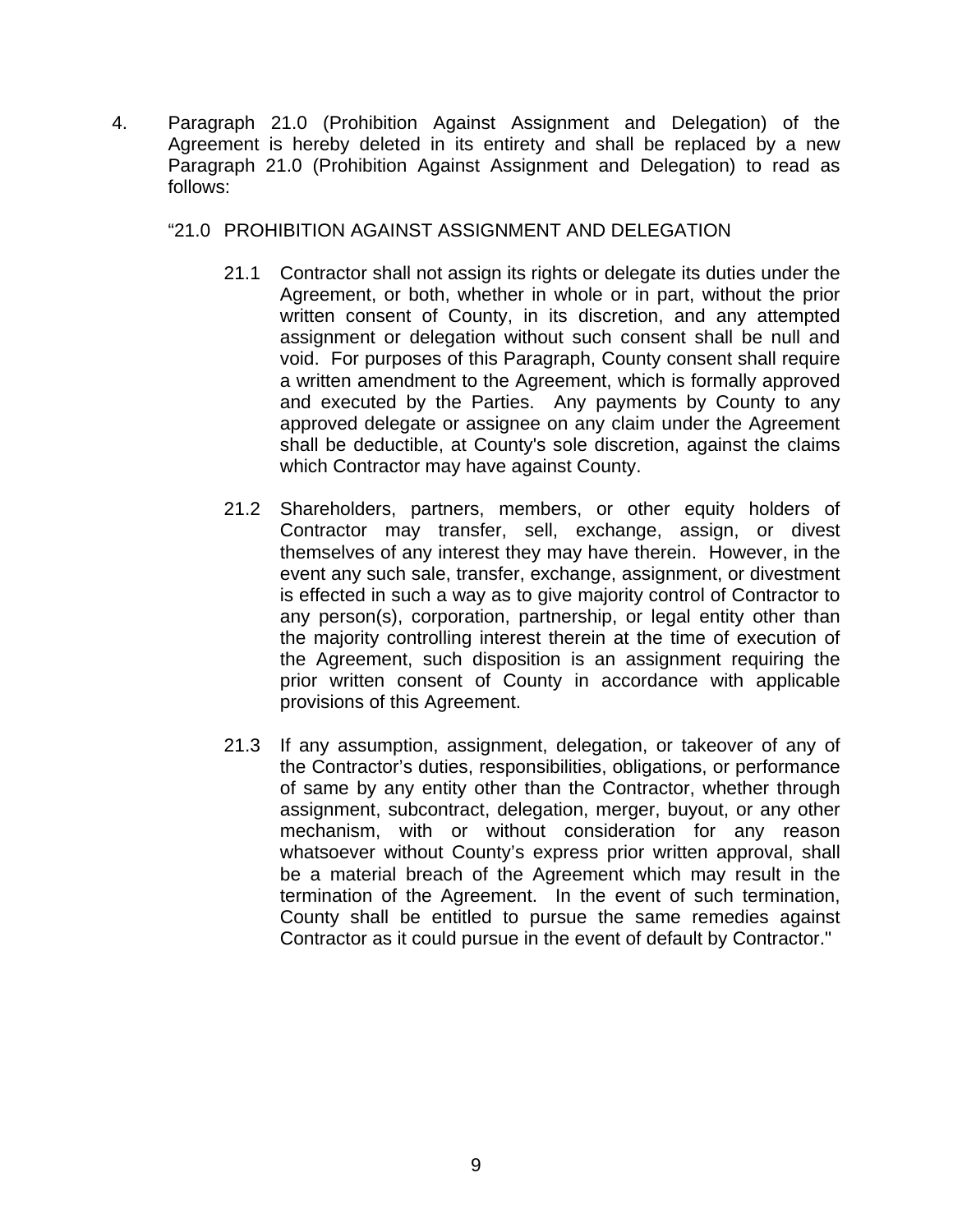5. Paragraph 22.0 (Compliance with Civil Rights Laws) of the Agreement is hereby deleted in its entirety and shall be replaced by a new Paragraph 22.0 (Nondiscrimination and Affirmative Action) to read as follows:

## "22.0 NONDISCRIMINATION AND AFFIRMATIVE ACTION

- 22.1 The Contractor certifies and agrees that all persons employed by it, its affiliates, subsidiaries, or holding companies are and shall be treated equally without regard to or because of race, color, religion, ancestry, national origin, sex, age, physical or mental disability, marital status, or political affiliation, in compliance with all applicable Federal and State anti-discrimination laws and regulations.
- 22.2 The Contractor shall certify to, and comply with, the provisions of Contractor's EEO Certification (Exhibit J).
- 22.3 The Contractor shall take affirmative action to ensure that applicants are employed, and that employees are treated during employment, without regard to race, color, religion, ancestry, national origin, sex, age, physical or mental disability, marital status, or political affiliation, in compliance with all applicable Federal and State anti-discrimination laws and regulations. Such action shall include, but is not limited to: employment, upgrading, demotion, transfer, recruitment or recruitment advertising, layoff or termination, rates of pay or other forms of compensation, and selection for training, including apprenticeship.
- 22.4 The Contractor certifies and agrees that it will deal with its subcontractors, bidders, or vendors without regard to or because of race, color, religion, ancestry, national origin, sex, age, or physical or mental disability, marital status, or political affiliation.
- 22.5 The Contractor certifies and agrees that it, its affiliates, subsidiaries, or holding companies shall comply with all applicable Federal and State laws and regulations to the end that no person shall, on the grounds of race, color, religion, ancestry, national origin, sex, age, physical or mental disability, marital status, or political affiliation, be excluded from participation in, be denied the benefits of, or be otherwise subjected to discrimination under this Agreement or under any project, program, or activity supported by this Agreement.
- 22.6 The Contractor shall allow County representatives access to the Contractor's employment records during regular business hours to verify compliance with the provisions of this Paragraph 22.0 when so requested by the County.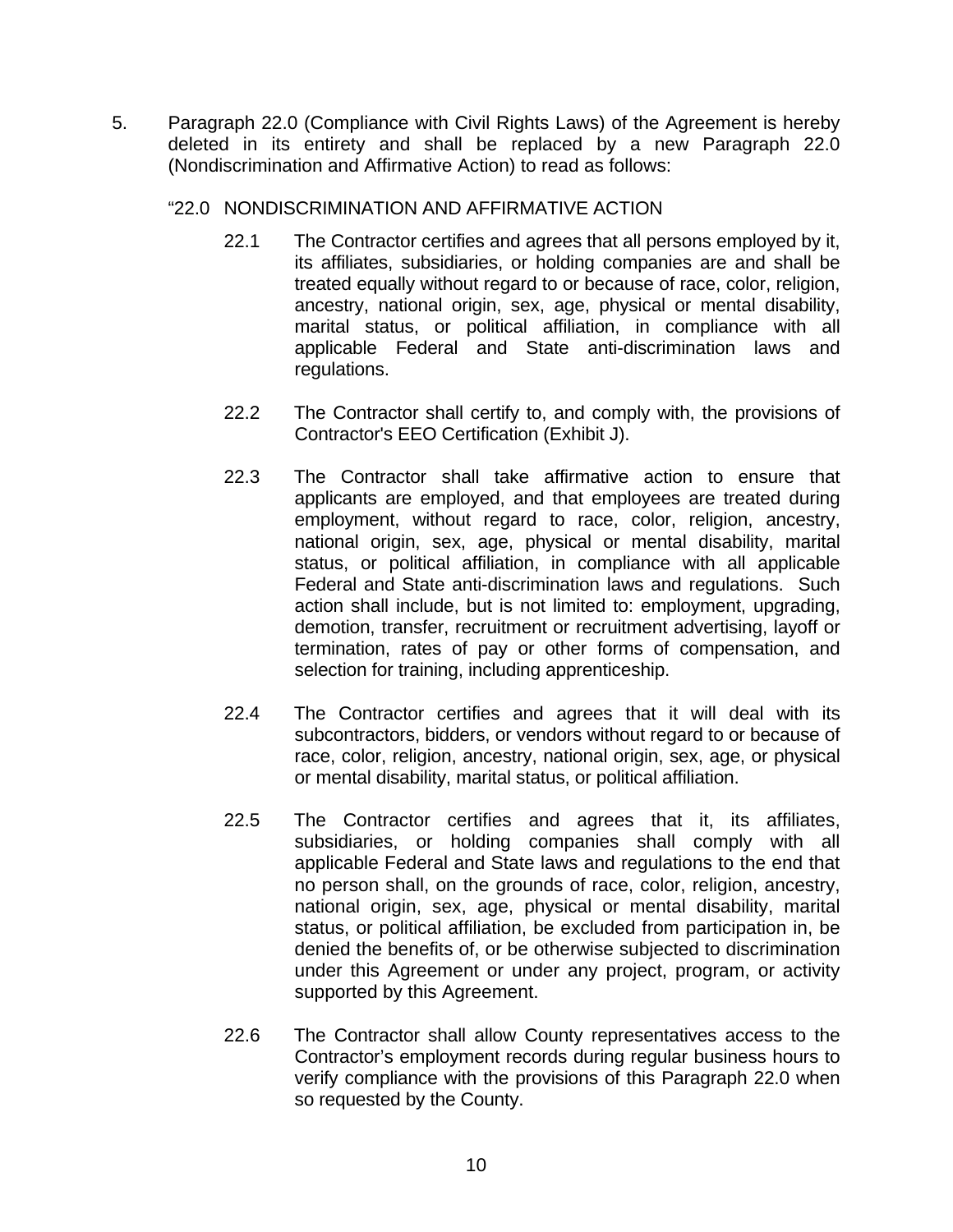- 22.7 If the County finds that any provisions of this Paragraph 22.0 have been violated, such violation shall constitute a material breach of this Agreement upon which the County may terminate or suspend this Agreement. While the County reserves the right to determine independently that the anti-discrimination provisions of this Agreement have been violated, in addition, a determination by the California Fair Employment Practices Commission or the Federal Equal Employment Opportunity Commission that the Contractor has violated Federal or State anti-discrimination laws or regulations shall constitute a finding by the County that the Contractor has violated the anti-discrimination provisions of this Agreement.
- 22.8 The Parties agree that in the event the Contractor violates any of the anti-discrimination provisions of this Agreement, the County shall, at its sole option, be entitled to the sum of Five Hundred Dollars (\$500) for each such violation pursuant to California Civil Code Section 1671 as liquidated damages in lieu of terminating or suspending this Agreement."
- 6. Paragraph 35.0 (Contractor's Warranty of Adherence to County's Child Support Compliance Program) of the Agreement is hereby deleted in its entirety and shall be replaced by a new Paragraph 35.0 (Contractor's Warranty of Adherence to County's Child Support Compliance Program) to read as follows:
	- "35.0 CONTRACTOR'S WARRANTY OF ADHERENCE TO COUNTY'S CHILD SUPPORT COMPLIANCE PROGRAM
		- 35.1 The Contractor acknowledges that the County has established a goal of ensuring that all individuals who benefit financially from the County through contract are in compliance with their court-ordered child, family and spousal support obligations in order to mitigate the economic burden otherwise imposed upon the County and its taxpayers.
		- 35.2 As required by the County's Child Support Compliance Program (County Code Chapter 2.200) and without limiting the Contractor's duty under this Agreement to comply with all applicable provisions of law, the Contractor warrants that it is now in compliance and shall during the term of this Agreement maintain in compliance with employment and wage reporting requirements as required by the Federal Social Security Act (42 USC Section 653a) and California Unemployment Insurance Code Section 1088.5, and shall implement all lawfully served Wage and Earnings Withholding Orders or Child Support Services Department Notices of Wage and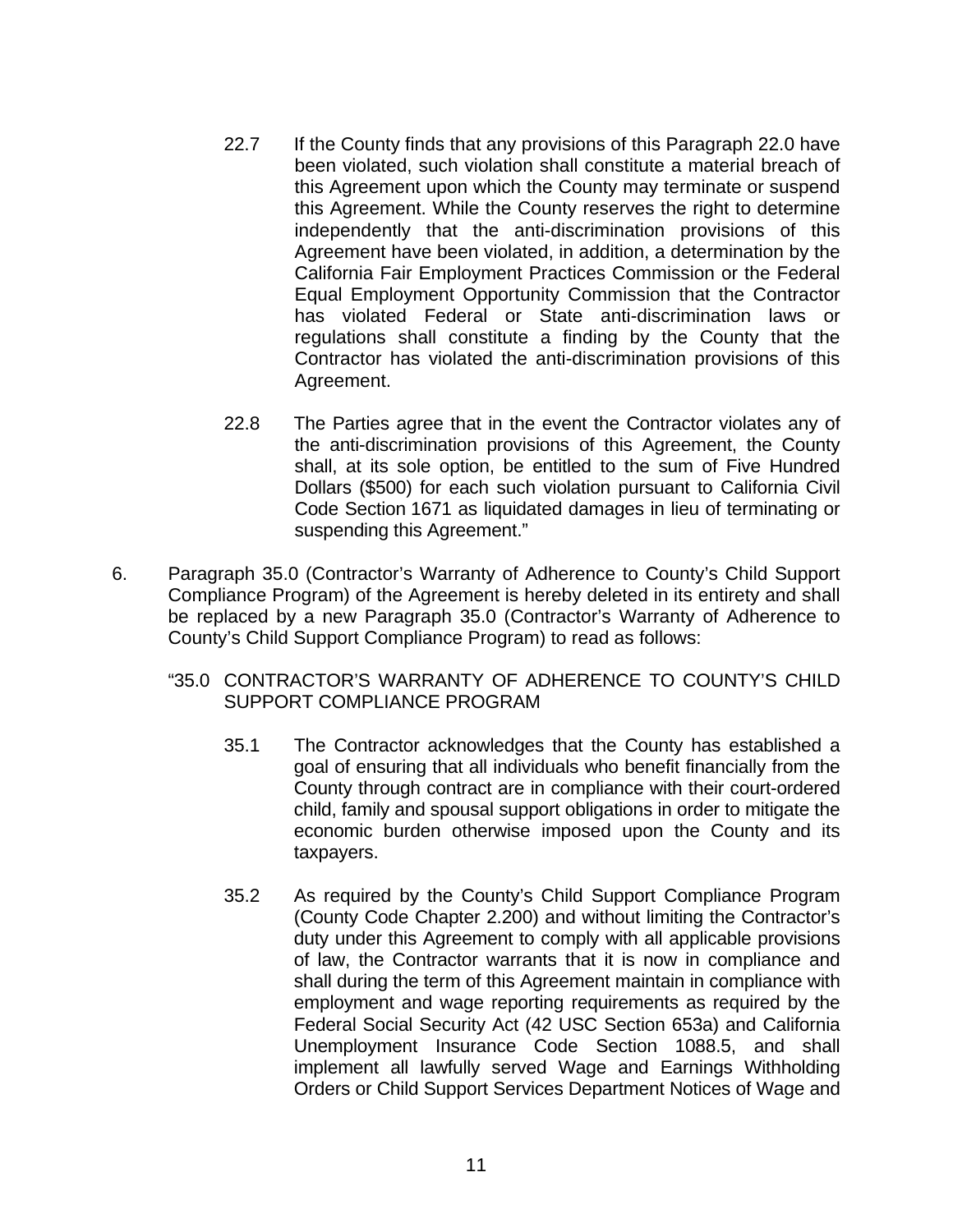Earnings Assignment for Child, Family or Spousal Support, pursuant to Code of Civil Procedure Section 706.031 and Family Code Section 5246(b)."

- 7. Paragraph 36.0 (Termination for Breach of Warranty to Maintain Compliance with County's Child Support Compliance Program) of the Agreement is hereby deleted in its entirety and shall be replaced by a new Paragraph 36.0 (Termination for Breach of Warranty to Maintain Compliance with County's Child Support Compliance Program) to read as follows:
	- "36.0 TERMINATION FOR BREACH OF WARRANTY TO MAINTAIN COMPLIANCE WITH COUNTY'S CHILD SUPPORT COMPLIANCE PROGRAM

 Failure of Contractor to maintain compliance with the requirements set forth in Paragraph 36.0 (Contractor's Warranty of Adherence to County's Child Support Compliance Program) of this Agreement shall constitute default by Contractor under this Agreement. Without limiting the rights and remedies available to County under any other provision of this Agreement, failure of Contractor to cure such default within ninety (90) calendar days of notice by the Los Angeles County Child Support Services Department shall be grounds upon which County may terminate this Agreement pursuant to Paragraph 16.0 (Termination for Default) and pursue debarment of Contractor pursuant to County Code Chapter 2.202."

8. Paragraph 40.0 (Records and Audit) of the Agreement is hereby deleted in its entirety, and shall be replaced by a new Paragraph 40.0 (Record Retention and Inspection/Audit Settlement) to read as follows:

"40.0 RECORD RETENTION AND INSPECTION/AUDIT SETTLEMENT

40.1 The Contractor shall maintain accurate and complete financial records of its activities and operations relating to this Agreement in accordance with generally accepted accounting principles. The Contractor shall also maintain accurate and complete employment and other records relating to its performance of this Agreement. The Contractor agrees that the County shall have access to and the right to examine, audit, excerpt, copy, or transcribe any pertinent transaction, activity, or record relating to this Agreement upon 30 days written notice which specifies with reasonable clarity what the County wishes to examine.. All such material, including, but not limited to, all financial records, bank statements, cancelled checks or other proof of payment, timecards, sign-in/sign-out sheets and other time and employment records, and proprietary data and information, shall be kept and maintained by the Contractor and shall be made available to the County during the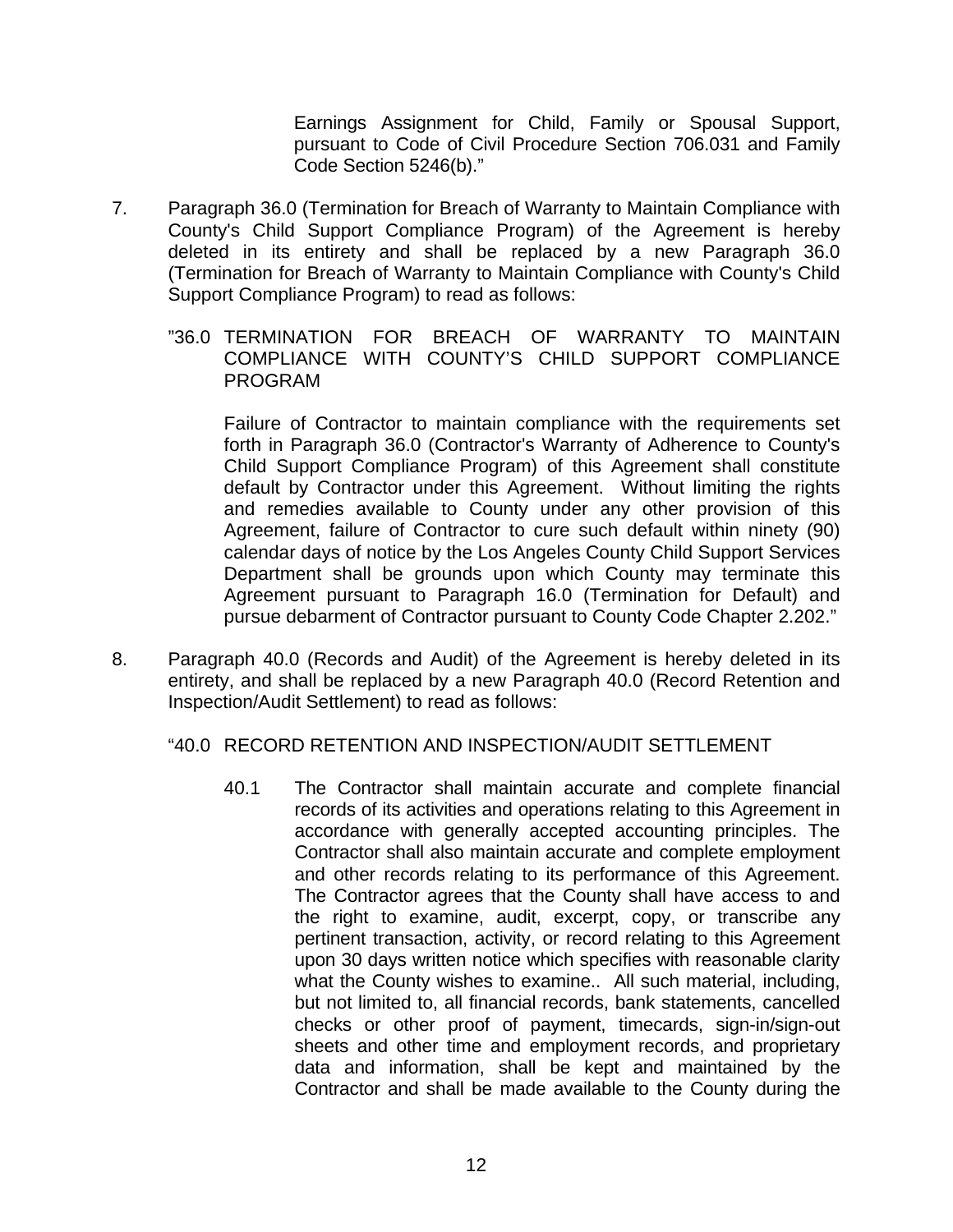term of this Agreement and for a period of five 5) years thereafter unless the County's written permission is given to dispose of any such material prior to such time. All such material shall be maintained by the Contractor at a location in Los Angeles County, provided that if any such material is located outside Los Angeles County, then, at the County's option, the Contractor shall pay the County for travel, per diem, and other costs incurred by the County to examine, audit, excerpt, copy, or transcribe such material at such other location, subject to Contractor's reasonable travel restrictions and/or policies. Contractor maintains the sole option of shipping all such documents to County, at Contractor's sole expense, should Contractor desire to do so, in lieu of County employee's travel to Contractor site.

- 40.2 In the event that an audit of the Contractor is conducted specifically regarding this Agreement by any Federal or State auditor, or by any auditor or accountant employed by the Contractor or otherwise, then the Contractor shall file a copy of such audit report with the County's Auditor-Controller within thirty (30) days of the Contractor's receipt thereof, unless otherwise provided by applicable Federal or State law or under this Agreement. Subject to applicable law, the County shall make a reasonable effort to maintain the confidentiality of such audit report(s).
- 40.3 Failure on the part of the Contractor to comply with any of the provisions of this Paragraph 40.0 shall constitute a material breach of this Agreement upon which the County may terminate or suspend this Agreement, subject to Contractor's 30 day right to cure.
- 40.4 If, at any time during the term of this Agreement or within five (5) years after the expiration or termination of this Agreement, representatives of the County conduct an audit of the Contractor regarding the work performed under this Agreement, and if such audit finds that the County's dollar liability for any such work is less than payments made by the County to the Contractor, then the difference shall be either: a) repaid by the Contractor to the County by cash payment upon demand or b) at the sole option of the County's Auditor-Controller, deducted from any amounts due to the Contractor from the County, whether under this Agreement or otherwise. If such audit finds that the County's dollar liability for such work is more than the payments made by the County to the Contractor, then the difference shall be paid to the Contractor by the County by cash payment, provided that in no event shall the County's maximum obligation for this Agreement exceed the funds appropriated by the County for the purpose of this Agreement."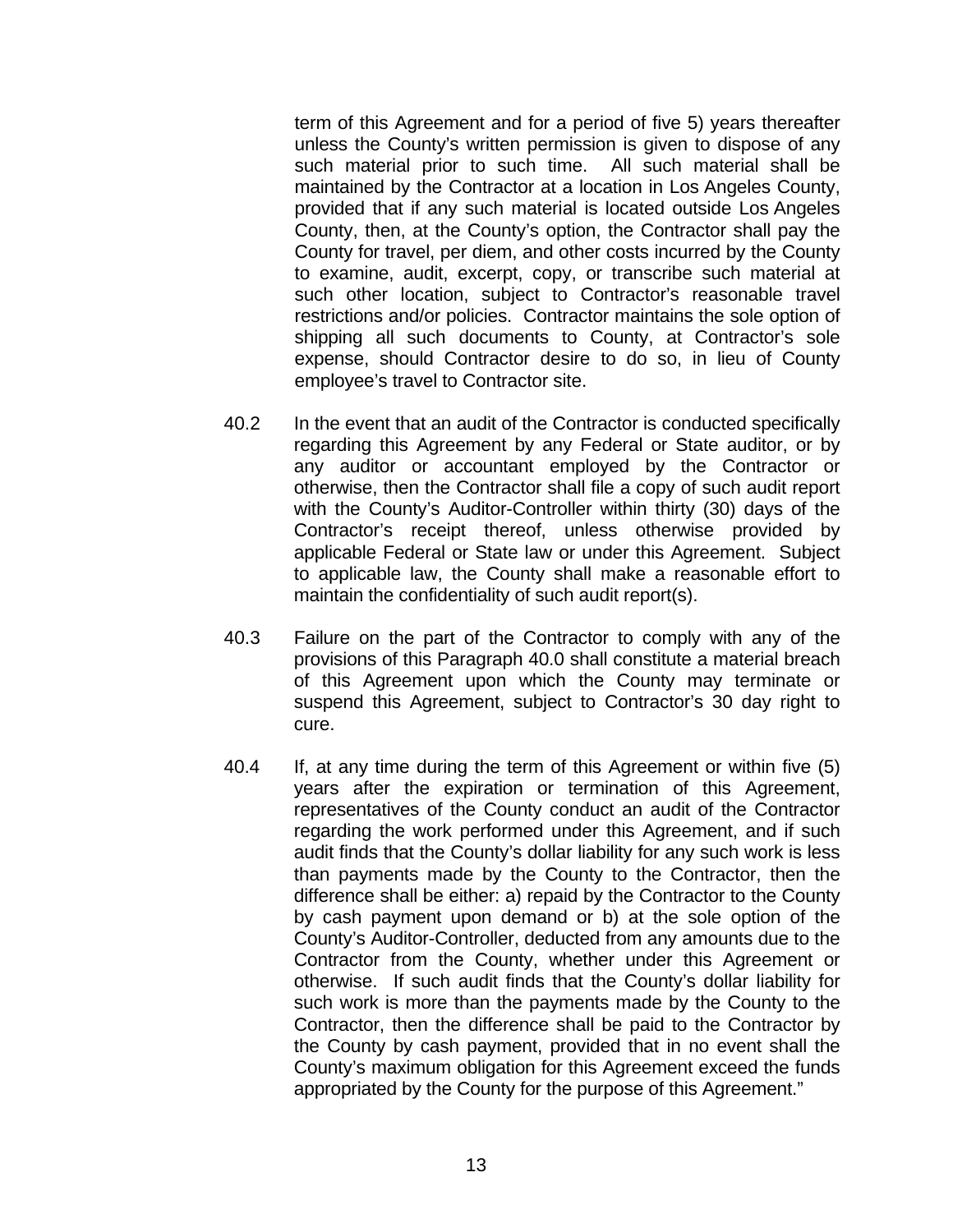9. Paragraph 41.0 (Confidentiality) of the Agreement is hereby deleted in its entirety, and shall be replaced by a new Paragraph 41.0 (Confidentiality) to read as follows:

## "41.0 CONFIDENTIALITY

- 41.1 The Contractor and County shall maintain the confidentiality of all records obtained from each other under this Agreement in accordance with all applicable federal, State or local laws, ordinances, regulations and directives relating to confidentiality.
- 41.2 The Contractor and County shall inform all of its officers, employees, agents and subcontractors providing services hereunder of the confidentiality provisions of this Agreement.
- 41.3 The Contractor shall cause each employee performing services covered by this Agreement to sign and adhere to the provisions of the Exhibit D1 (Contractor Employee Acknowledgment and Confidentiality Agreement.
- 41.4 The Contractor shall cause each non-employee performing services covered by this Agreement to sign and adhere to the provisions of the Exhibit D2 (Contractor Non-Employee Acknowledgment and Confidentiality Agreement)"
- 10. The following new Paragraph 62.0 (Equipment Purchase and Maintenance) is hereby inserted immediately following Paragraph 61.0 (Software Upgrades) of the Agreement to read as follows:

## "62.0 EQUIPMENT PURCHASE AND WARRANTIES

62.1 Contractor shall purchase, on behalf of County, inserter equipment system as provided in Exhibit A1 (Statement of Work) (Amended September 1, 2007) of the Agreement. Inserter equipment system shall be the sole property of County. Pricing paid by County to Contractor shall be set at Contractor's cost to BBH plus 10%. In any case, cost to purchase the equipment shall not exceed \$378,000 excluding installation and maintenance costs. Contractor's pricing shown in Exhibit B shall reflect the pricing structure in the preceding sentence, and shall be adjusted consistently upon any changes required by BBH and approved by the County regarding equipment purchased. The County agrees that any payment terms by County to Contractor regarding inserter equipment shall be net 10 days less than the County's approved payment terms between Contractor and BBH for the purchase of such inserter equipment. Any other terms of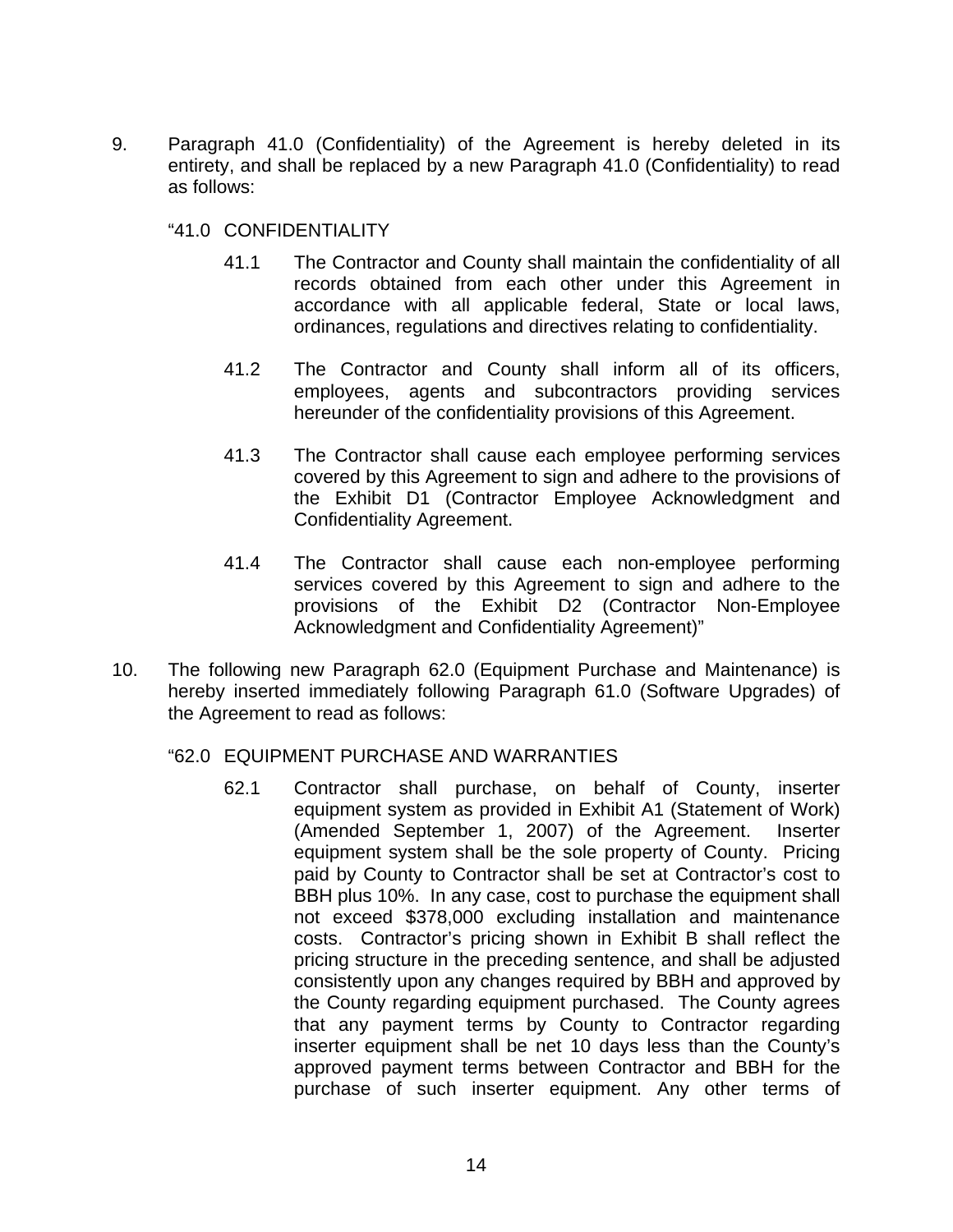purchase and/or license of inserter equipment shall be as agreed and approved by County, Contractor and BBH.

- 62.2 Contractor shall supply scanning equipment, as provided in Exhibit A1 (Statement of Work) (Amended September 1, 2007). Scanners shall be the sole property of County.
- 62.3 Contractor shall ensure that the supplier transfers all maintenance services and other warranties applicable to or made in connection with any inserter equipment system obtained by or delivered to County through or from Contractor under this Agreement upon delivery and installation of such inserter equipment system, subject to County's full payment to Contractor in accordance with Section 62.1 above.
- 62.4 Contractor shall ensure proper and timely maintenance of scanner as part of the maintenance agreement as provided in Exhibit B (Pricing Schedule)(Revised September 1, 2007).
- 11. The following new Paragraph 63.0 (Force Majeure) is hereby inserted immediately following Paragraph 62.0 (Equipment Purchase and Maintenance) of the Agreement to read as follows:

"63.0 FORCE MAJEURE

- 63.1 Neither party shall be liable for such party's failure to perform its obligations under and in accordance with this Agreement, if such failure arises out of fires, floods, epidemics, quarantine restrictions, other natural occurrences, strikes, acts of government, lockouts (other than a lockout by such party or any of such party's subcontractors), freight embargoes, or other similar events to those described above, but in every such case the failure to perform must be totally beyond the control and without any fault or negligence of such party (such events are referred to in this sub-paragraph as "force majeure events").
- 63.2 Notwithstanding the foregoing, a default by a subcontractor of Contractor shall not constitute a force majeure event, unless such default arises out of causes beyond the reasonable control of both Contractor and such subcontractor, and without any fault or negligence of either of them. In such case, Contractor shall not be liable for failure to perform, unless the goods or services to be furnished by the subcontractor were obtainable from other sources in sufficient time to permit Contractor to meet the required performance schedule. As used in this sub-paragraph,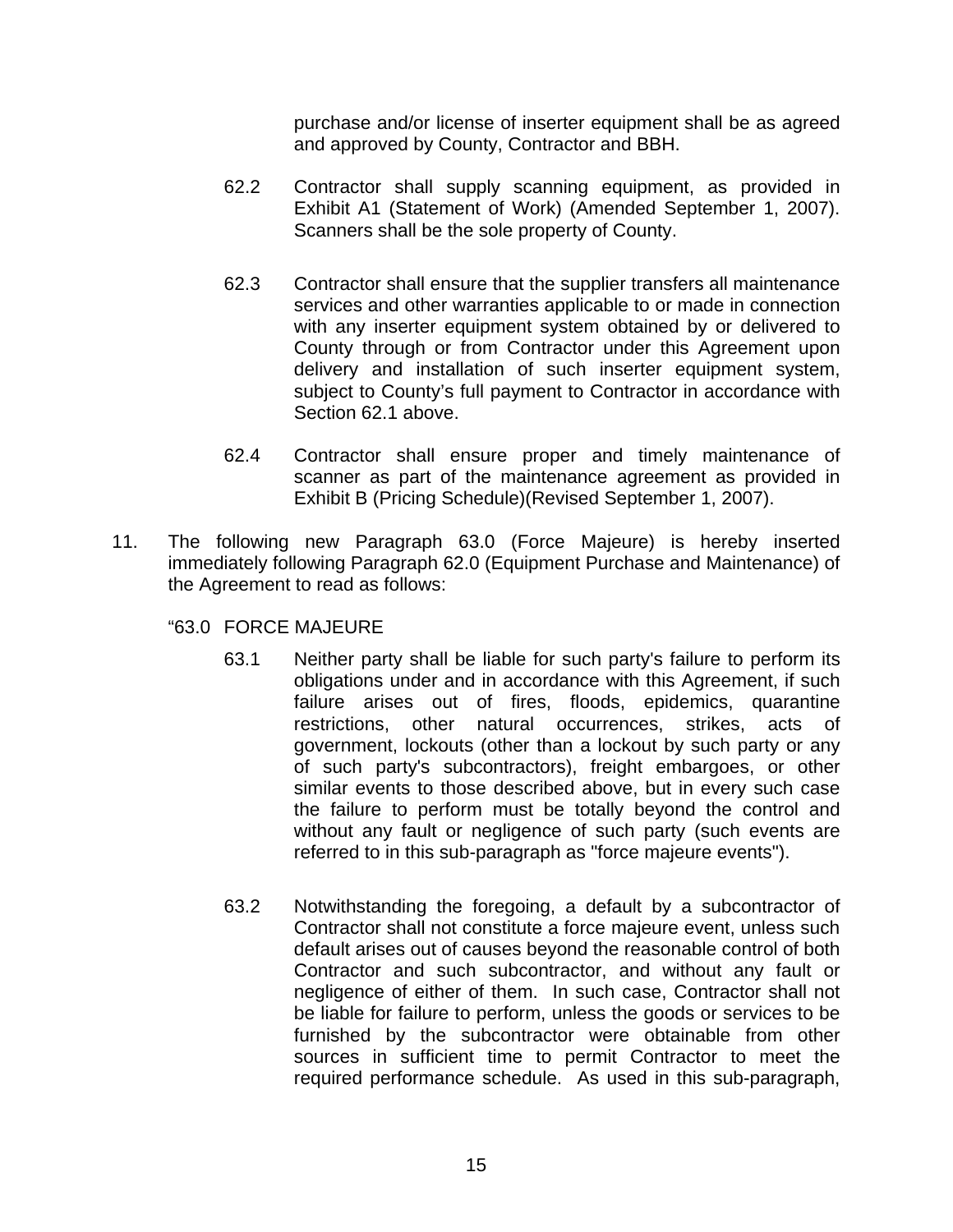the term "subcontractor" and "subcontractors" mean subcontractors at any tier.

- 63.3 In the event Contractor's failure to perform arises out of a force majeure event, Contractor agrees to use commercially reasonable best efforts to obtain goods or services from other sources, if applicable, and to otherwise mitigate the damages and reduce the delay caused by such force majeure event.
- 12. Exhibit A1 (Statement of Work) (Amended April 7, 2006) of the Agreement is hereby deleted in its entirety and is replaced by a new Exhibit A1 (Statement of Work) (Amended September 1, 2007), a true and correct copy of which is attached hereto and incorporated herein by this reference.
- 13. Exhibit B (Pricing Schedule) (Revised June 1, 2006) of the Agreement is hereby deleted in its entirety and shall be replaced with a new Exhibit B (Pricing Schedule) (Revised September 1, 2007), a true and correct copy of which is attached hereto and incorporated herein by this reference.
- 14. Exhibit D (Contractor Acknowledgement and Confidentiality Agreement) of the Agreement is hereby deleted in its entirety and shall be replaced by a new Exhibit D1 (Contractor Acknowledgement and Confidentiality Agreement) and Exhibit D2 (Non Contractor Non-Employee Acknowledgment and Confidentiality Agreement), a true and correct copy of which is attached hereto and incorporated herein by this reference.
- 15. Except as otherwise provided under this Amendment Number Two, the Agreement, as previously amended, and including all preambles and recitals set forth herein and therein, shall remain unchanged and in full force and effect.

/

/ / / / / / /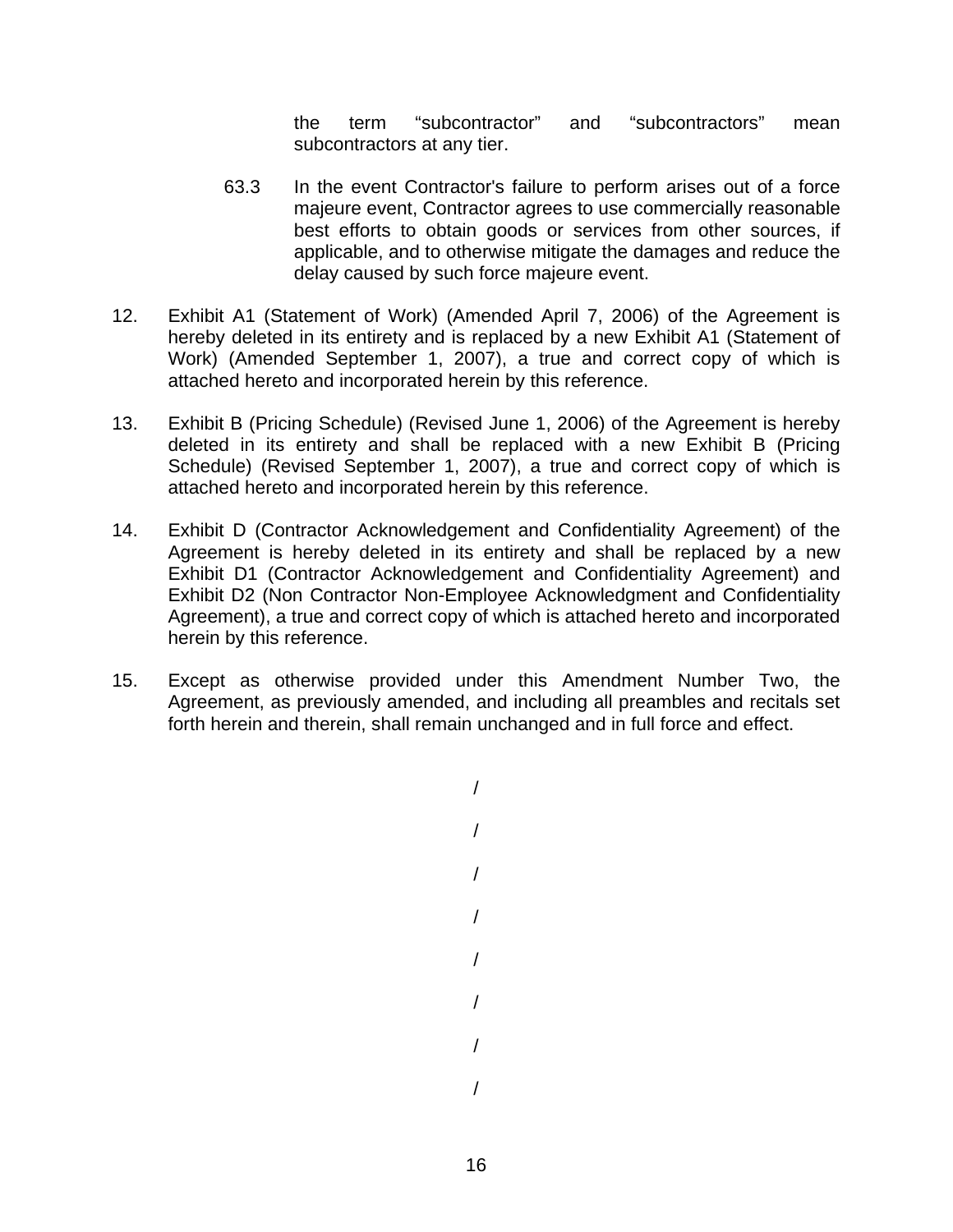## **AMENDMENT NUMBER TWO** TO AGREEMENT 73635 WITH DIEBOLD ELECTION SYSTEMS, INC. FOR ABSENTEE VOTER BALLOT MATERIAL PROCESSING

IN WITNESS WHEREOF, Contractor has executed this Amendment Number Two, or caused it to be duly executed and the County of Los Angeles, by order of its Board of Supervisors has caused this Amendment Number Two to be executed on its behalf by the Chairman of said Board and attested by the Executive Officer-Clerk of the Board of Supervisors thereof, the day, month, and year first above written.

| DIEBOLD ELECTION SYSTEMS, INC. |  |  |  |
|--------------------------------|--|--|--|
|                                |  |  |  |
| By                             |  |  |  |
| WF.<br><b>Title</b>            |  |  |  |
| 850394190<br>Tax ID $#$        |  |  |  |

Chairman, Board of Supervisors

 $\alpha$ 

## **COUNTY OF LOS ANGELES**

**ATTEST:** 

SACHI A. HAMAI **Executive Officer-Clerk** of the Board of Supervisors

APPROVED AS TO FORM:

RAYMOND G. FORTNER, JR. County Counsel **Bv** 

José Silva **Principal Deputy County Counsel** 

 $By$ <sub>-</sub>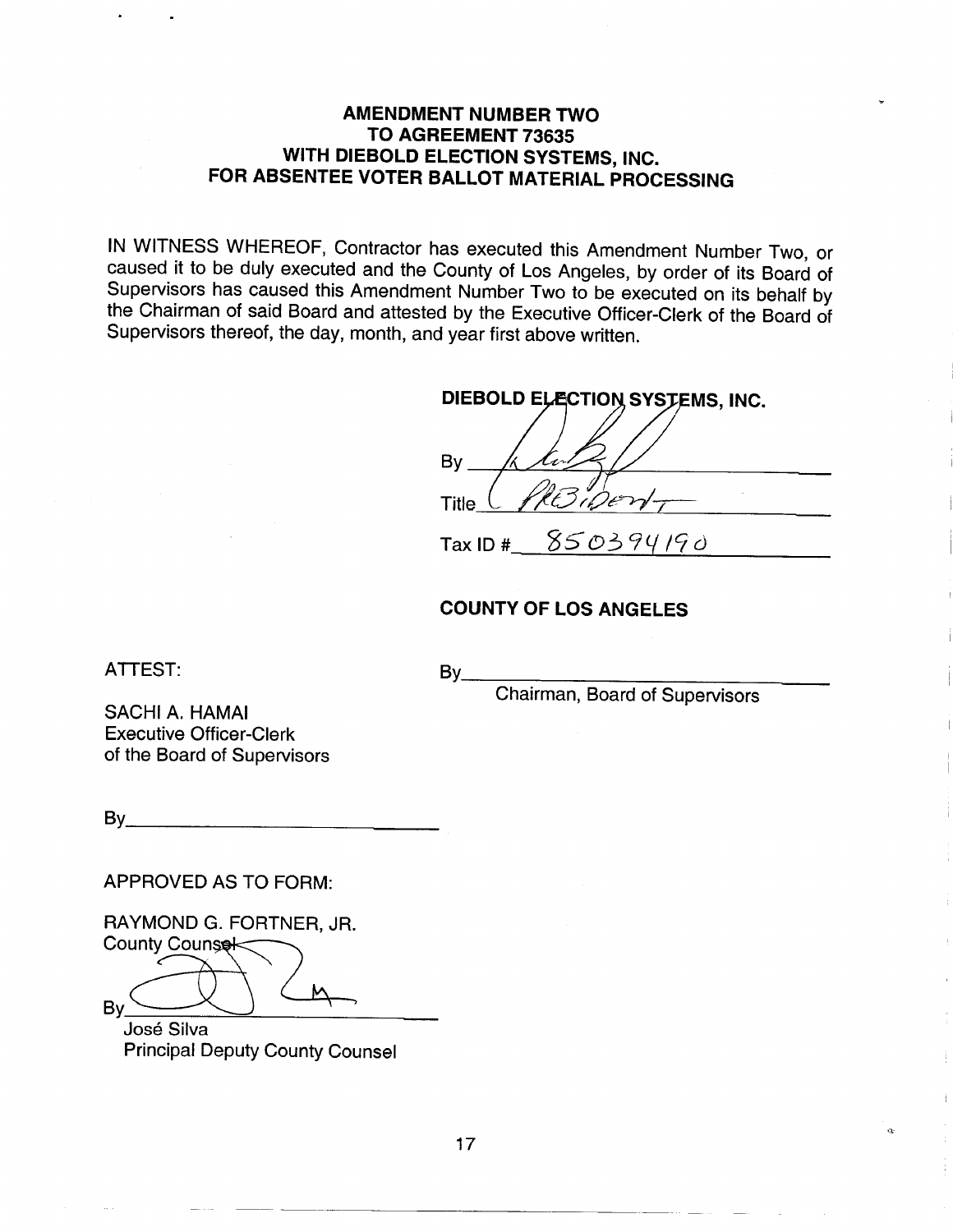## **ABSENTEE VOTER BALLOT MATERIAL PROCESSING STATEMENT OF WORK (Amended 9/1/07)**

## **I. PURPOSE**

The County of Los Angeles has up to 1,000,000 voters using the absentee ballot process in a major Election. The purpose of the Absentee Voter Ballot Material Processing services is to assist the Registrar-Recorder/County Clerk (RR/CC) to expedite the mailing of Election material and return processing of Absentee Voter (AV) ballots. The process includes the printing of voter specific data including a barcode on a custom return envelope; inserting the ballot, printed material, and return envelope (printed with the voter's specific information) in the outgoing window envelope; processing the returned ballots and capturing the Absentee Voter identification (AV ID) so that the image of the voter's signature can be compared to the signature on the return envelope. AV processing interfaces with the County's election management system so that the signature images can be automatically retrieved in the same order as incoming envelopes. This allows comparing of signatures quickly without entering the AV ID for each voter. In response to recent legislation requiring AV reporting by precinct, it is the RR/CC's intent to integrate the AV process with upgraded sorting equipment to be purchased under a separate agreement. At such future point in time the Contractor will be required to work with the RR/CC to create the necessary interface.

Incoming absentee envelopes containing voted ballots are grouped by tray. Data associated with the tray, Tray Number and AV ID, is in sequential order and provided in electronic media for upload into the County's voter registration system in support of signature verification. A signature capture to this process provides additional data elements consisting of signature clips associated with the tray envelopes. The data form will be compressed TIFF files named with the AV ID.

1. Significant Events

Elections affecting the required services are as follows:

- Uniform District Election Law (UDEL) Elections are scheduled in November of odd numbered years.
- Primary Elections are scheduled in June of even numbered years.
- General Elections are scheduled in November of even numbered years.
- Special Elections are scheduled when called.
- Presidential Primary Elections beginning February 2008.
- 2. RR/CC Technical Systems and Interface Requirements

The RRCC operates a Microsoft Windows 2000 domain server environment using TCP/IP as the primary network protocol. The RR/CC has standardized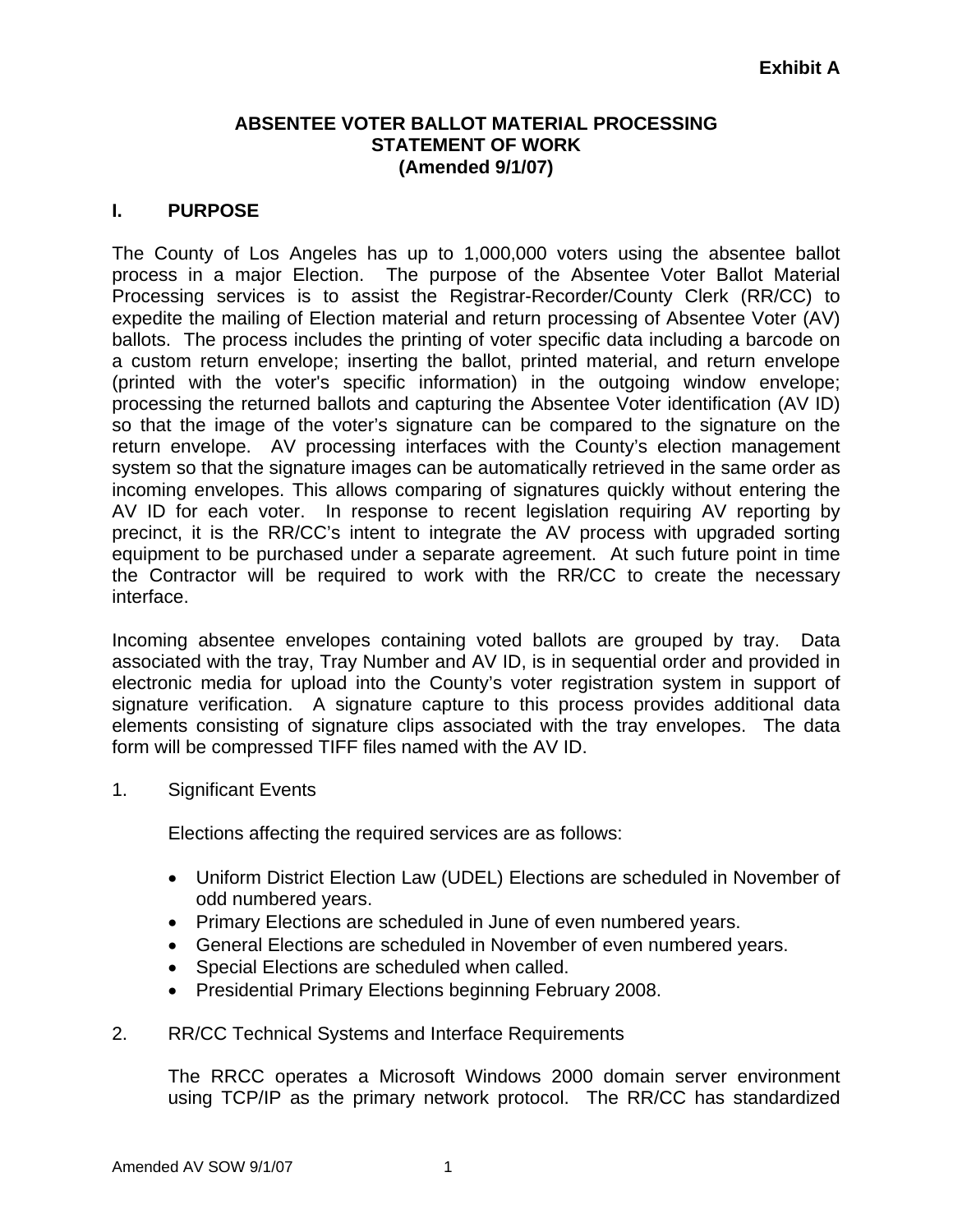software from Microsoft, including Microsoft Office, Microsoft Project, Microsoft Windows 2000 & XP for desktops, Microsoft Windows 2000 Server for servers, and Microsoft SQL Server for database applications. Contractor shall provide all Deliverables and other work hereunder so as to remain compatible with County's existing IT infrastructure.

## **II. SCOPE OF WORK**

Contractor shall:

- 1. Provide the software and equipment to print the required variable data on the envelopes, insert ballot and material and process the returned mail ballots. The inserter equipment shall be purchased on behalf of the RR/CC and shall be the sole property of the RR/CC.
- 2. Produce an election specific return envelope sized to accommodate the ballot. This return envelope contains imprinted barcodes or other machine-readable codes embedding and AV ID information.
- 3. Insert the ballot, printed material, and return envelope (printed with the absentee voter's specific information) in the outgoing window envelope.
- 4. Match the absentee voter specific return envelope to the precinct specific ballots and to other material during an automated inserting process.
	- a. For Primary Elections, the ballot type, political party, and language printed on all absentee voter return envelopes processed by the Contractor must match with 100% accuracy official AV ballots and material inserted into each mail piece.
	- b. For General Elections, the ballot type, and language printed on all absentee voter return envelopes processed by the Contractor must match with 100% accuracy official AV ballots and material inserted into each mail piece.

Matching criteria may change based on mandated federal/state legislation (i.e. AV by Precinct).

- 5. Prepare County's permanent absentee voter mailings per United States Postal Service (USPS) standard requirements and all others per USPS First Class requirements.
- 6. Place return envelope containing voted ballot in tray in the same sequence as scanned.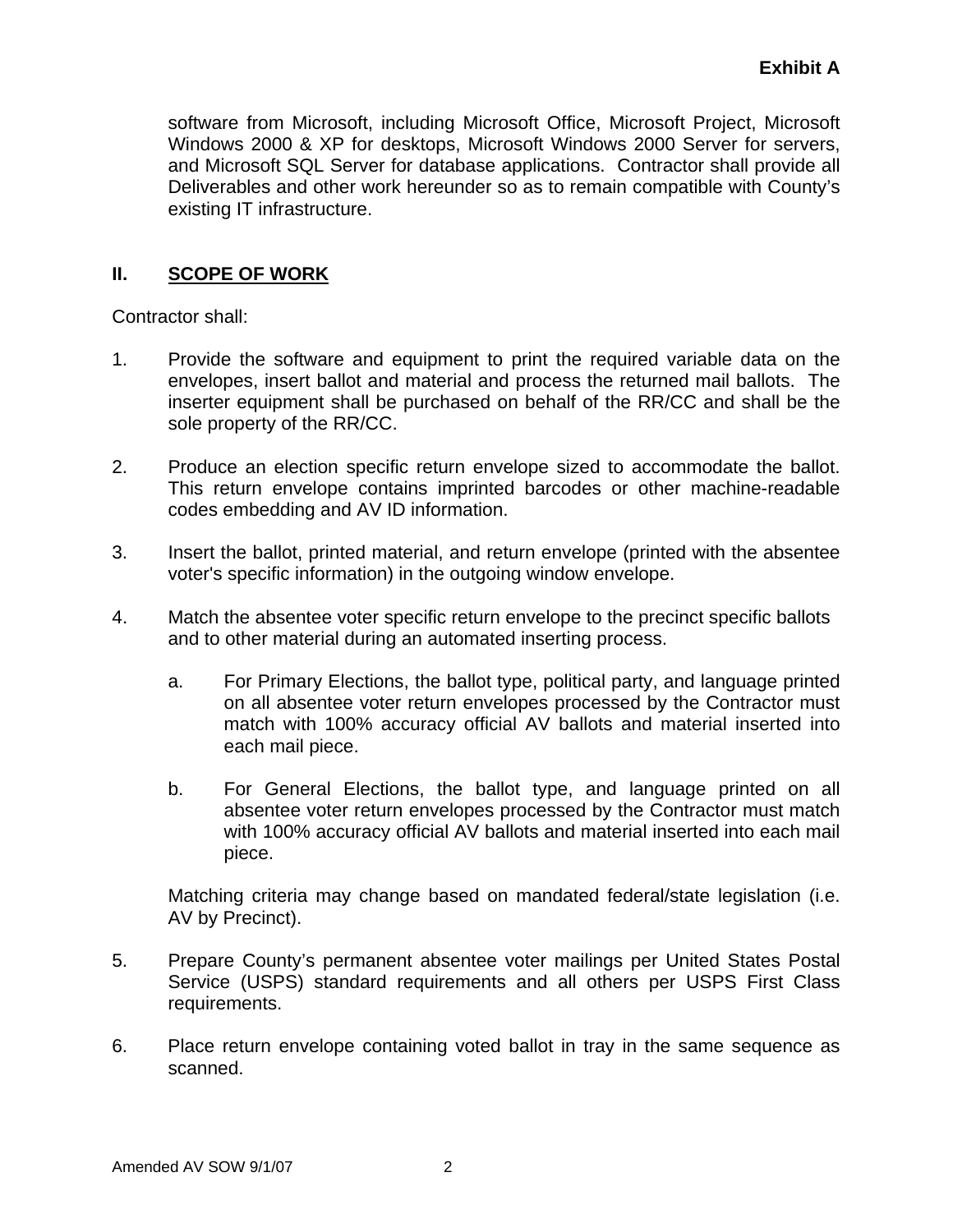- 7. Provide to RR/CC, in electronic media form, clipped signature from the image of the absentee voter's return envelope in a compressed TIFF format.
- 8. Interface with County election management system that is managed by Data Information Management System (DIMS).
- 9. Automatically capture the AV signature as part of the scan process.
- 10. Contractor shall keep current with, and bring to the attention of County, technology that would improve and enhance the Absentee Voter Ballot Material Process.

## **III. TASKS AND DELIVERABLES**

## **TASK 1 - PROJECT MANAGEMENT**

Project planning and event management process are critical to track time-sensitive events that if not properly executed may compromise delivery and processing of AV material. A comprehensive and detailed plan for each Election shall be developed by Contractor and delivered to County. This plan shall be known as the Election Plan.

County will meet with or submit a written request to Contractor no later than 88 days (E-88) before the date of the Election to formally request the use of Contractor's automated AV Processing System. The written request shall include the date of the Election; expected overall volume; expected average daily volume; expected highest peak in a 24-hour processing day; County's administrative, operational, and technical contacts (including name, phone number, and email address); and County's overall Project Director. At the time of County's request, County will instruct Contractor on the sorting of AV material by ballot type or precinct as mandated by state or federal legislation/law.

Contractor upon receiving County's written request shall prepare and deliver the Election Plan, with attachments as defined in this Statement of Work (SOW), no later than E-76. County shall review and approve the Election Plan no later than E-66. County will monitor/oversee Contractor's progress based on the approved Election Plan, the Agreement, SOW, and Amendments to the Agreement.

The Election Plan shall incorporate all Contractor Tasks and Subtasks listed in the Agreement, SOW, and any amendments to the Agreement.

The Election Plan shall include the following:

1. Name of Contractor staff who will be assigned as the onsite Project Manager for the Election. Project Manager shall use commercially reasonable efforts to supply a project manager who possesses at least three years experience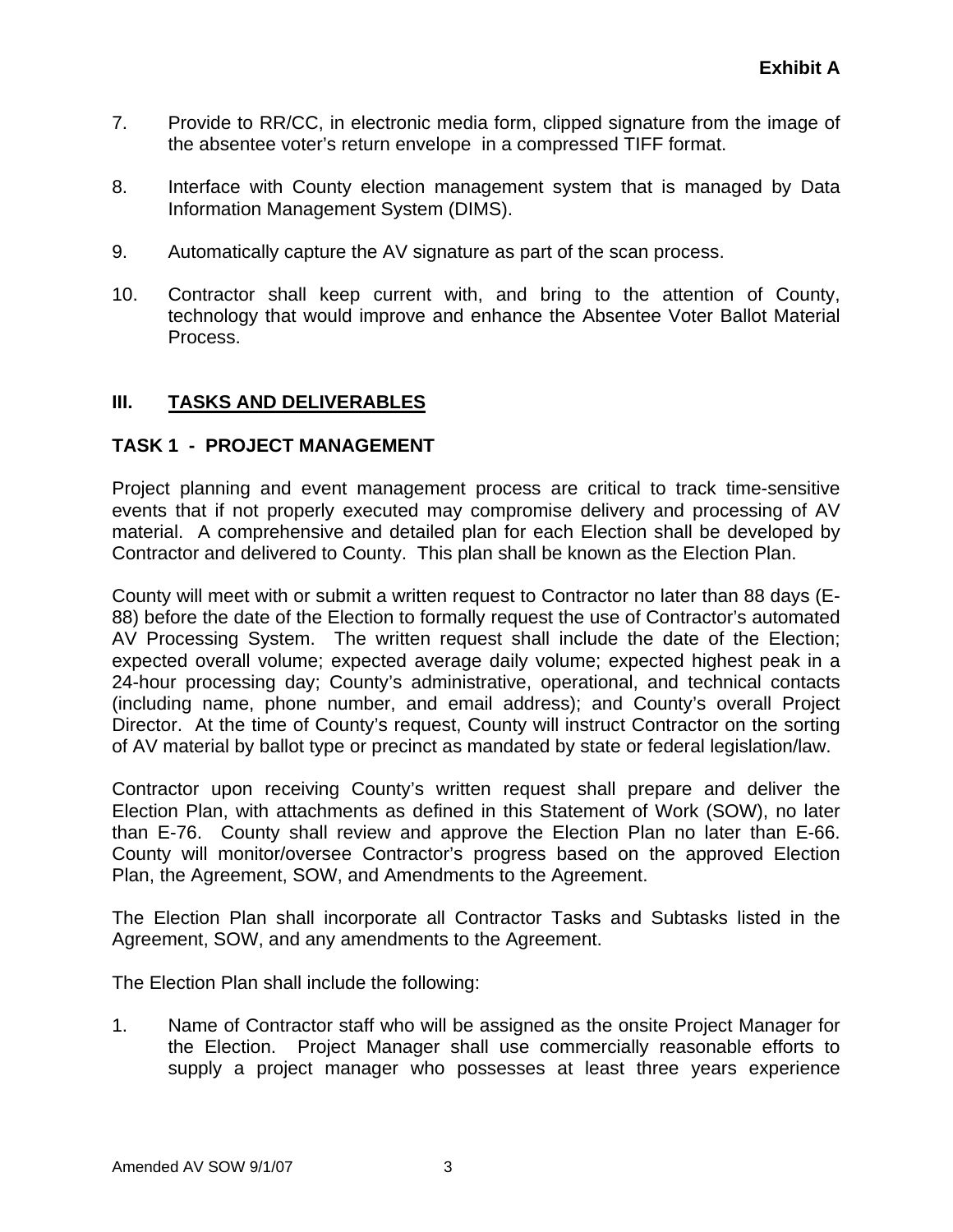performing similar AV services in a jurisdiction with greater than 750,000 registered voters.

- 2. A List of Contractor Staff who will be assigned to provide onsite support for the following areas: a) Operations b) Administrative and c) Technical. Include a short description of duties and responsibilities for each staff member
- 3. A list of Contractor tasks and subtasks required to successfully support the Election. Start and end dates and responsibility assignments shall be included. At a minimum, all of the tasks and subtasks in the Agreement, SOW, and Amendments to the Agreement shall be included in the list.
- 4. A list of Tasks and Subtasks that are to be executed by the County as determined by Contractor and after review and approval by County's Project Director.
- 5. A list of sub-contractor agencies that will be used by Contractor (including address, phone number, and main contact person) and a short description of services that shall be provided.
- 6. A list of procedures for transfer of electronic files between the County and the Contractor and a preliminary schedule with cutoff dates. At a minimum, the list shall include transfer of initial batch of AV records, daily transmittal of AV records, software upgrades, patches or fixes, and any other files that Contractor deems necessary for successful completion of critical tasks. The preliminary schedule shall be reviewed and approved by the County before it is considered final. County is aware that changes to the approved schedule may be necessary and will be handled on a case-by-case basis.
- 7. A table showing category separation schemes and what postage rate is going to be used for each separation  $(1<sup>st</sup>$  or Standard class). County will provide this information and Contractor shall validate and update their software if any new codes for the different AV categories are identified.
- 8. A list of resources required by Contractor, to be provided by County, to successfully support the Election. Resources may include but not limited to office supplies, office space, administrative computers, printers, and other office or administrative related items.
- 9. A list showing dates and location of periodic meetings that are to be held to review the Election Plan and report on status of critical tasks. Include a short description or agenda for each meeting.

County will be responsible for overall oversight and control of tasks identified in the Agreement, SOW and amendments to the Agreement. Contractor shall manage and coordinate all Tasks and Subtasks listed in the Election Plan. Contractor shall provide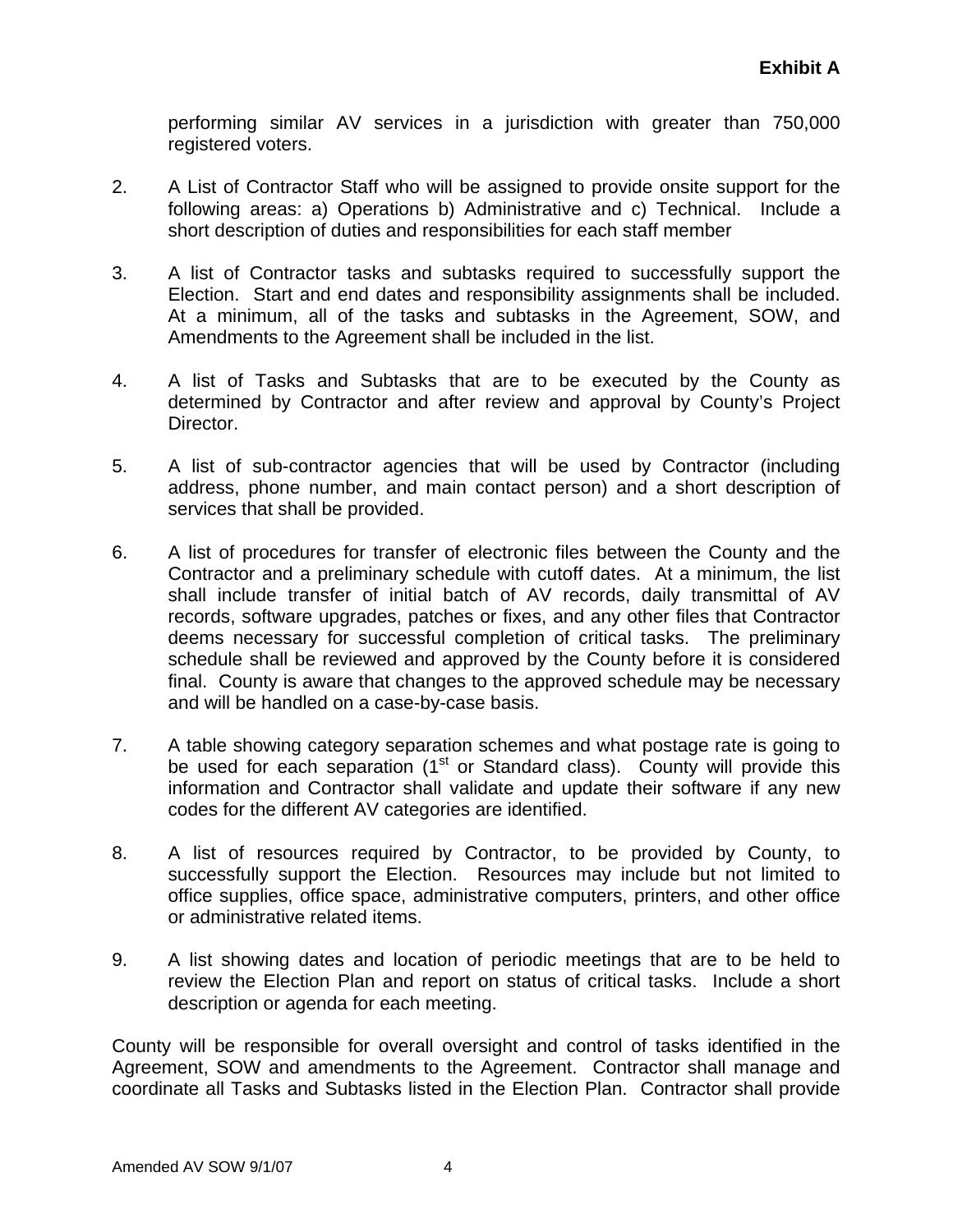sufficient staff to complete its assigned Tasks and Subtasks as described in the Election Plan and report progress to County's Project Director in writing. Any delay in execution of any task that may materially or substantially delay legally mandated processing deadlines shall be reported to the Project Director within 24 hours of discovery. Any changes to the Election Plan must be reviewed and approved by the County's Project Director, such approval not to be unreasonably withheld or denied.

## **DELIVERABLE 1.**

Contractor prepares an Election Plan in compliance with Project Management specifications set forth above and delivers it to County by E-76. County shall review the Election Plan and submit final changes no later than 8 days after receiving plan from Contractor. Contractor shall review the changes requested by County and be prepared to discuss in detail within 48 hours.

## **TASK 2 - ENVELOPES**

- 1. Contractor shall be required to prepare two (2) separate envelopes per voter as follows:
	- a. Outgoing mailers:

 There are four (4) different types of outgoing window mailers. They are of standard weight, 5 7/8" by 9 1/2" with custom window in lower right hand corner and imprinted with County specific information as follows:

- First Class Permit Indicia
- Federal Frank (Military/Overseas) Indicia
- Blank Indicia for Metering
- Standard Non Profit Indicia
- b. Ballot return envelope with variable voter data:

There are four (4) different types of custom ballot return envelopes, 5 5/8 x 9 inches imprinted with County specific information on USPS approved light lavender paper stock as follows:

- Courtesy Reply
- Business Reply conforming to BRMAS Standards
- Federal Frank Military
- Federal Frank Overseas
- 2. Delivery of outside mailer envelopes will be required no later than 60 days prior to each election. No overages or shortages accepted.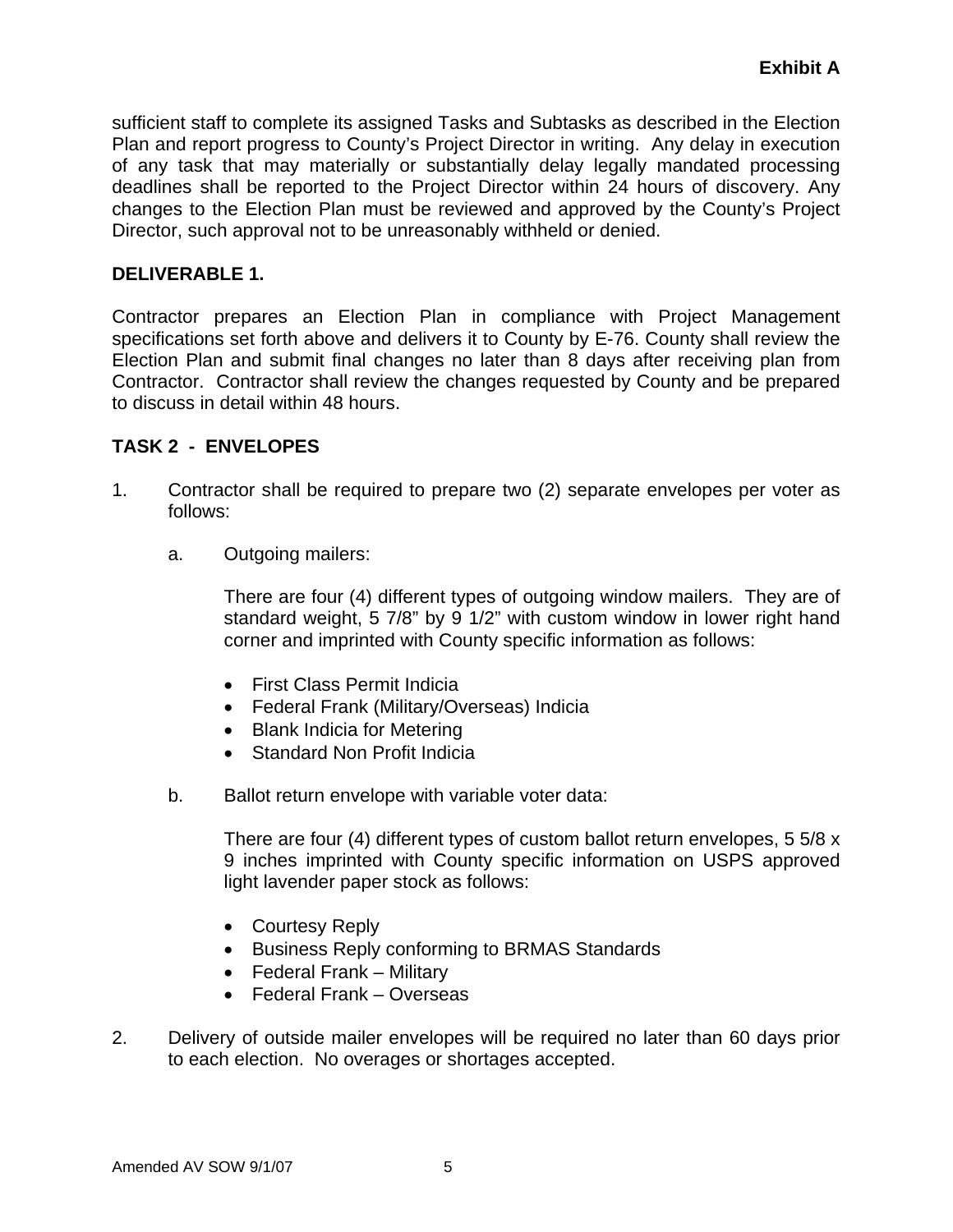- 3. County will pay shipping charges for envelopes. County and contractor will make every effort to reduce shipping costs.
- 4. County will work with Contractor to create required artwork.

## **DELIVERABLE 2.**

Contractor provides all required envelopes per Envelopes specifications. Contractor shall bill County for only the envelopes ordered and delivered.

## **TASK 3 - APPLICATION SOFTWARE**

Contractor shall provide its existing AV processing Application Software that automates, to the fullest extent possible and commercially reasonable, the functions required to handle the high volume of AV applications in Los Angeles County. Contractor shall provide comprehensive and highly customized software that manages and controls both AV outgoing and incoming processes. Application Software functionality shall include but not be limited to: sound data integrity checks, exception reporting, formatting of print output that conforms to USPS requirements, integration with County election management system, and automated tools for transfer of data to/from County election management system. At a minimum, Application Software shall include:

- 1. Basic Data Capture: A software application that supports the Voter Signature Verification return data containing the County election management system AV ID number in specified order or group in a tray. This database shall be delivered to RR/CC on electronic media.
- 2. Signature Capture: A software application that will support Item 1 above plus provide additional data elements consisting of signature clips associated with the tray envelopes. The form of the data will be compressed TIFF files named with the AV ID.
- 3. Automated Signature Recognition (ASR): An Application Software interface that allow operators to easily select trays (from a list of available trays). One, several, or all trays may be selected for processing. A tray is considered a batch and a unique batch number is assigned to each tray for tracking purposes. The Application Software must provide capability to allow specification of envelope, count per batch, and is usually set between 300 and 350 in Los Angeles County.
- 4. Contractor shall provide a report that list individual AV ID numbers and envelope sequence numbers (by tray) and shall be available for on-demand printing. The report is to be organized into separate groupings by tray and by the following categories: a) challenged signatures and b) signatures that meet or exceed predetermined verification thresholds. Both "A" and "B" will be provided in separate reports. A report that sorts by AV ID number is available at the County election management system level after scanner data is uploaded.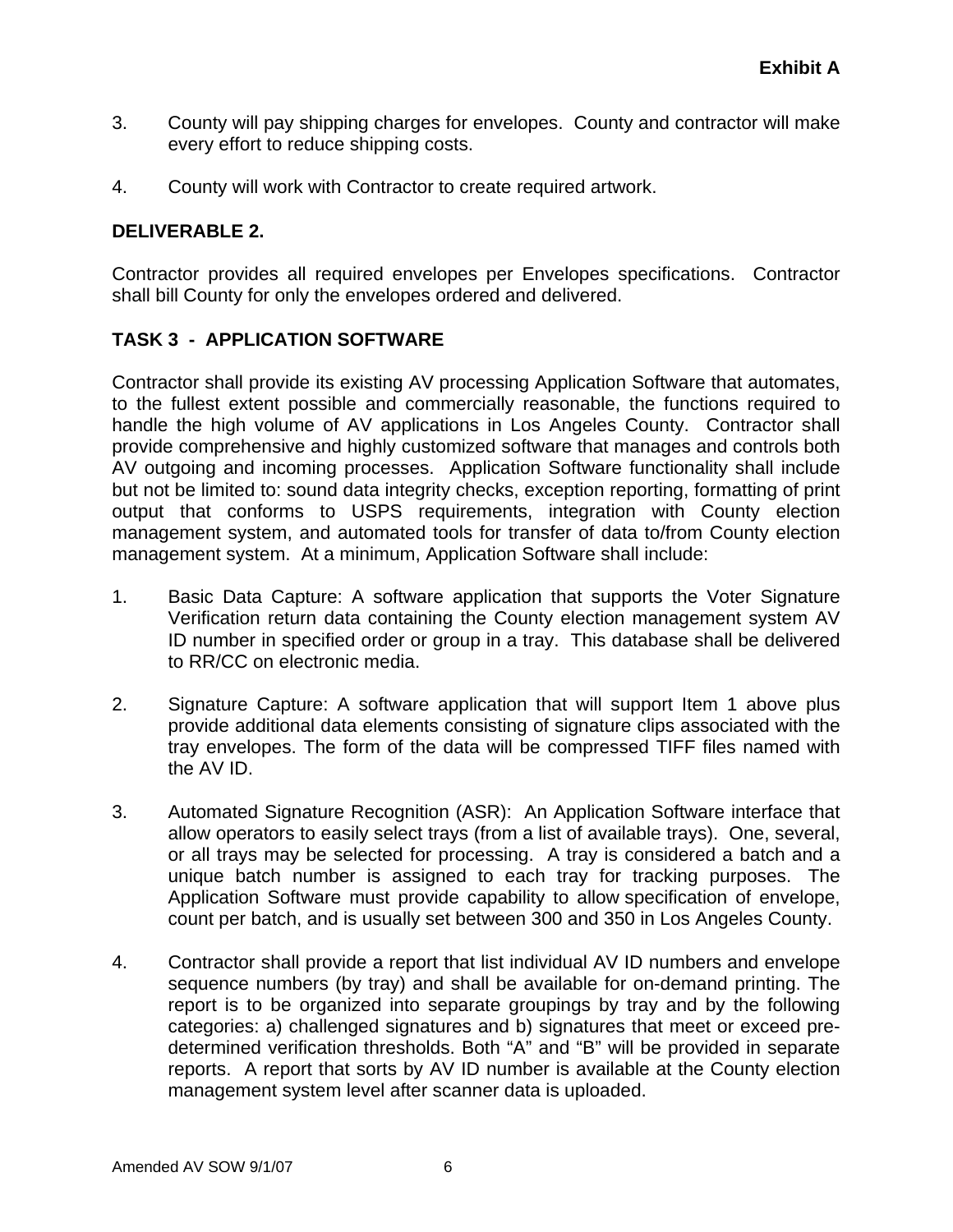- 5. The ASR Application Software shall enhance the Incoming Absentee Ballot Material Process by reducing the current workflow; specifically by minimizing any manual side-by-side signature verifications which are processed utilizing County election management system. All signatures that meet or exceed predetermined signature verification thresholds will not be presented for side-by-side manual verification and will be electronically sent to County election management system for automatic updating of AV return status.
- 6. RR/CC agrees to provide access to a network folder that contains signatures exported from County election management system. An existing utility in County election management system shall be used to export signatures. After the first initial load of all available signatures on file, daily updates will be appended to the main file.
- 7. In order to allow operator to correct misscans, misfeeds, or any other physical or logical condition that causes the Application Software to reject envelopes in a tray, the Application Software shall alert operator by sending the rejected envelopes into the error tray located on the backside of the output bin. The Application Software provides a process for rescanning just the rejected envelopes, rather than the entire tray.
- 8. ASR Application Software and associated physical components shall be scalable and able to meet RR/CC's requirement of being able to process 50,000 incoming envelopes within a 16-hour workday. Processing in this context is defined as going through the following series of discrete steps: a) scanning/endorsement; b) image recognition and storage; c) signature verification; d) file export; e) error and exception handling for rejected envelopes until they are deemed corrected or manually reconciled
- 9. ASR Acceptance Testing by RR/CC shall consist of conducting a test using files from a specified Election and Contractor agrees to provide a working version of the System (both hardware and software) and provide on-site/telephone technical and operational support. Scope of Acceptance Testing shall include end-to-end processing of envelopes from scanning to file export.

# **DELIVERABLE 3.**

Contractor provides its existing Application Software which manages and controls, to the highest extent possible and commercially reasonable, both AV outgoing and incoming processes, including sound data integrity checks, exception reporting, printing that conforms to USPS requirements, and integration with County election management system for the transfer of data.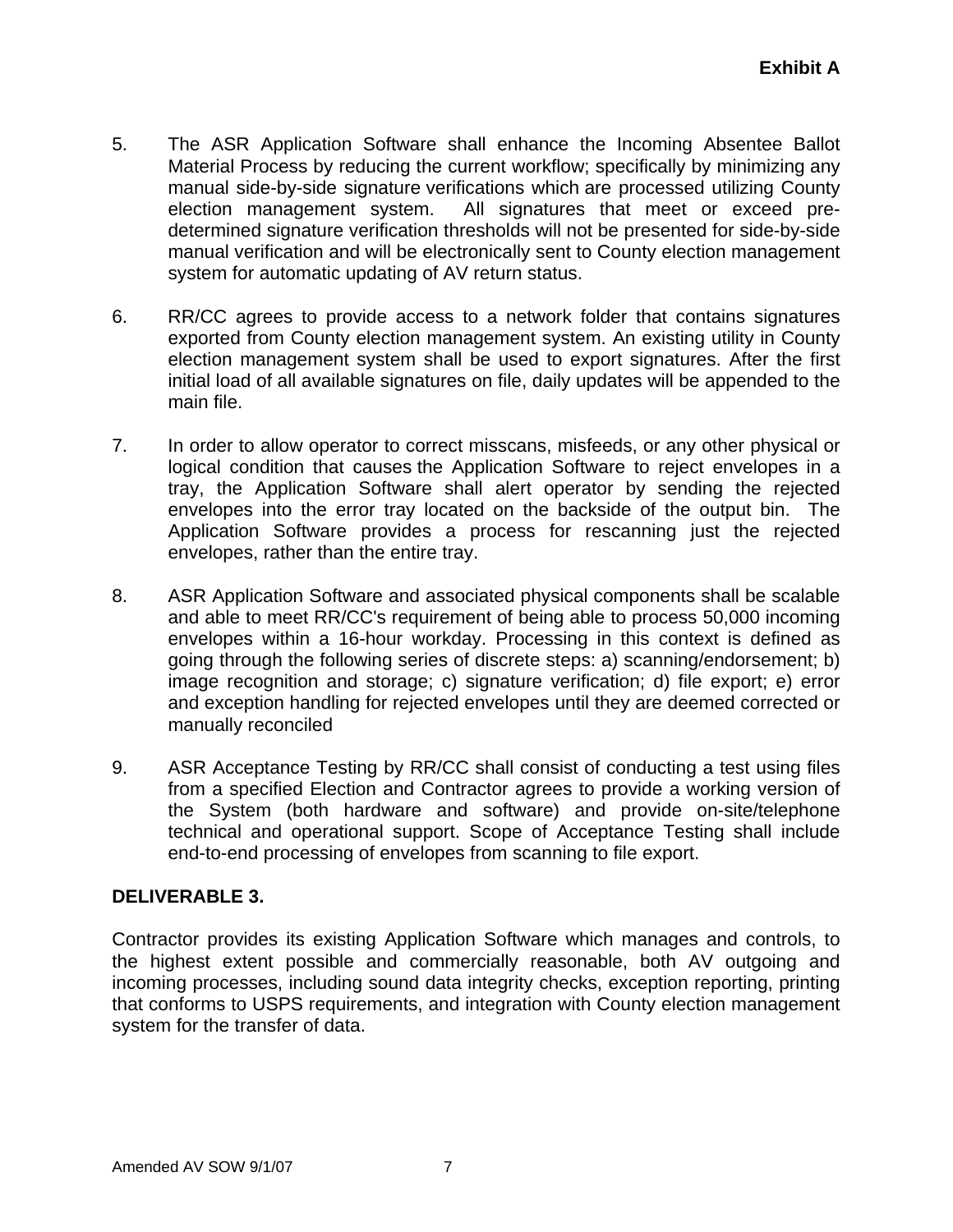# **TASK 4 - OUTGOING PROCESS**

- 1. Contractor shall be required to prepare and transfer to the USPS a specified number of ballot mailers within a specified period in order to meet statutory requirements for delivery of mail ballots to voters.
- 2. The mailing out process shall be done on a daily basis for a specific period of time. The outgoing mail preparation typically starts 60 days (E-60) before an Election. From E-36 to E-4 there will be a daily mailing. The daily mail quantities could be as high as 60,000.
- 3. AV outgoing mail processing includes voter data extract processing, bar coding and inkjet printing of voter specific variable data on the custom ballot return envelope, and the insertion of that envelope into the outgoing window mailer.

The following will be inserted into the outgoing window mailer.

- ♦ Ballot return envelope printed with variable voter data (provided by Contractor)
- ♦ 3 ¼" by 9" ballot (provided by County)
- $\bullet$  AV guide or Sample Ballot booklet  $(5 \frac{1}{2} \times 8 \frac{1}{2})$  and voter instructions/information sheet. (Provided by County based upon mutually agreeable insert specifications)
- ♦ A gray ballot secrecy sleeve (provided by County).
- 4. Ballots must be retained by County in a secure location that is locked and sealed until processed and delivered to USPS.
- 5. Contractor shall sort mailers and place in mailer trays in such a manner as to accommodate postal processing delivery and obtain the lowest available postage rate for first class mail.
- 6. Contractor shall provide the ballot return envelope, the outside mailing envelope and any other material used in the insertion process that are not provided by County. The "Official Election" mail logo must be included on the envelopes.
- 7. County will provide voter specific variable data and bar coding, ballots, gray ballot secrecy sleeves, voter instructions/information sheets, and either the AV guide or the Sample Ballot booklet.)
- 8. Contractor shall provide the equipment, software and personnel required to print all required information on the envelopes and insert material.
- 9. Contractor shall insert the ballot, printed material, and return envelope (printed with the absentee voter's specific information) in the outgoing window envelope.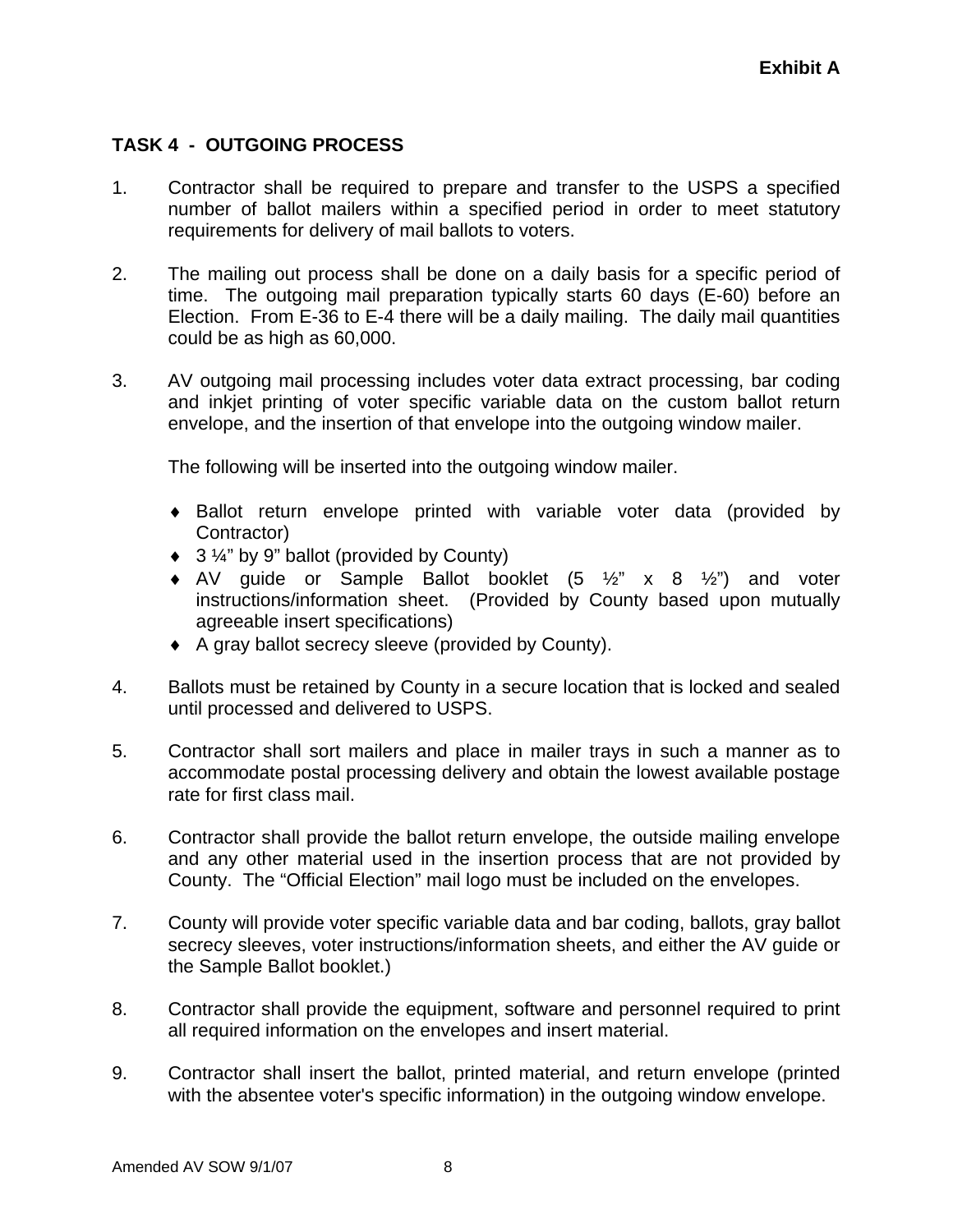- 10. Contractor shall provide all training to County staff on any functions County personnel will perform with the exception of inserting equipment which Contractor will purchase from Bowe Bell + Howell on behalf County. Bowe Bell + Howell will provide training on inserting equipment.
- 11. Contractor shall provide on-site support personnel at all times during the AV ballot processing, including business days, nights, weekends and holidays if needed.
- 12. Contractor shall arrange for stand-by inserting machine operator and maintenance/service technician. County shall contact Contractor to dispatch operator and/or technician as needed at a cost set forth in Exhibit B (Price Matrix) of the Agreement.

Contractor processes and delivers all AV mailers to USPS daily in accordance with the Outgoing Process specifications set forth above.

# **TASK 5 - INCOMING PROCESS**

Contractor shall be required to process incoming AV envelopes returned by voters. The return process starts approximately E-26 in varying amounts depending upon return mail quantities and continues through E+2. The quantity of the incoming mail typically increases with each day.

Incoming AV envelopes (mailed back by voters) containing voted ballots are grouped into batches and dropped in trays. Application Software provided by Contractor shall be used to manage and track scanning of returned AV envelopes and extraction of data needed by County election management system to verify signature and validate voted AV ballots. Contractor shall provide upgraded scanner equipment when and if the same is developed to County to process the returned mail ballots. Scanner hardware shall be the sole property of County once purchased. Contractor shall arrange for maintenance/service technicians as needed.

1. Application Software together with System Hardware shall be capable of processing up to 75,000 envelopes in a 7-hour processing period. Processing shall begin at the point envelopes are scanned and include time expended for handling error conditions such as duplicates, misprinting of endorser number, misfeeds or jams, and any other condition that triggers manual counting and viewing of individual envelopes in a batch to verify counts and integrity of data.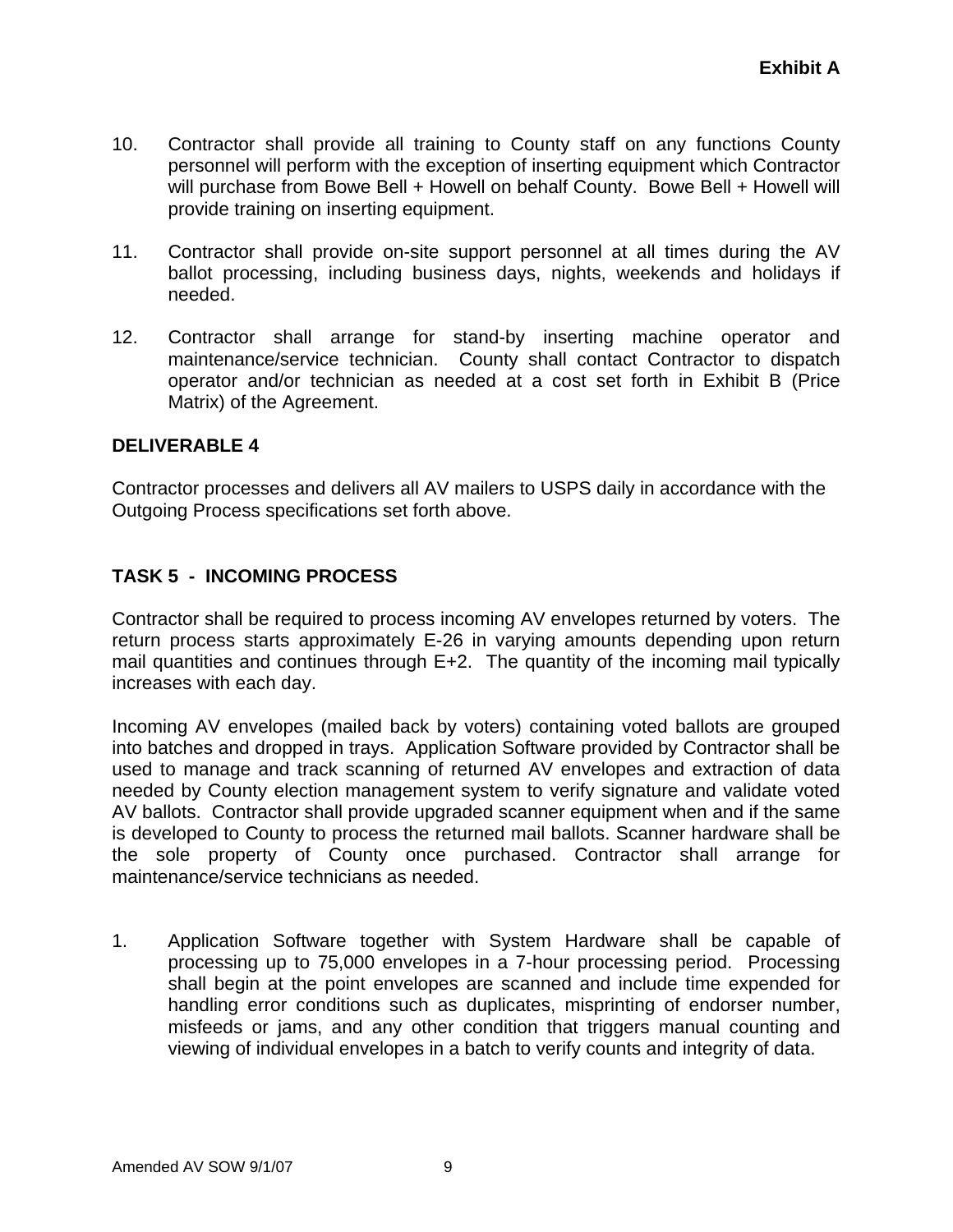- 2. Application Software shall automatically read and interpret data from barcodes printed on the envelopes. A single electronic file containing AV IDs within each batch, in the order they were scanned, shall be generated and automatically sent to County election management system for further processing. Upon County completion of necessary modifications to the County Election Management System, an automated interface shall be developed and implemented to allow automatic transmittal and processing of electronic file directly to the County Election Management System.
- 3. Application Software shall automatically read and save clipped signature images from scanned envelopes. A single electronic file containing signatures within each batch, in the order they were scanned, shall be generated and automatically sent to County election management system for further processing. Upon County completion of necessary modifications to County election management system, an automated interface shall be developed and implemented to allow automatic transmittal and processing of electronic file directly to the County election management system. Signature files created from this subtask shall be automatically linked to the AV ID file described in item #2 above.
- 4. Application Software shall have a verification mechanism for ensuring that the number of envelopes scanned in each batch or tray matches the count of records saved to files described in items #2 and #3 above. The same verification mechanism shall also verify that the records in these files are stored in the same order as when the envelopes were physically scanned.
- 5. After the envelopes are scanned and tracking reports printed for each tray, County shall put them back in tray in the same order they were scanned.
- 6. In the event the automated interface described in items #2 and #3 above rejects any of the files, a method shall be available for manually uploading the files to County election management system. Contractor shall include procedures for such manual method in the Election Plan.
- 7. Scanner Equipment shall include six (6) Accuscan Scanner ES and one (1) Accuscan Server with monitor. Scanner equipment shall have scan capability of 2,700 envelopes per hour.

Contractor processes all incoming AV envelopes in conformance with the requirements of Incoming Process set forth above.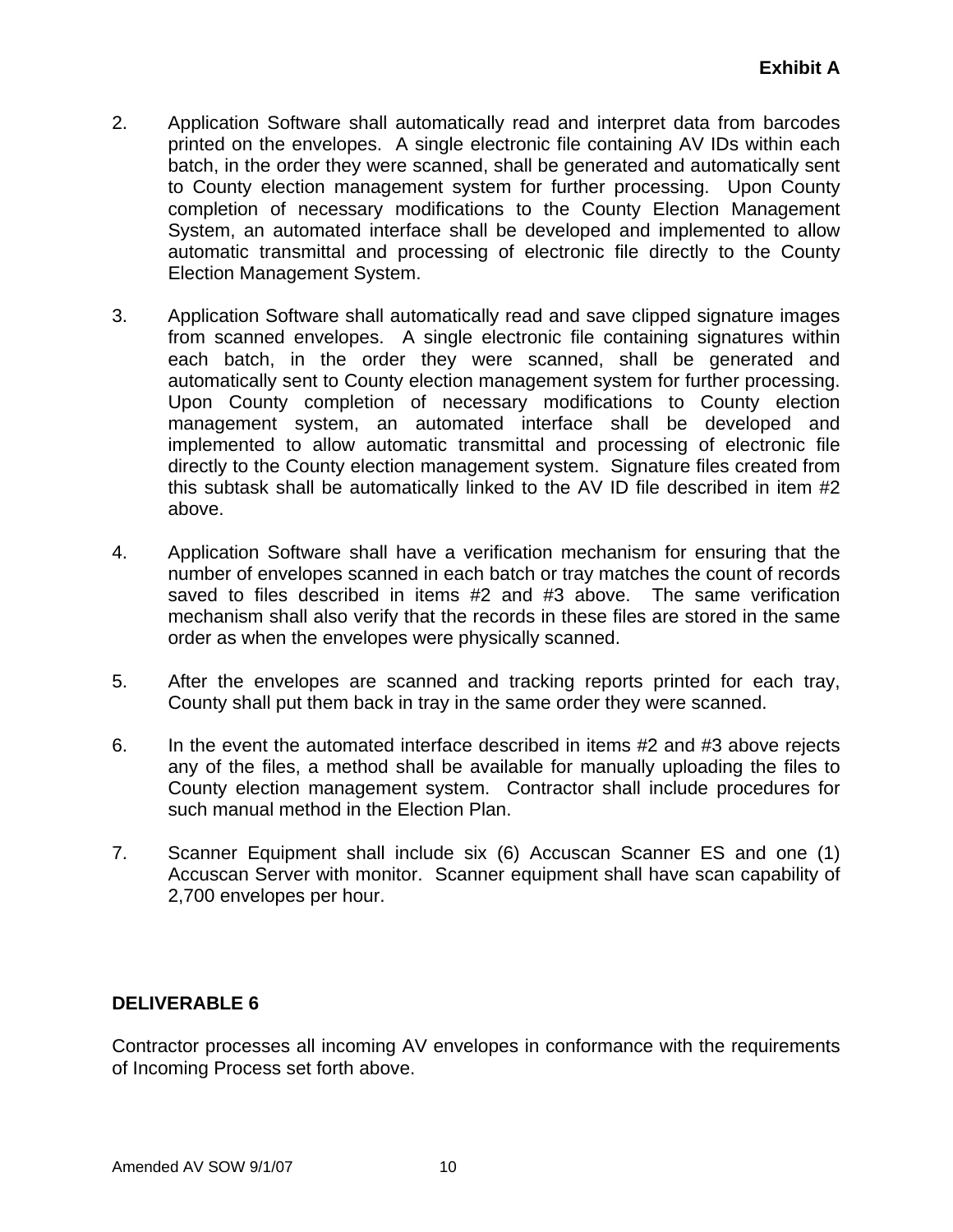# **TASK 7 - PRINTING SPECIFICATIONS - VARIABLE DATA**

Contractor shall provide a Software Application that supports the imprinting of voter specific variable data on the custom ballot return envelope for use in a high-speed production distribution of ballot and material to a voter as detailed below:

- 1) Registered Voter Information:
	- a) RR/CC will provide the specific variable information for each registered voter on electronic media. The data will be provided in a fixed field format.
	- b) All variable information will be printed on the back of the return envelope. The name and address of the registered voter will be printed on the envelope so that the name and address will show through the window when it is inserted into the outer window envelope and must meet USPS automation addressing specifications regarding address printing (this includes OCR-Readable type styles). The name/address block will be:

Voter Name Address Line 1 Address Line 2 Address Line 3 (this will be the mailing address information, if different from the residence address)

- 2) Barcode Printing
	- a) Delivery-point barcode will be printed over the city and state line with the name/address block. It will consist of the ZIP+4 code for the mailing address of the registered voter and must meet all of the USPS POSTNET barcode specifications for height, width, and pitch. The barcode must show in the window per a "shift test" and USPS Domestic Mail Manual (DMM) specifications.
	- b) A return sort code will be created with the POSTNET barcode format that meets the USPS specifications for height, width, and pitch. It will be located on the return envelope per USPS DMM specifications. The return sort code will be used to mechanically sort the envelopes when the voters return them. It will consist of a 5 digit number representing precinct information plus a checksum digit.
	- c) The Code 3 of 9 barcode will be printed at least 1/8" from all edges in the lower left hand side of the return envelope just below the signature block. It will not show in the window of the outer envelope. The Code 3 of 9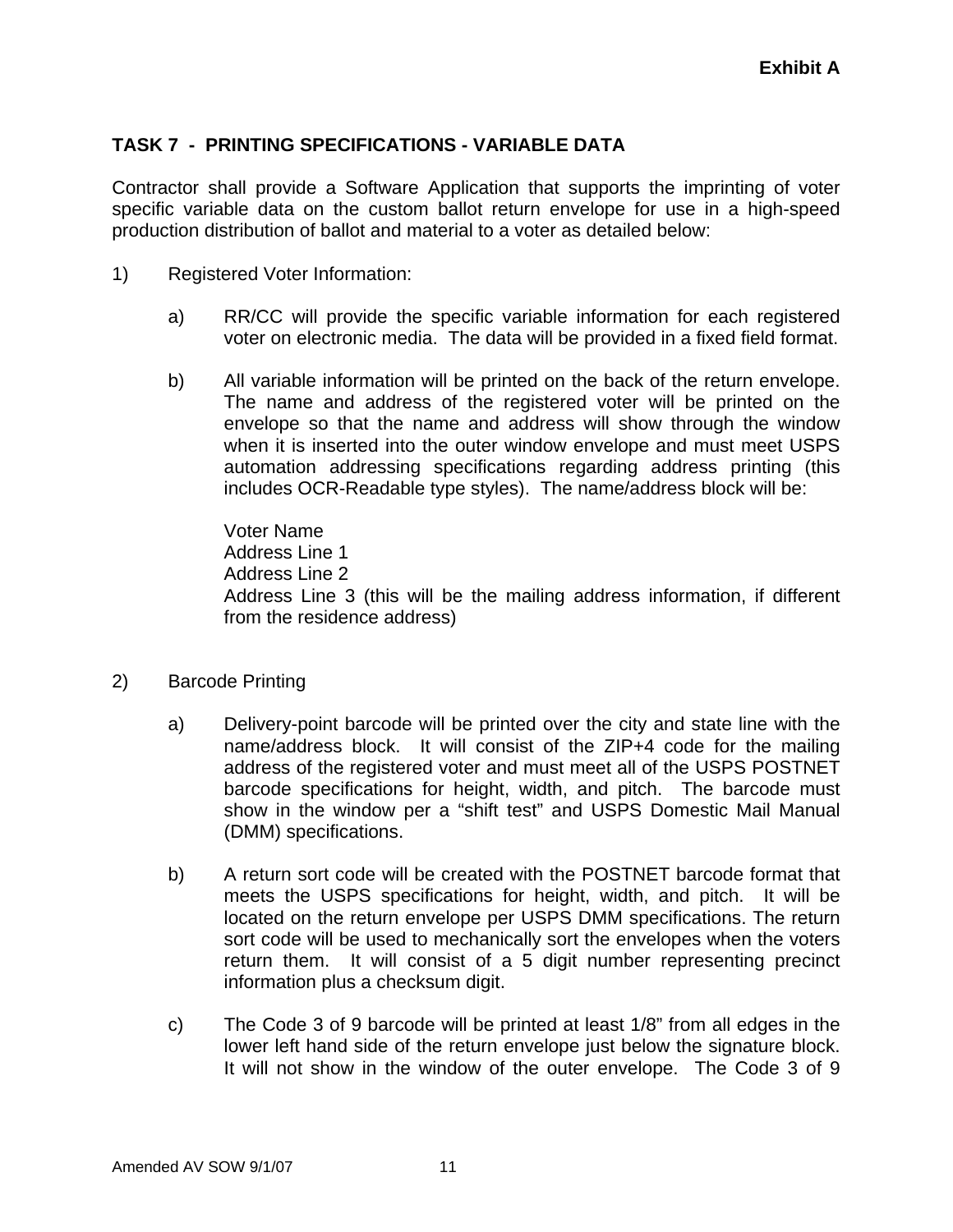barcode will consist of the same information as above and used for manual scanning.

d) A human readable code line will be printed in a human readable font above the name/address on the return envelope and will be positioned to show with the name/address block through the window of the outer envelope. The font will be no smaller than eight (8) lines per inch (LPI) and ten (10) characters per inch (CPI). The format of the human readable code lines shall be:

| <b>Field Description</b>       | Length         | <b>Sample</b> |
|--------------------------------|----------------|---------------|
| <b>Election Date</b>           | 10             | 11,07,2007    |
| <b>Election ID</b>             | 9              | $X-X$         |
| <b>Voting Precinct</b>         | 12             | 9999999X      |
| Voter ID                       | 9              | $9 - 9$       |
| <b>Voter Name</b>              | 74             | $X-X$         |
| Residence Address              | 40             | $X-X$         |
| Residence City/Zip             | 35             | $X-X$         |
| Mailing Address: Care of       | 40             | $X-X$         |
| <b>Mailing Address: Street</b> | 40             | $X-X$         |
| <b>Mailing City</b>            | 40             | $X-X$         |
| <b>Mailing State</b>           | $\overline{2}$ | XX            |
| <b>Mailing Zip Code</b>        | 5              | 99999         |
| AV ID                          |                | 9999999       |

- e) Human readable lines will be printed below the Code 3 of 9 barcode. The format will be the contents of the barcode.
- f) Contractor shall obtain prior approval in writing from County on the printing layout to be used in the printing of the ballot return envelope. The ballot return envelope should be in a format approved by the USPS addressed to: "County of Los Angeles, Registrar-Recorder/County Clerk, PO Box 30960, Los Angeles, CA. The Zip+4 for the Courtesy Reply and Federal Frank should be 90030-0960. The Zip+4 for the Business Reply should be 90099-9283. The return address portion of the outgoing envelope should be "County of Los Angeles, Registrar-Recorder/County Clerk, PO Box 30450, Los Angeles, CA 90030-0450." There are four (4) different indicia to be used in the upper right hand corner of an envelope:
	- 1. Courtesy Reply: "First Class Postage Required, Post Office will not deliver without proper postage"
	- 2. Business Reply: "No Postage Necessary if Mailed in the United States"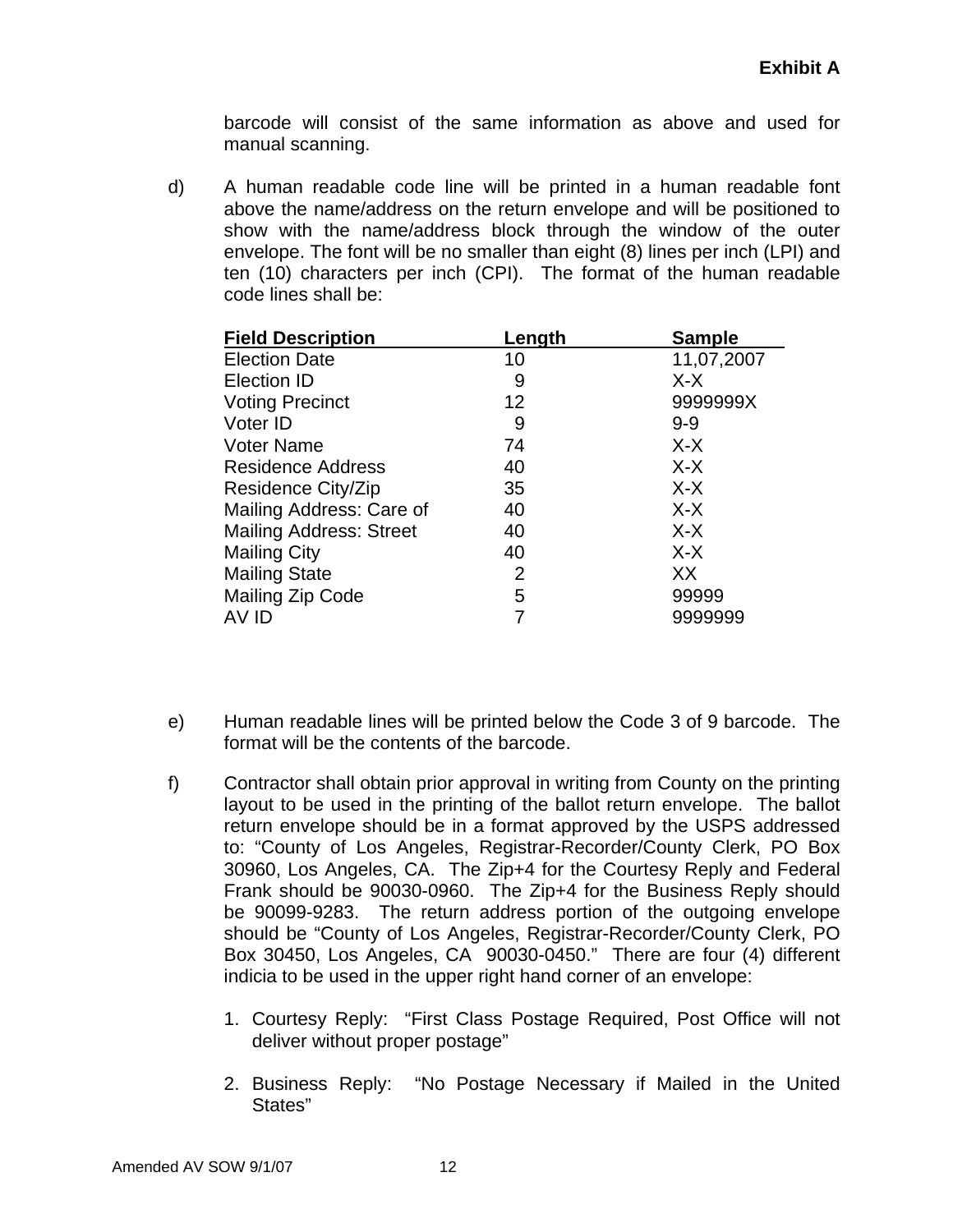- 3. Federal Frank: "U.S. Postage Paid, 39 USC 3406, Par Avion per DMM E080"
- 4. Standard Non Profit

Contractor provides a Software Application which accurately and timely supports the imprinting of voter specific variable data pursuant to the specification set forth above.

## **TASK 8 - INSERTION OF MATERIAL**

Contractor shall perform all services in connection with the insertion of material into envelopes pursuant to the following:

- 1) Ballot Mailer Package: The ballot mailer package will consist of:
	- (a) Outgoing window envelope.
	- (b) Ballot return envelope of standard weight and 5 5/8" by 9" in size.
	- (c) AV guide or Sample Ballot booklet and pre-folded voter instructions/information sheet.
	- (d) Optical Scan InkaVote Card Ballot.
	- (e) Gray ballot secrecy sleeve.
- 2) Provision of Supplies: Contractor will supply items (a) and (b) above and provide the required software needed for the entire process. Contractor, on behalf of County, will purchase the required inserter hardware needed for the entire process. The inserter hardware shall be the sole property of the RR/CC. County will provide items (c) through (e) above.
- 3) Storage of Supplies: Ballots are highly accountable serialized documents. County will maintain storage for the ballots. The printing and insertion process will be done at the RR/CC office. Contractor provide on-site operational support during the process.
- 4) Inserter Hardware Specifications. Inserter hardware shall be the Bowe Bell + Howell Phillipsburg Mark II model with JetVision Gold and JetVision Platinum camera systems and shall meet the specifications provided by Bowe Bell + Howell.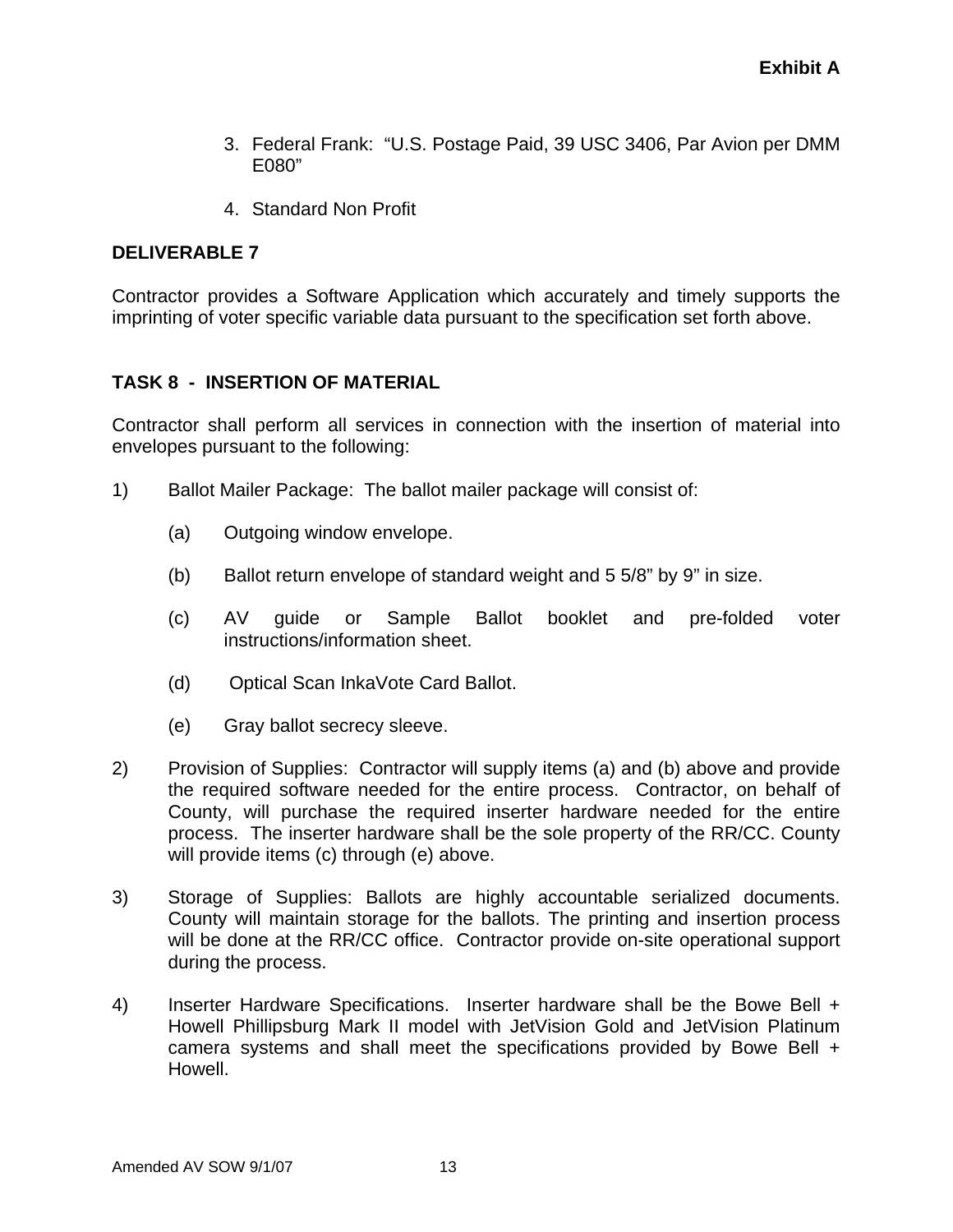- 5) Specific Insertion Instructions:
	- a) The ballot return envelope with the variable data printed on it, optical scan InkaVote card ballot, gray ballot secrecy sleeve, AV guide or Sample Ballot booklet and the voter instructions/information sheet shall be inserted into the outgoing window mailer envelope.
	- b) All ballots will be provided to Contractor with the large ballot stub removed for insertion into the outer envelope.
	- c) Ballots will be divided into separate precincts, ballot groups and/or by Political Parties as required by the Election and matched with the corresponding addressed return envelopes.
	- d) The return envelope shall be inserted in such a manner that the voter information and delivery point barcode shows through the window of the outgoing mailer in accordance with USPS guidelines.
	- e) Any additional material such as special absentee ballot instructions will also be inserted as needed.
	- f) Military/overseas voter facsimile ballot.
- 6) Spoiled Ballots: Any ballots or envelopes spoiled or otherwise rendered unusable during the insertion process must be given to RR/CC staff for accountability.

Contractor performs all services in connection with the voter material insert process accurately and completely.

## **TASK 9 - DELIVERY TO POSTAL SERVICE**

- 1. Mailers must be completed and ready for delivery to the USPS on the following schedule:
	- a) For all elections:
		- ♦ Early AV's inserted and ready to mail:
			- Military & overseas voters: E-60 to E-55 days before the election.
			- Permanent & "declared" AV voters: E-36 days before the election.
		- ♦ Daily AV's inserted and mailed each day from E-36 days through E-4 days before the election.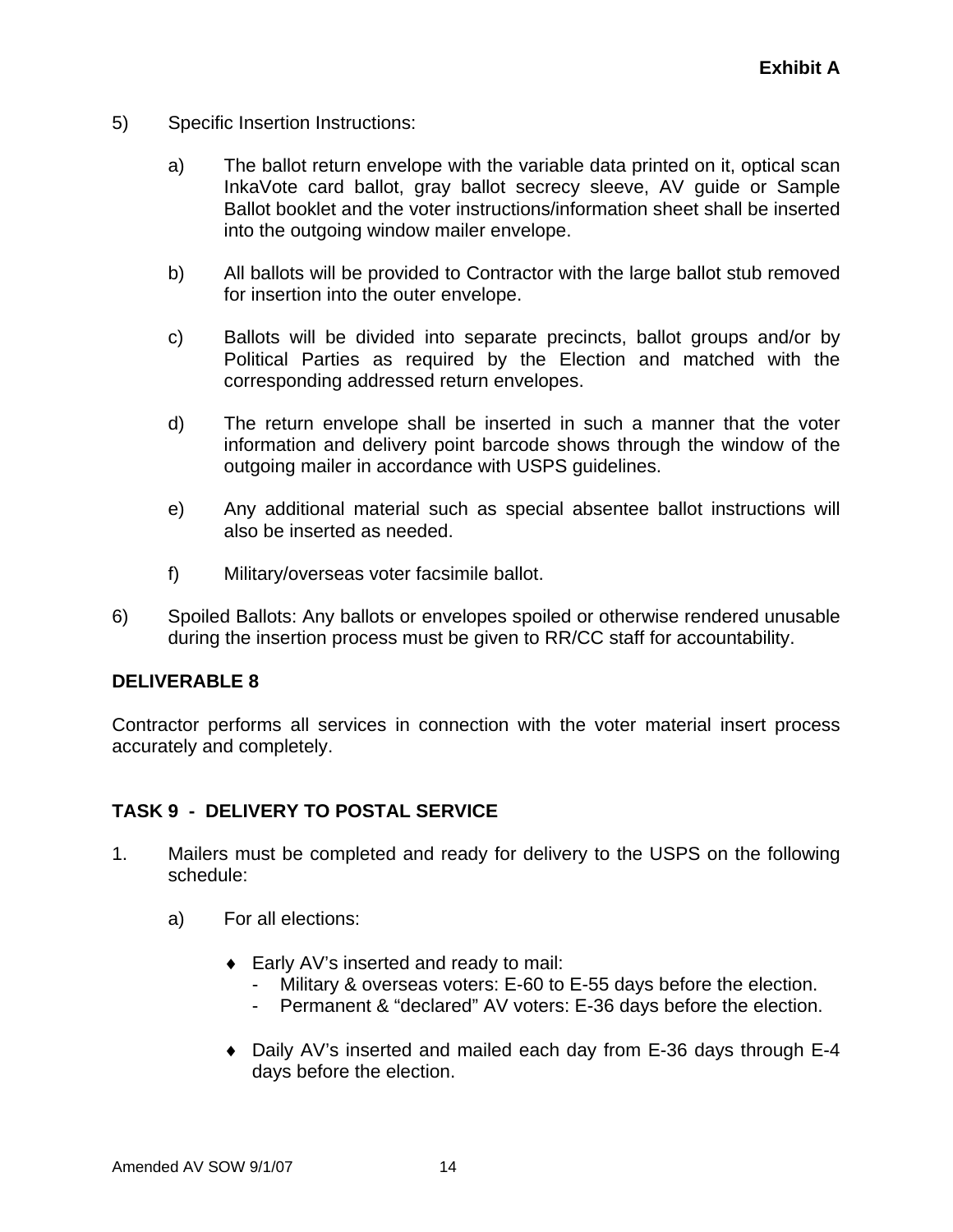- b) For daily absentee ballot mailings all mailings must be completely processed within 24 hours from the time that the variable data is provided. For smaller daily quantities the County will consider an optional in-house office process for printing of ballot return envelopes and manual insertion process as mutually agreed.
- c) County will provide data available to Contractor for application of variable data as specified below:
	- ◆ At E-60 to E-55 days before the election.
	- ♦ Supplemental at E-36 days and E-4 days before the election.
	- $\bullet$  Supplemental by 1:00 p.m. each day through six (6) days before the election.
- 2. On completion of the insertion of material, the outgoing mailer will be sealed and presorted according to USPS requirements for first class.

Contractor meets all required timetables set forth above for delivery of AV election material to USPS.

# **TASK 10 - EXPECTED VOLUME**

- 1. UDEL Election Approximately 120,000
- 2. Primary Election Approximately 650,000 800,000
- 3. General Election Approximately 1,000,000
- 4. Special Election Usually 5,000 75,000 but could go as high as 800,000
	- a. This type of election varies depending on the affected district(s) and the number of registered voters in the district(s). A statewide special election or recall election for example.
	- b. RR/CC is notified no later than 61 days before a Special Election as to the services the County is to provide. (Elections Code 10002)
- 5. A more approximate estimate will be given to Contractor 60 days before an election date and again at 45 days prior to the election date.
- 6. All order quantities provided verbally or in writing by other than the County Project Manager will not be binding to the County for payment consideration.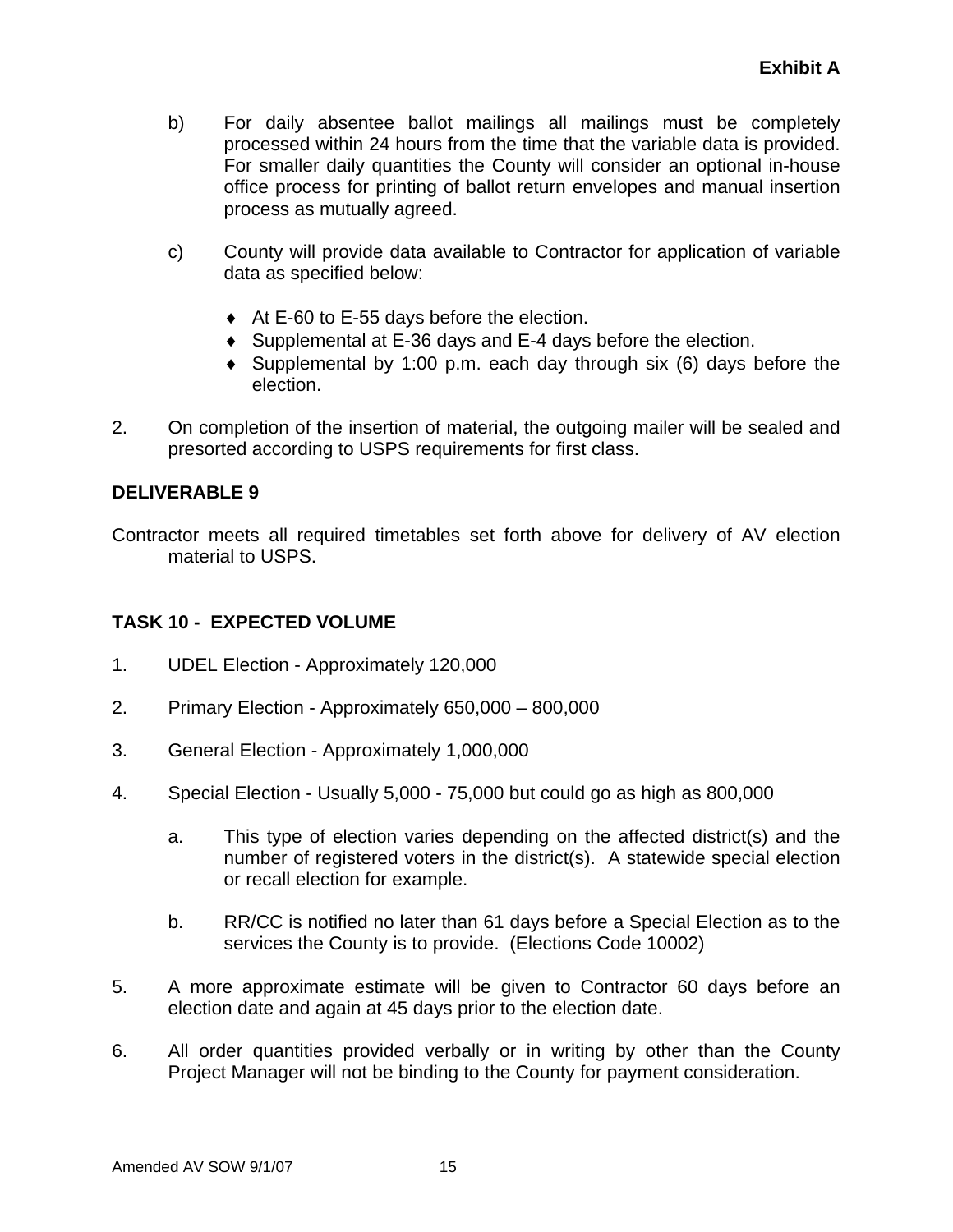Contractor meets all required workload volumes and timeframes as necessary.

## **TASK 11 - REPORTS AND RECORDS**

Contractor must produce a daily report, whose totals must balance to the number of records on the transaction file supplied by the RR/CC. Report is to contain the number of absentee voter envelopes produced by precinct, ballot group and/or political party. Additionally, an exception report containing unprocessed records is to be produced. The exception report is to contain sufficient data as to identify the voter, i.e., voter ID and absentee voter ID.

Contractor shall provide reports to County. These reports are needed to provide an audit trail of critical events and allow for quick identification of problems so that they can be resolved quickly. The reports shall also give the County, additional tools for reconciling/balancing workload and manually reconciling rejected records.

- 1. Report that shows count of records accepted, count of records rejected, reason why records were rejected, and AV identification numbers (AV ID) of rejected records. This report shall be known as the "Upload Summery Report."
- 2. Contractor shall maintain a file delivery log that contains at a minimum, filenames, delivery dates/times, count of records accepted (by file), count of records rejected (by file), and total record count (running totals and grand total). A copy of such log shall be delivered to County by 10:00 am each day and shall show all accumulated file deliveries as of the previous day (midnight cutoff).
- 3. Contractor shall maintain an envelope print log that contains at a minimum, print dates/times, count of envelopes printed (by file), count of records rejected (by file), and total print count (running totals and grand total). A copy of such log shall be delivered to County by 10:00 a.m. each day and shall show all accumulated print jobs as of the previous day (midnight cutoff).
- 5. Contractor shall surrender to County any ballots or envelopes spoiled or otherwise rendered unusable during the insertion process and provide a written report containing daily count of envelopes and ballots spoiled as of the previous processing day (midnight cutoff). This report shall be known as the "Daily Envelope Spoilage Report."
- 6. After all mailers have been prepared for mailing, Contractor shall provide County with a written report that shows quantity sorted and quantity mailed. Report shall include count of rejected mailers, reason why they were rejected, and AV ID of rejected pieces. This report shall be known as the "CASS Report."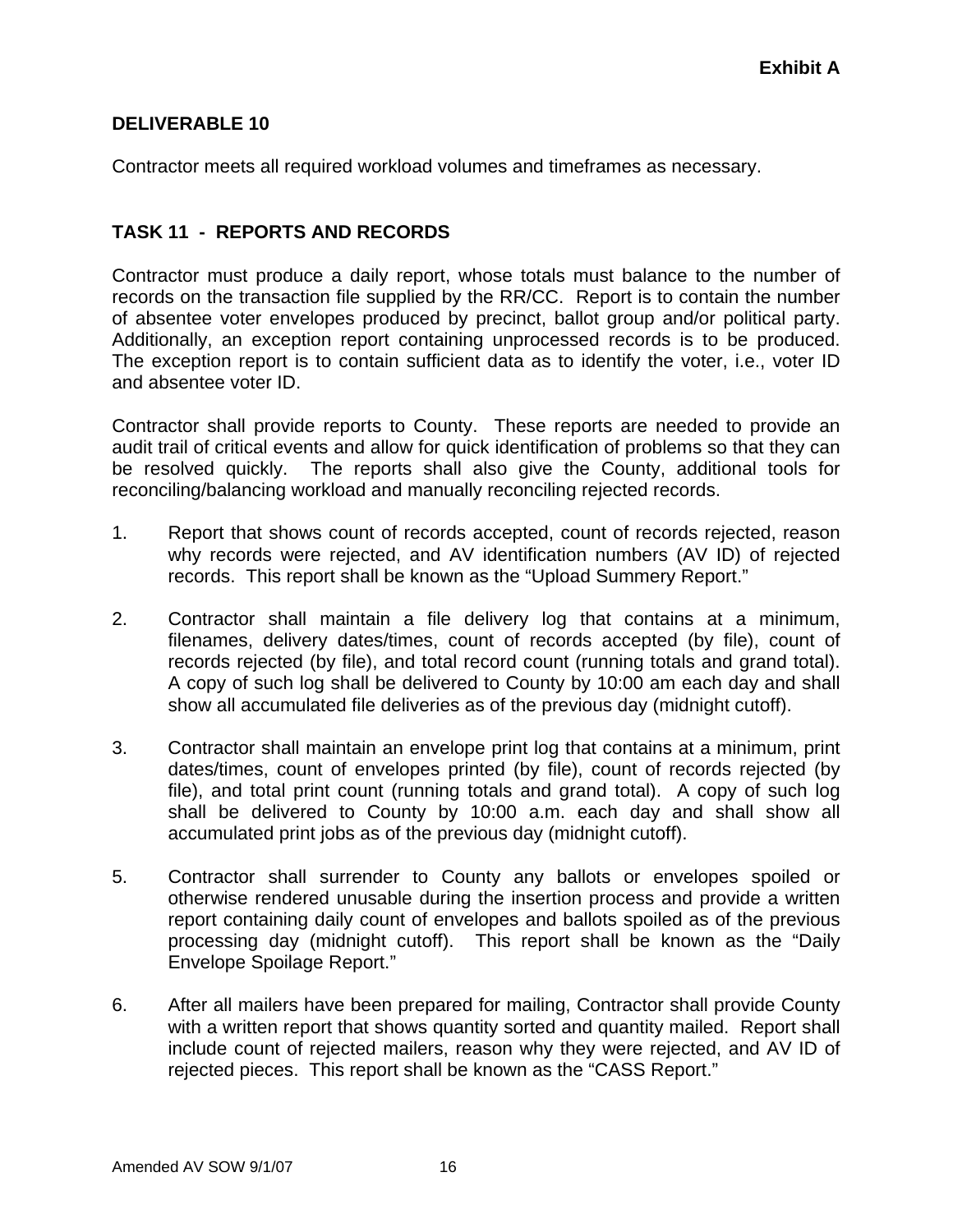7. Contractor shall retain records of the use of ASR to confirm that payments due have been made in accordance with the Agreement terms. Contractor shall provide County with said records of ASR use, upon County's request.

## **DELIVERABLE 11**

Contractor provides required reports with specified detail as described above to County on a daily basis.

## **TASK 12 - OPERATIONS/TECHNICAL SUPPORT**

Contractor shall assist with the County's statutory responsibilities in the preparation and delivery of AV ballots to the voter. Contractor staff shall therefore insert material and prepare AV mailing packets for delivery to the USPS as well as process all of the returned AV ballots. County shall provide access to County facilities for Contractor staff for the purpose of training, on-site support, maintenance, and general management/supervision of the entire operation.

County designated staff reserves the right to stop the operation if at any time it appears that specifications are not being met, and to hold up the operations until satisfied that the conditions are as specified. Any such stoppage will be resolved without undue delay so as to minimize the interruption of operations.

Contractor shall provide sufficient staff at the County's facility to ensure timely completion of Tasks and Subtasks listed in this Statement of Work.

- 1. Contractor shall provide personnel to operate inkjet and inserting machines and associated peripheral equipment. Contractor supplied personnel shall perform the actual printing of required variable data on the envelopes, stuffing of material into envelopes, and other operations specified by County.
- 2. Contractor shall provide personnel to operate software that controls and manages inkjet and inserting machines, file imports/exports, and associated peripheral equipment or operations that directly or indirectly support the automated AV processing System. Contractor shall submit list of staff who will be working onsite along with a short description of duties and responsibilities no later than E-66.
- 3. Contractor staff must be physically present and available at all times during County working hours, including evenings, weekends and holidays when contractor specific processes are ongoing. On or before E-66 until E+8, Contractor staff shall report to RR/CC headquarters facility in Norwalk and shall be ready to support County staff in performing Tasks and Subtasks identified in this SOW.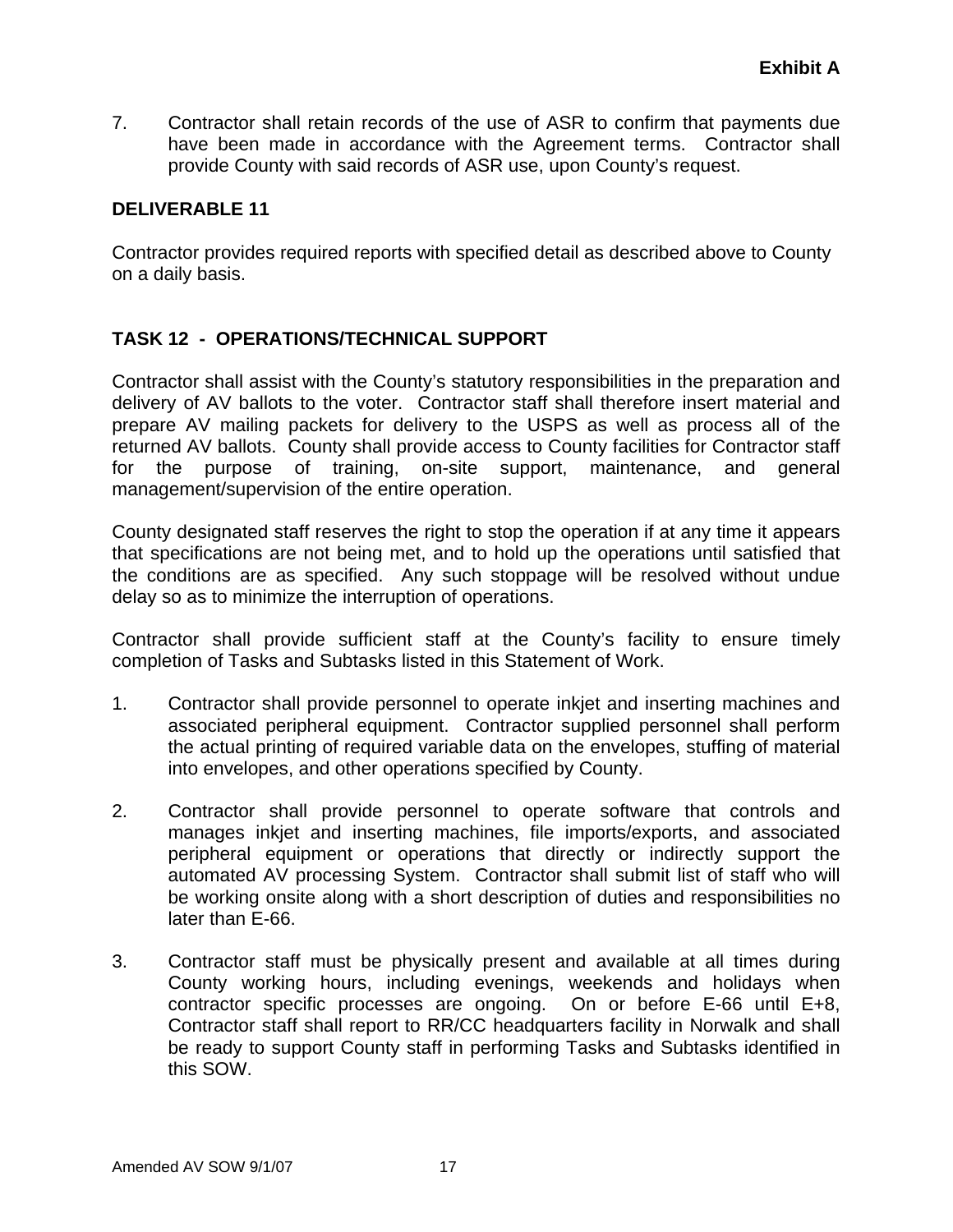- 4. Contractor shall arrange for availability of stand-by inkjet and inserting machine operators. Contractor shall also arrange service technicians that are capable of fixing any machine malfunctions on the inkjet machine. Contractor shall be responsible for contacting Contractor to dispatch operator and/or technician as needed at a cost not to exceed price listed in Exhibit B (Price Matrix) of the Agreement.
- 5. County staff shall monitor all processing and preparation of AV material so it is essential that Contractor staff are actually assigned onsite and physically present during County working hours.

Contractor provides personnel and support services as required under Task 12 (Operations/Technical Support) above to County's satisfaction.

# **TASK 13 - SECURITY**

County has statutory responsibilities in the preparation and delivery of the ballots to the voter. However, preparation for delivery to the USPS, and the processing of the return mail ballots, will be performed by Contractor who will be assisted by County personnel. County will provide access to Contractor personnel at all times during the entire process for the purpose of training, on-site support, maintenance and general supervision.

- 1) The County must maintain controlled access to storage spaces where the ballots are stored with a record of all employees having access to the area and a signin/sign-out log for all persons entering the space, including Contractor personnel.
- 2) Contractor will provide County with a list of all employees authorized to have access to the ballots and secure areas.
- 3) Contractor personnel responsible for training and providing on-site support shall display on their person a valid photo identification card.

RR/CC reserves the right to stop any or all operations if at any time it appears that specifications are not being met, and to hold up the operations until satisfied that the conditions are as specified. Any such stoppage will be resolved without undue delay so as to minimize the interruption of operations.

## **DELIVERABLE 13**

Contractor provides County with list of all employees with access to ballot secure area. Contractor staff displays photo ID badges and abides by all County security requirements at all times while on site.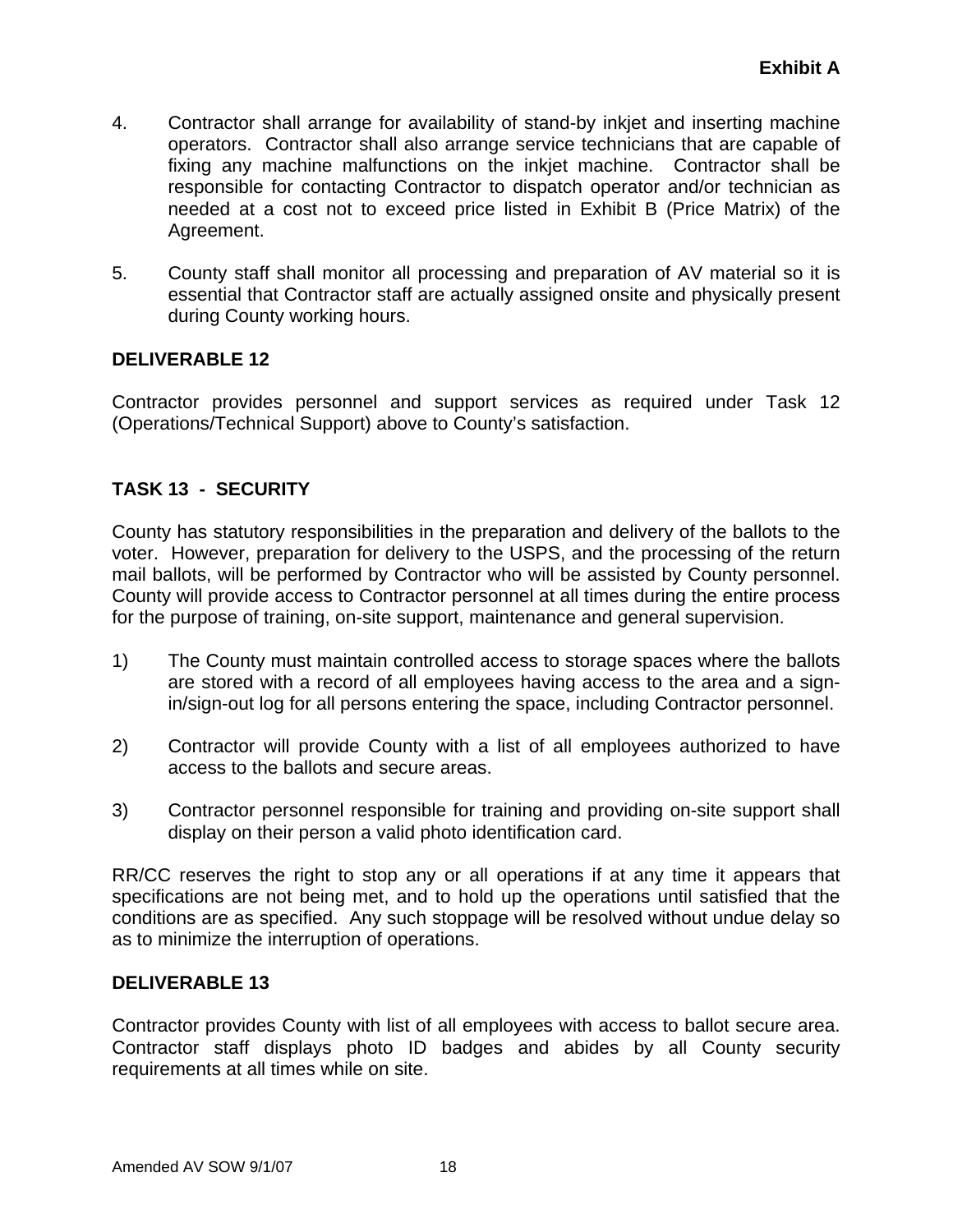## **ABSENTEE VOTER BALLOT MATERIAL PROCESSING PRICE MATRIX (Revised 9/1/07)**

The billing components of the Agreement shall consist of five (5) major components: Materials, Outgoing Mail, Incoming Mail, Automated Signature Recognition (ASR), and Miscellaneous Services. The unit price for each component shall be based on actual materials and/or services performed. Price shall include any and all charges including shipping and delivery cost and all applicable taxes. Contractor shall invoice County for materials provided and services performed in accordance with this Price Matrix.

## 1. **MATERIALS:**

- 1. Outgoing Window Envelopes:
	- a. First Class
	- b. Federal Frank (Military/Overseas) Indicia
	- c. Blank Indicia for Metering
	- d. Non Profit
- 2. Return Envelopes
	- a. Courtesy Reply
	- b. Business Reply Conforming to BRMAS Standards
	- c. Federal Frank Military
	- d. Federal Frank Overseas
- **2. OUTGOING MAIL PROCESS:** The unit price shall include but is not limited to the following processes:
	- 1. Voter data extract processing, bar coding and inkjet printing of voter specific variable data on the custom ballot return envelope.
	- 2. On demand envelope printing per voter. VoteRemote and Counter software used for distribution of ballots to voters.
	- 3. Automated inserting of absentee ballot materials per Road Maps (15+ groups).
	- 4. Automated sorting of absentee ballot materials by postal SCF.
	- 5. On-Site Project Management.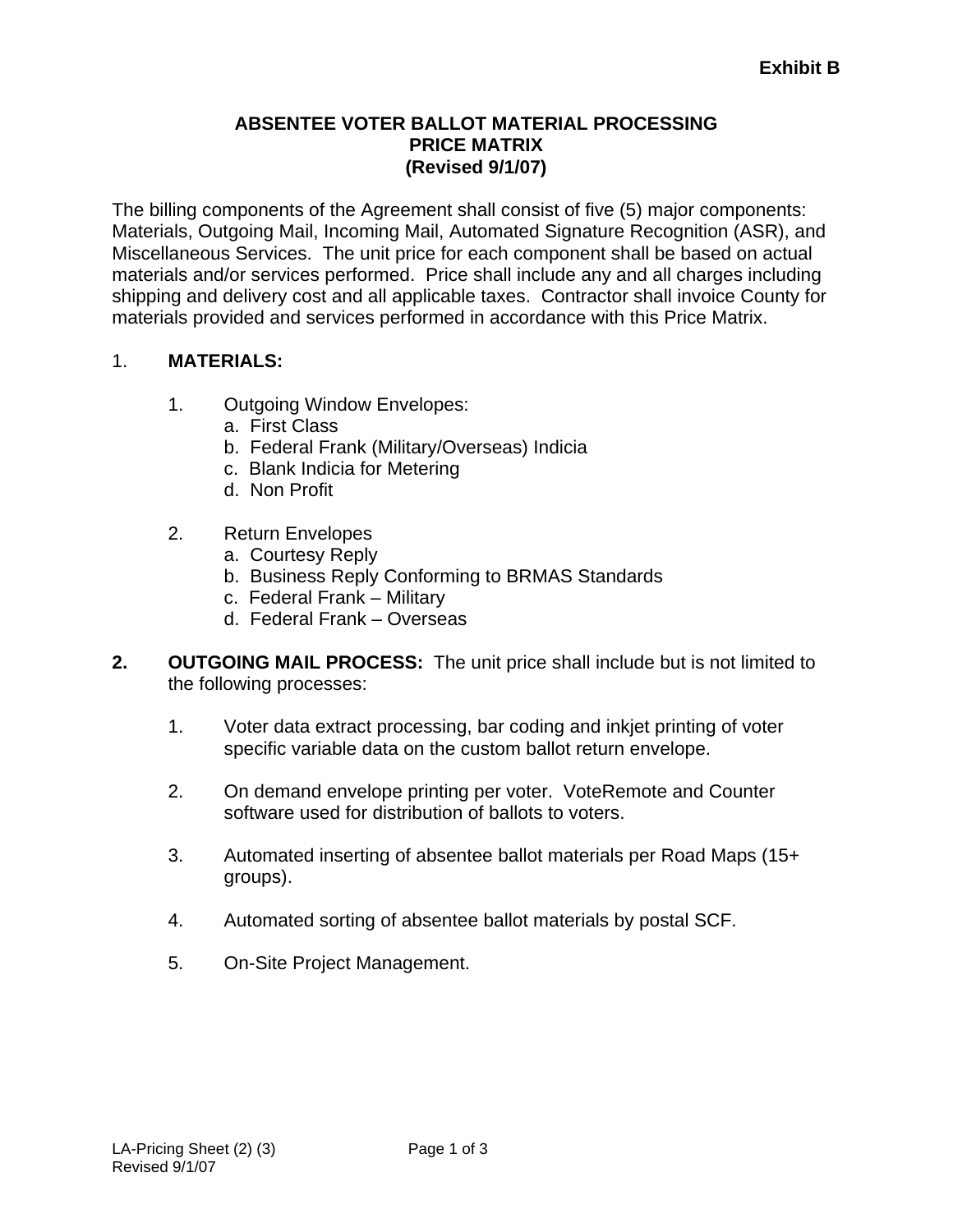- **3. INCOMING MAIL PROCESS:** The unit price shall include but is not limited to the following processes:
	- 1. Basic Data Capture to support the Voter Signature Verification return database containing the VIMS Absentee Voter Identification Number specified order or group in a tray. This database is delivered to RR/CC on electronic media.
	- 2. VoteRemote Signature Capture which supports item #1 above plus provides additional data elements consisting of signature clips associated with the tray envelopes. The form of the data will be compressed TIFF files named with the Absentee Voter identification.
- **4. AUTOMATED SIGNATURE RECOGNITION:** This includes but is not limited to the following processes:
	- 1. Automated Signature Recognition ("ASR") is a specialized computer software program that compares signatures on absentee ballot with registered voter signature on file.
	- 2. A "Per-Use Royalty" Fee will be applied each time ASR is used to compare a pair of signatures. All costs associated with ASR processing shall be factored in the "Per-use Royalty Fee." No other costs will be paid by RR/CC.
	- 3. RR/CC will provide Contractor with a written report of its use of ASR within 30 days of each Election. Contractor will invoice County the Per-Use Royalty Fee as stated herein in accordance with Paragraph 5.5 (Invoices and Payments)**,** of the Agreement.
	- 4. Contractor shall install ASR capability on one or more computers at the RR/CC Headquarters facility in Norwalk for use by or at the direction of Contractor to provide services to County. ASR will run on a dedicated PC with enough licenses to account for the county's volume over each 12 month period. Pricing per license based off of pricing structure attached.

# **5. MISCELLANEOUS TIME AND MATERIALS CHARGE**

 1. An hourly rate for non-scheduled services (processing, maintenance, etc.) as requested and agreed to by the RR/CC.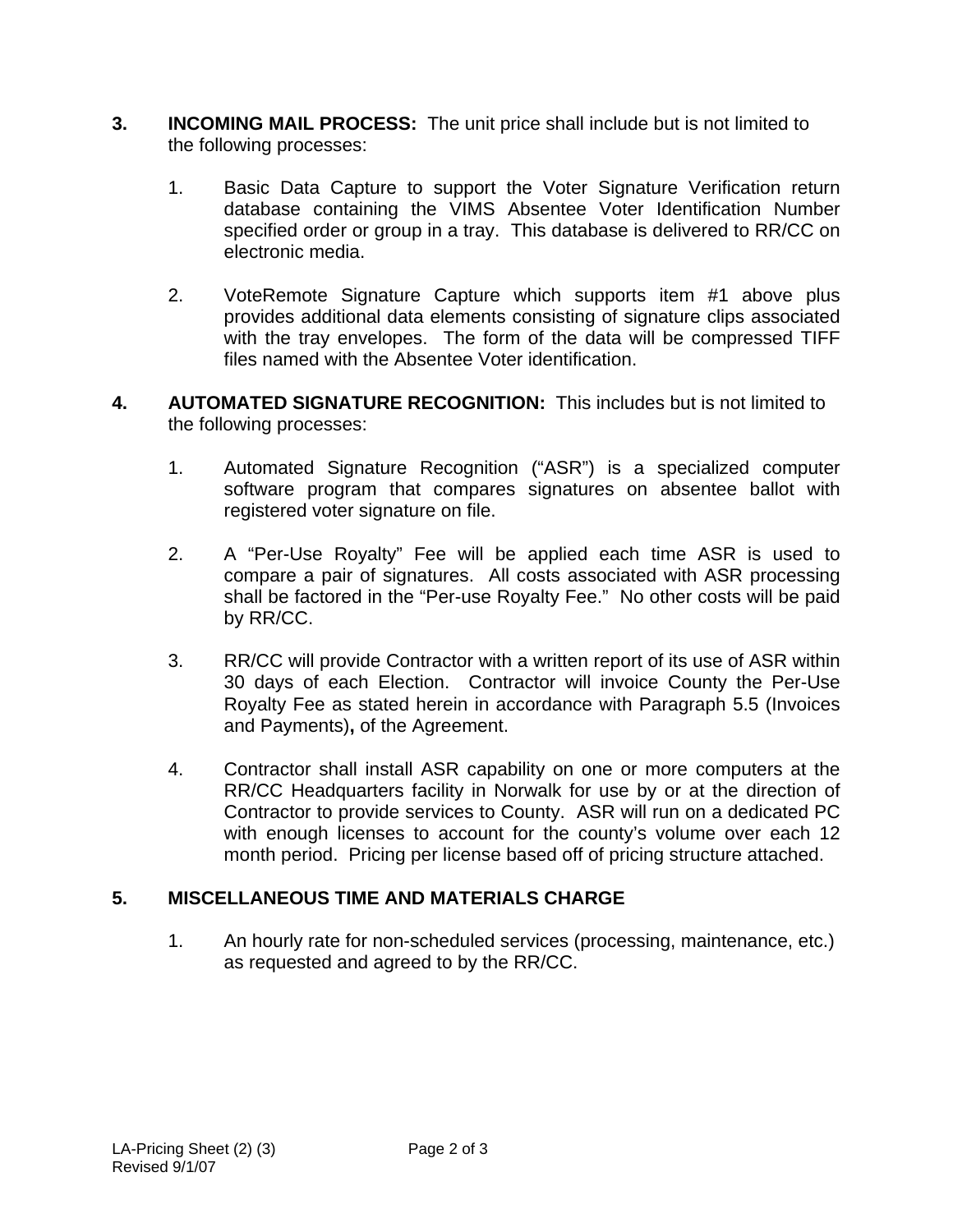All invoices shall reference each component and specific description category as referenced herein:

|                | <b>COMPONENT</b><br>NO.                | <b>DESCRIPTION</b>                                                                                                                                                                                      | <b>UNIT PRICE</b>                                              |
|----------------|----------------------------------------|---------------------------------------------------------------------------------------------------------------------------------------------------------------------------------------------------------|----------------------------------------------------------------|
| 1              | <b>Materials</b>                       | a. Custom USPS approved, windowed envelope                                                                                                                                                              | \$0.06                                                         |
|                |                                        | b. Custom USPS approved, Reply envelope                                                                                                                                                                 | \$0.06                                                         |
|                |                                        | Subtotal \$0.12                                                                                                                                                                                         |                                                                |
| $\overline{2}$ | <b>Outgoing Mail</b><br><b>Process</b> | a. VoteRemote Software & Management                                                                                                                                                                     | \$0.23                                                         |
|                |                                        | b. Ink Jet Printing County Supplied Option for<br>discount Pricing                                                                                                                                      | \$0.03                                                         |
|                |                                        | c. Automated Inserting on NEW state of the art<br>equipment: Inserting of Absentee voter ballot<br>material per Road Maps (15+ groups)                                                                  | \$0.16                                                         |
|                |                                        | d. Mailware Software & Mail Preparation:<br>Address accuracy, standardization, CASS<br>report, & SCF sorting                                                                                            | \$0.08                                                         |
|                |                                        | Subtotal \$0.50                                                                                                                                                                                         |                                                                |
| 3              | <b>Incoming Mail</b><br><b>Process</b> | a. VoteRemote Signature Capture: Signature<br>Capture w/clipped image to VIMS voter<br>registration system                                                                                              | \$0.15                                                         |
|                |                                        | b. Per Election Setup                                                                                                                                                                                   | \$250.00                                                       |
| 4              | <b>ASR Per-Use</b>                     | Signature verification scanning process<br>a.                                                                                                                                                           | \$0.10                                                         |
|                | <b>Royalty Fee</b>                     | b.<br>One time setup charge per CPU (Each CPU is<br>capable of handling 1.5 million ASR attempts in a 12 month period.<br>During peak years it may be necessary to install a secondary ASR<br>machine.) | \$6,000<br>(note reduction from<br>9,000 in prior<br>contract) |
| 5              | Misc. Time &<br><b>Materials</b>       | Time & Material charge for non-scheduled<br>processing, maintenance, etc.                                                                                                                               | \$75.00/HR                                                     |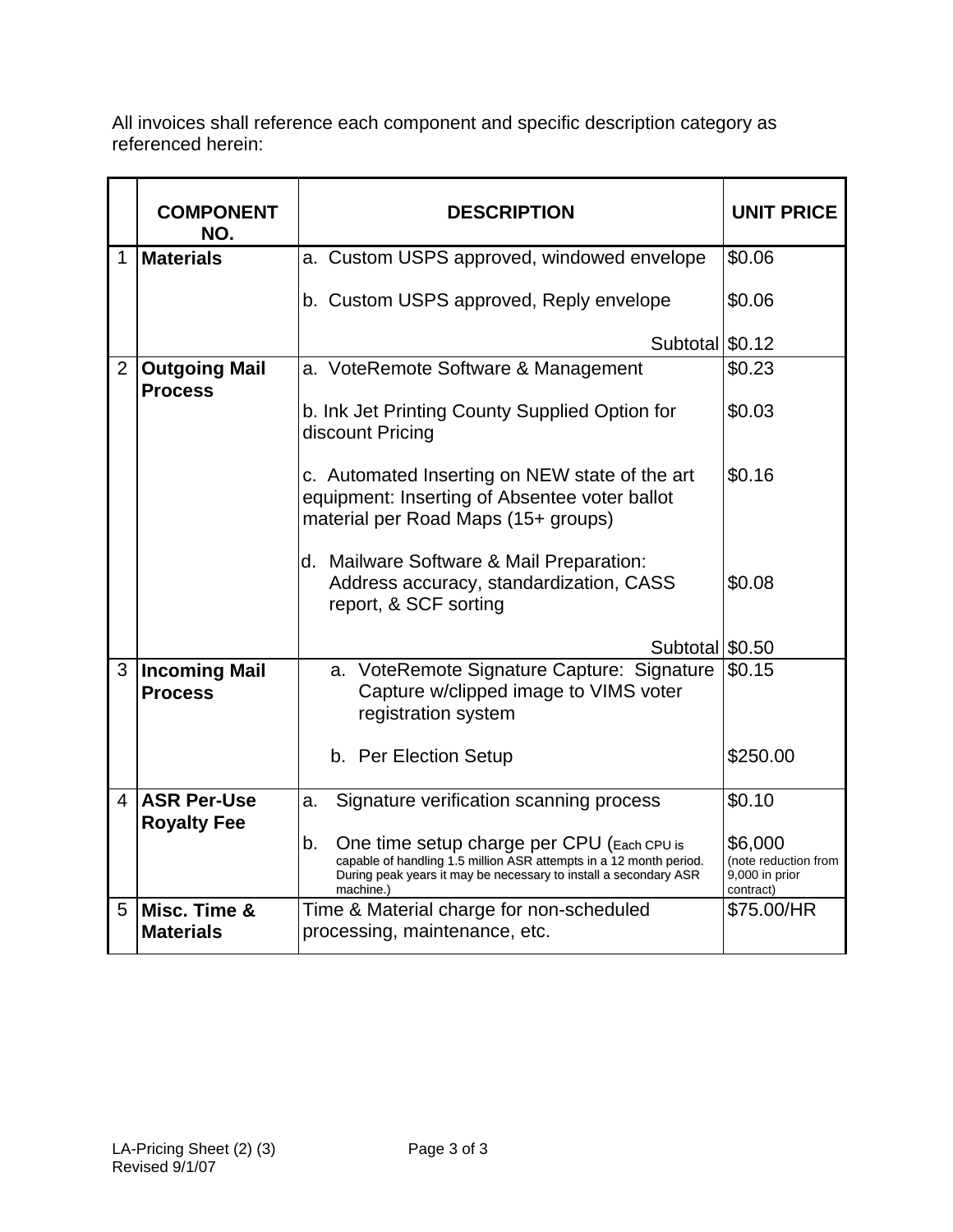#### **CONTRACTOR EMPLOYEE ACKNOWLEDGEMENT AND CONFIDENTIALITY AGREEMENT**

(Note: This certification is to be executed and returned to County with Contractor's executed Contract. Work cannot begin on the Contract until County receives this executed document.)

| <b>Contractor Name</b> | Contract No. |
|------------------------|--------------|
| Employee Name          |              |

### GENERAL INFORMATION:

Your employer referenced above has entered into a contract with the County of Los Angeles to provide certain services to the County. The County requires your signature on this Contractor Employee Acknowledgement and Confidentiality Agreement.

#### EMPLOYEE ACKNOWLEDGEMENT:

I understand and agree that the Contractor referenced above is my sole employer for purposes of the above-referenced contract. I understand and agree that I must rely exclusively upon my employer for payment of salary and any and all other benefits payable to me or on my behalf by virtue of my performance of work under the above-referenced contract.

I understand and agree that I am not an employee of the County of Los Angeles for any purpose whatsoever and that I do not have and will not acquire any rights or benefits of any kind from the County of Los Angeles by virtue of my performance of work under the above-referenced contract. I understand and agree that I do not have and will not acquire any rights or benefits from the County of Los Angeles pursuant to any agreement between any person or entity and the County of Los Angeles.

I understand and agree that I may be required to undergo a background and security investigation(s). I understand and agree that my continued performance of work under the above-referenced contract is contingent upon my passing, to the satisfaction of the County, any and all such investigations. I understand and agree that my failure to pass, to the satisfaction of the County, any such investigation shall result in my immediate release from performance under this and/or any future contract.

#### CONFIDENTIALITY AGREEMENT:

I may be involved with work pertaining to services provided by the County of Los Angeles and, if so, I may have access to confidential data and information pertaining to persons and/or entities receiving services from the County. In addition, I may also have access to proprietary information supplied by other vendors doing business with the County of Los Angeles. The County has a legal obligation to protect all such confidential data and information in its possession, especially data and information concerning health, criminal, and welfare recipient records. I understand that if I am involved in County work, the County must ensure that I, too, will protect the confidentiality of such data and information. Consequently, I understand that I must sign this agreement as a condition of my work to be provided by my employer for the County. I have read this agreement and have taken due time to consider it prior to signing.

I hereby agree that I will not divulge to any unauthorized person any data or information obtained while performing work pursuant to the above-referenced contract between my employer and the County of Los Angeles. I agree to forward all requests for the release of any data or information received by me to my immediate supervisor.

I agree to keep confidential all health, criminal, and welfare recipient records and all data and information pertaining to persons and/or entities receiving services from the County, design concepts, algorithms, programs, formats, documentation, Contractor proprietary information and all other original materials produced, created, or provided to or by me under the above-referenced contract. I agree to protect these confidential materials against disclosure to other than my employer or County employees who have a need to know the information. I agree that if proprietary information supplied by other County vendors is provided to me during this employment, I shall keep such information confidential.

I agree to report to my immediate supervisor any and all violations of this agreement by myself and/or by any other person of whom I become aware. I agree to return all confidential materials to my immediate supervisor upon completion of this contract or termination of my employment with my employer, whichever occurs first.

| SIGNATURE:           | DATE: |
|----------------------|-------|
| <b>PRINTED NAME:</b> |       |
| POSITION:            |       |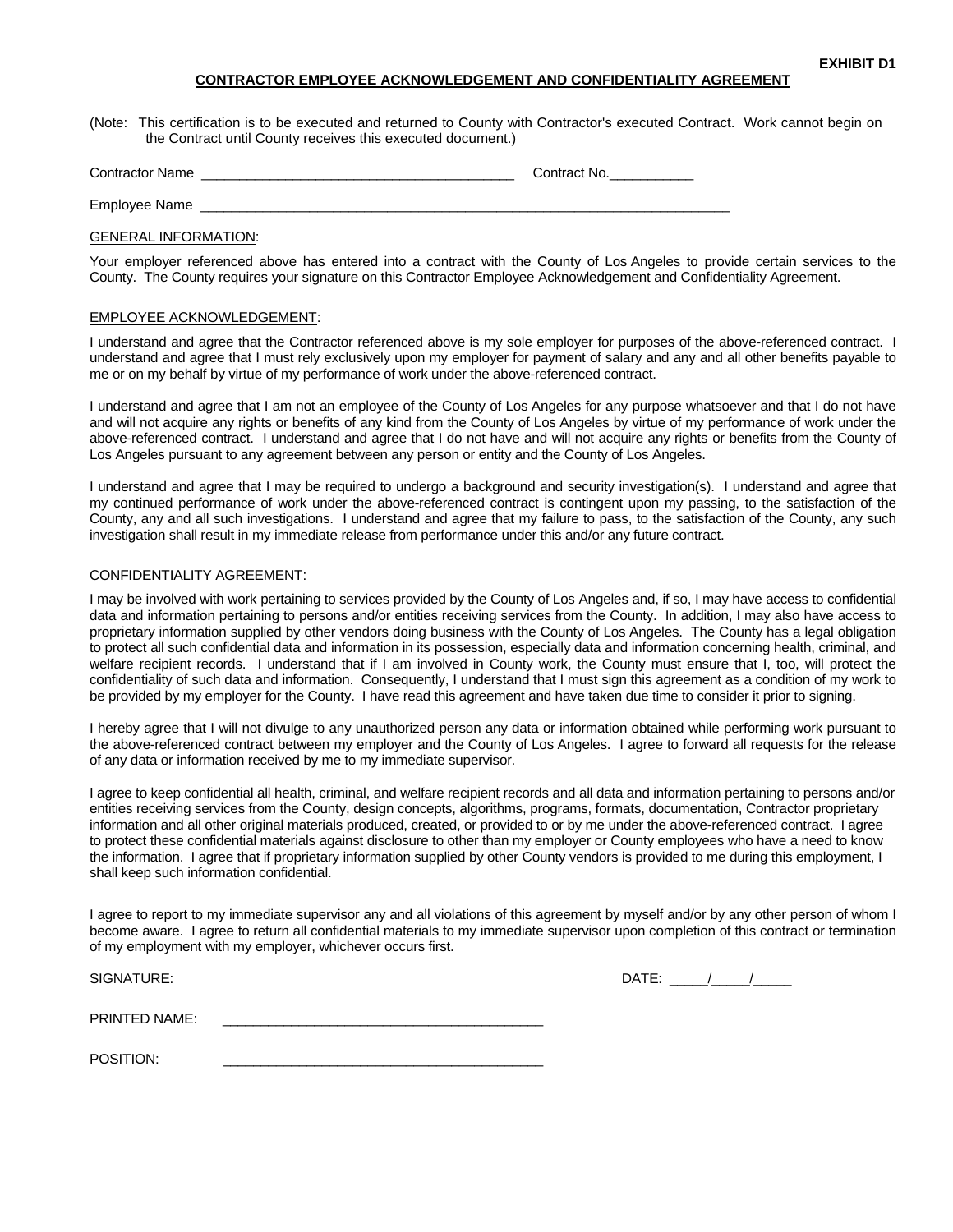### **CONTRACTOR NON-EMPLOYEE ACKNOWLEDGEMENT AND CONFIDENTIALITY AGREEMENT**

(Note: This certification is to be executed and returned to County with Contractor's executed Contract. Work cannot begin on the Contract until County receives this executed document.)

| <b>Contractor Name</b> | Contract No. |
|------------------------|--------------|
|                        |              |
| ___                    |              |

Non-Employee Name

#### GENERAL INFORMATION:

The Contractor referenced above has entered into a contract with the County of Los Angeles to provide certain services to the County. The County requires your signature on this Contractor Non-Employee Acknowledgement and Confidentiality Agreement.

### NON-EMPLOYEE ACKNOWLEDGEMENT:

I understand and agree that the Contractor referenced above has exclusive control for purposes of the above-referenced contract. I understand and agree that I must rely exclusively upon the Contractor referenced above for payment of salary and any and all other benefits payable to me or on my behalf by virtue of my performance of work under the above-referenced contract.

I understand and agree that I am not an employee of the County of Los Angeles for any purpose whatsoever and that I do not have and will not acquire any rights or benefits of any kind from the County of Los Angeles by virtue of my performance of work under the above-referenced contract. I understand and agree that I do not have and will not acquire any rights or benefits from the County of Los Angeles pursuant to any agreement between any person or entity and the County of Los Angeles.

I understand and agree that I may be required to undergo a background and security investigation(s). I understand and agree that my continued performance of work under the above-referenced contract is contingent upon my passing, to the satisfaction of the County, any and all such investigations. I understand and agree that my failure to pass, to the satisfaction of the County, any such investigation shall result in my immediate release from performance under this and/or any future contract.

#### CONFIDENTIALITY AGREEMENT:

I may be involved with work pertaining to services provided by the County of Los Angeles and, if so, I may have access to confidential data and information pertaining to persons and/or entities receiving services from the County. In addition, I may also have access to proprietary information supplied by other vendors doing business with the County of Los Angeles. The County has a legal obligation to protect all such confidential data and information in its possession, especially data and information concerning health, criminal, and welfare recipient records. I understand that if I am involved in County work, the County must ensure that I, too, will protect the confidentiality of such data and information. Consequently, I understand that I must sign this agreement as a condition of my work to be provided by the above-referenced Contractor for the County. I have read this agreement and have taken due time to consider it prior to signing.

I hereby agree that I will not divulge to any unauthorized person any data or information obtained while performing work pursuant to the above-referenced contract between the above-referenced Contractor and the County of Los Angeles. I agree to forward all requests for the release of any data or information received by me to the above-referenced Contractor.

I agree to keep confidential all health, criminal, and welfare recipient records and all data and information pertaining to persons and/or entities receiving services from the County, design concepts, algorithms, programs, formats, documentation, Contractor proprietary information, and all other original materials produced, created, or provided to or by me under the above-referenced contract. I agree to protect these confidential materials against disclosure to other than the above-referenced Contractor or County employees who have a need to know the information. I agree that if proprietary information supplied by other County vendors is provided to me, I shall keep such information confidential.

I agree to report to the above-referenced Contractor any and all violations of this agreement by myself and/or by any other person of whom I become aware. I agree to return all confidential materials to the above-referenced Contractor upon completion of this contract or termination of my services hereunder, whichever occurs first.

| SIGNATURE:    | DATE: |
|---------------|-------|
| PRINTED NAME: |       |
| POSITION:     |       |